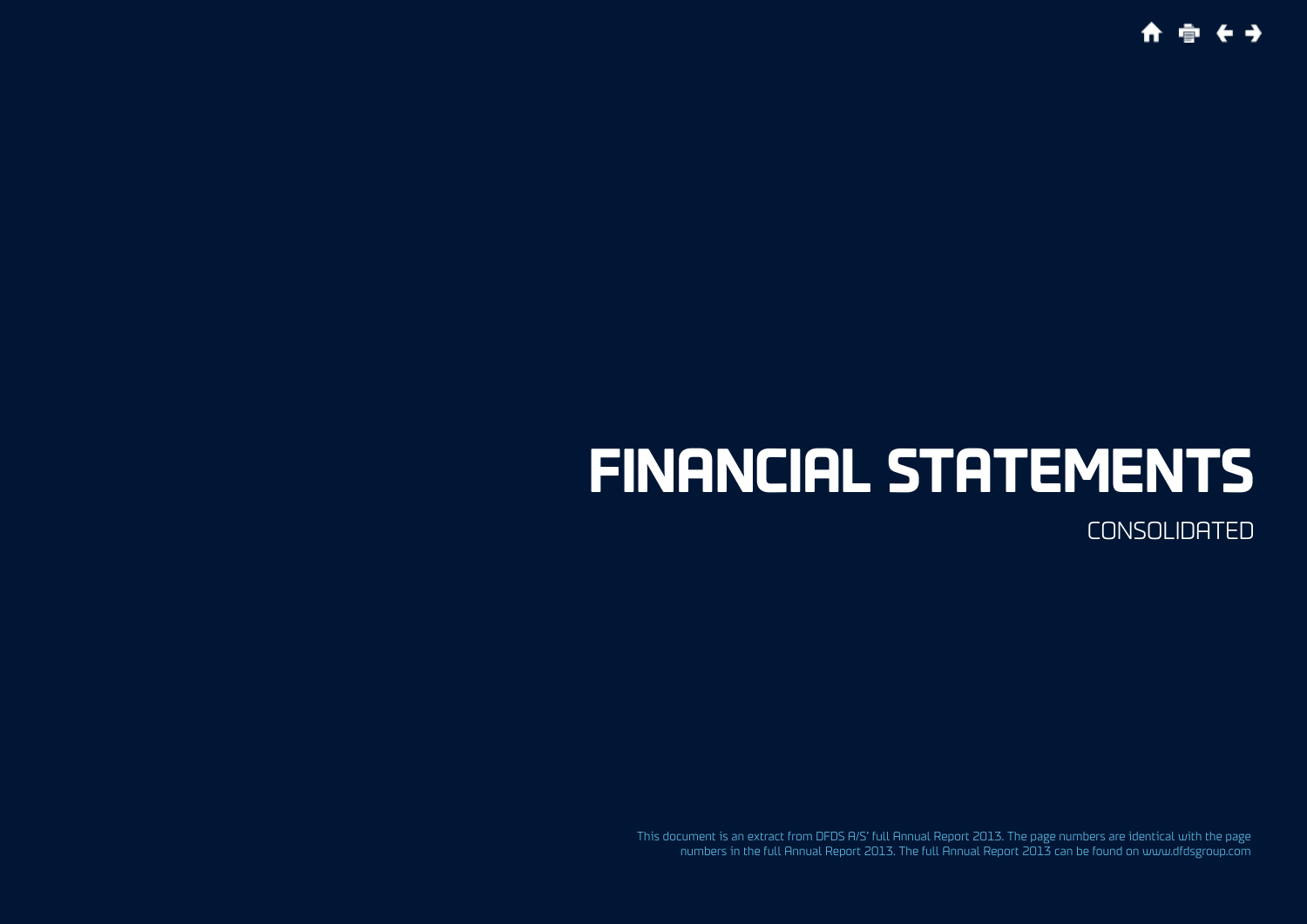## INCOME STATEMENT (1 JANUARY - 31 DECEMBER)

DKK '000

|                                                                                                      | <b>Note</b> | 2013         | 2012         |
|------------------------------------------------------------------------------------------------------|-------------|--------------|--------------|
| Revenue                                                                                              | 1,2         | 12,097,088   | 11,699,925   |
| Costs                                                                                                |             |              |              |
| Operating costs                                                                                      | 3           | $-7,524,472$ | $-7,502,138$ |
| Charter hire                                                                                         |             | -582,577     | -602,416     |
| Staff costs                                                                                          | 4           | $-2,152,500$ | $-1,955,823$ |
| Costs of sales and administration                                                                    | 5           | $-624,939$   | -551,047     |
| Total costs                                                                                          |             | -10,884,488  | -10,611,424  |
| Operating profit before depreciation (EBITDA) and special items                                      |             | 1,212,600    | 1,088,501    |
| Share of profit/loss in associates                                                                   | 13          | $-6,186$     | 2,861        |
| Profit on disposal of non-current assets, net                                                        | 6           | 6,376        | 6,471        |
| Depreciation and impairment                                                                          | 11,12       |              |              |
| Depreciation ships                                                                                   |             | $-568,678$   | -537,886     |
| Depreciation other non-current assets                                                                |             | $-135,474$   | $-140,541$   |
| Impairment losses on ships and other non-current assets                                              |             | $-5,625$     | -1,031       |
| Total depreciation and impairment                                                                    |             | -709,777     | -679,458     |
| Operating profit (EBIT) before special items                                                         |             | 503,013      | 418,375      |
| Special items, net                                                                                   | 7           | -17,055      | -123,521     |
| <b>Operating profit (EBIT)</b>                                                                       |             | 485,958      | 294,854      |
| Financial income                                                                                     | 8           | 19,356       | 23,781       |
| Financial costs                                                                                      | 8           | $-155,703$   | $-172,820$   |
| Profit before tax                                                                                    |             | 349,611      | 145,815      |
| Tax on profit                                                                                        | 9           | $-22,928$    | $-2,328$     |
| Profit for the year                                                                                  |             | 326,683      | 143,487      |
| Profit for the year is attributable to:                                                              |             |              |              |
| Equity holders of DFDS A/S                                                                           |             | 325,226      | 143,527      |
| Non-controlling interests                                                                            |             | 1,457        | -40          |
| Profit for the year                                                                                  |             | 326,683      | 143,487      |
| Earnings per share                                                                                   | 10          |              |              |
| Basic earnings per share (EPS) of DKK 100 in DKK                                                     |             | 23.34        | 9.90         |
| Diluted earnings per share (EPS-D) of DKK 100 in DKK                                                 |             | 23.30        | 9.90         |
| Proposed profit appropriation<br>Proposed dividends. DKK 14.00 per share (2012: DKK 14.00 per share) |             |              |              |

Comprehensive income (1 January – 31 December)

DKK '000

 $\overline{\phantom{a}}$ 

|                                                                             | <b>Note</b> | 2013       | 2012     |
|-----------------------------------------------------------------------------|-------------|------------|----------|
| Profit for the year                                                         |             | 326,683    | 143,487  |
| Other comprehensive income                                                  |             |            |          |
| Items that will not be reclassified subsequently to the Income statement:   |             |            |          |
| Remeasurement of defined benefit pension obligations                        | 20          | $-20.957$  | $-2,988$ |
| Tax on items that will no be reclassified to the Income statement           | 9           | 4,462      | 1,147    |
| Items that will not be reclassified subsequently to the Income statement    |             | $-16,495$  | $-1,841$ |
| Items that are or may be reclassified subsequently to the Income statement: |             |            |          |
| Value adjustment of hedging instruments:                                    |             |            |          |
| Value adjustment for the year                                               |             | $-144.373$ | $-8,906$ |
| Value adjustment transferred to operating costs                             |             | 14,651     | $-2,090$ |
| Value adjustment transferred to net finance costs                           |             | 163.518    | 14,058   |
| Foreign exchange adjustments, foreign enterprises                           |             | $-134.727$ | 56,643   |
| Unrealized value adjustment of securities                                   |             | $-1.275$   | $-1,089$ |
| Realized value adjustment of securities transferred to the Income statement |             | $\Omega$   | 1,491    |
| Items that are or may be reclassified subsequently to the Income statement  |             | $-102,206$ | 60,107   |
| Total other comprehensive income after tax                                  |             | $-118,701$ | 58,266   |
| Total comprehensive income                                                  |             | 207.982    | 201,753  |
| Total comprehensive income for the year is attributable to:                 |             |            |          |
| Equity holders of DFDS A/S                                                  |             | 206,530    | 201,052  |
| Non-controlling interests                                                   |             | 1,452      | 701      |
| Total comprehensive income                                                  |             | 207.982    | 201.753  |

The majority of amounts included in Other Comprehensive Income relates to Group companies which are taxed under tonnage tax schemes. There are no tax on this.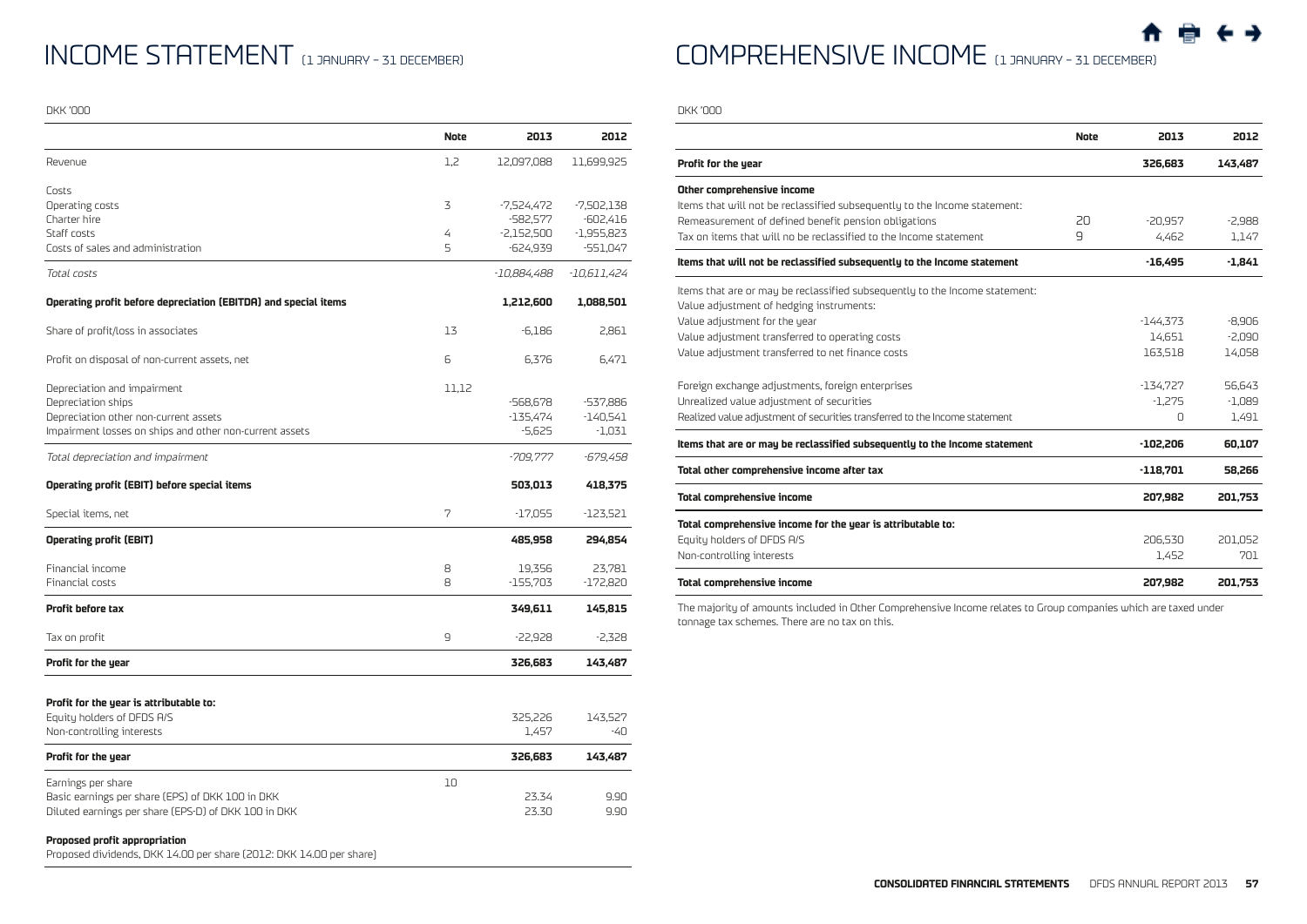## BALANCE SHEET 31 DECEMBER (ASSETS)

DKK '000

BALANCE SHEET 31 DECEMBER (EQUITY AND LIABILITIES)

DKK '000

|                                           | <b>Note</b> | 2013       | 2012       |
|-------------------------------------------|-------------|------------|------------|
| Goodwill                                  |             | 424,748    | 369,862    |
| Other non-current intangible assets       |             | 14,740     | 2,403      |
| Software                                  |             | 74,999     | 49,721     |
| Development projects in progress          |             | 50,101     | 55,823     |
| Non-current intangible assets             | 11          | 564,588    | 477,809    |
| Land and buildings                        |             | 110,672    | 105,822    |
| Terminals                                 |             | 569,321    | 603,695    |
| Ships                                     |             | 6,705,730  | 7,227,716  |
| Equipment, etc.                           |             | 387,338    | 376,576    |
| Assets under construction and prepayments |             | 570,789    | 42,860     |
| Non-current tangible assets               | 12          | 8,343,850  | 8,356,669  |
|                                           |             |            |            |
| Investments in associates                 | 13          | 3,783      | 6,847      |
| Receivables                               | 14          | 49,840     | 112,533    |
| Securities                                | 15          | 19,756     | 20,668     |
| Deferred tax                              | 18          | 82,730     | 95,850     |
| Other non-current assets                  |             | 156,109    | 235,898    |
| <b>Non-current assets</b>                 |             | 9,064,547  | 9,070,376  |
| Inventories                               | 16          | 149,777    | 152,266    |
| Receivables                               | 14          | 1,776,970  | 1,766,830  |
| Prepayments                               |             | 91,139     | 85,700     |
| Securities                                | 15          | 15,432     | 15,795     |
| Cash                                      |             | 1,151,008  | 1,196,994  |
| <b>Current assets</b>                     |             | 3,184,326  | 3,217,585  |
| Assets classified as held for sale        | 33          | 61,810     | 25,365     |
| <b>Total current assets</b>               |             | 3,246,136  | 3,242,950  |
| Assets                                    |             | 12,310,683 | 12,313,326 |

|                                                   | <b>Note</b> | 2013                   | 2012                 |
|---------------------------------------------------|-------------|------------------------|----------------------|
| Share capital                                     | 17          | 1,485,608              | 1,485,608            |
| Reserves                                          |             | $-351,612$             | $-71,138$            |
| Retained earnings                                 |             | 4,943,031              | 5,259,049            |
| Proposed dividends                                |             | 186,200                | 207,985              |
| Equity attributable to equity holders of DFDS A/S |             | 6,263,227              | 6,881,504            |
| Non-controlling interests                         |             | 54.923                 | 54,306               |
| <b>Equity</b>                                     |             | 6,318,150              | 6,935,810            |
|                                                   | 22          |                        |                      |
| Interest bearing liabilities<br>Deferred tax      | 18          | 2,297,650<br>130.204   | 2,406,291<br>126,823 |
| Pension and jubilee liabilities                   | 20          | 277,900                | 277,892              |
| Other provisions                                  | 21          | 19,951                 | 40,894               |
| <b>Non-current liabilities</b>                    |             | 2,725,705              | 2,851,900            |
|                                                   | 22          |                        |                      |
| Interest bearing liabilities<br>Trade payables    |             | 1,100,065<br>1,444,534 | 826,893<br>1,067,555 |
| Other provisions                                  | 21          | 25.690                 | 49,422               |
| Corporation tax                                   | 25          | 8,501                  | 22,979               |
| Other payables                                    | 23          | 576,517                | 448,361              |
| Deferred income                                   | 24          | 111,521                | 110,406              |
| <b>Current liabilities</b>                        |             | 3,266,828              | 2,525,616            |
| Liabilities                                       |             | 5,992,533              | 5,377,516            |
| <b>Equity and liabilities</b>                     |             | 12.310.683             | 12.313.326           |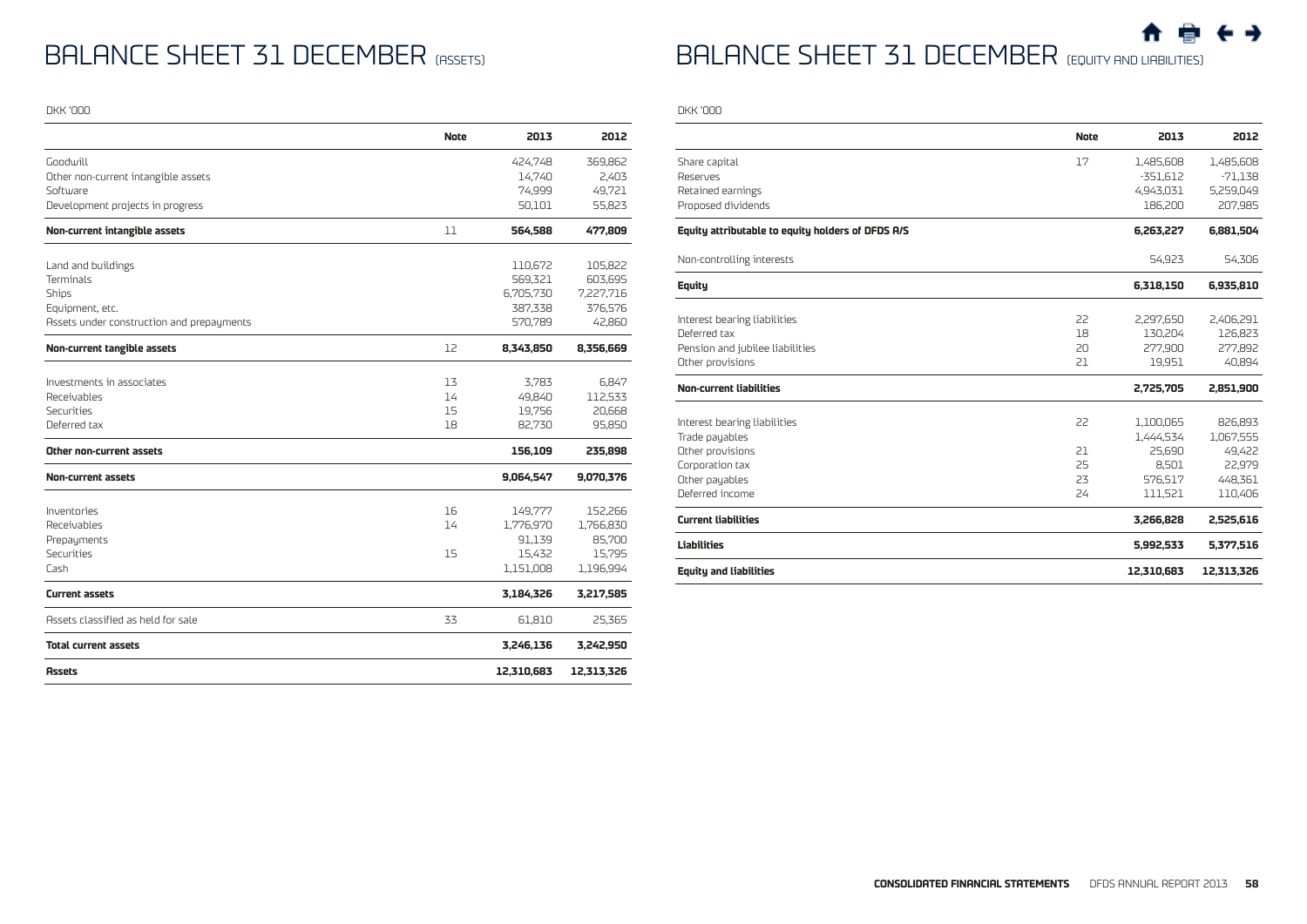|                                                                                                         |                  |                               | <b>Reserves</b>           |                              |                           |                      |                       |                                                                   |                                     |              |
|---------------------------------------------------------------------------------------------------------|------------------|-------------------------------|---------------------------|------------------------------|---------------------------|----------------------|-----------------------|-------------------------------------------------------------------|-------------------------------------|--------------|
|                                                                                                         | Share<br>capital | <b>Translation</b><br>reserve | <b>Hedging</b><br>reserve | Revaluation<br>of securities | <b>Treasury</b><br>shares | Retained<br>earnings | Proposed<br>dividends | <b>Equity</b><br>attributable to<br>equity holders<br>of DFDS A/S | <b>Non-controlling</b><br>interests | <b>Total</b> |
| Equity at 1 January 2013<br>1,485,608                                                                   |                  | 20,621                        | $-56,268$                 | $-220$                       | $-35,271$                 | 5,259,049            | 207,985               | 6,881,504                                                         | 54,306                              | 6,935,810    |
| Comprehensive income for the year<br>Profit for the year                                                |                  |                               |                           |                              |                           | 325,226              |                       | 325,226                                                           | 1,457                               | 326,683      |
| Other comprehensive income<br>Items that will not be reclassified subsequently to the Income statement: |                  |                               |                           |                              |                           |                      |                       |                                                                   |                                     |              |
| Remeasurement of defined benefit pension obligations                                                    |                  |                               |                           |                              |                           | $-20,957$            |                       | -20,957                                                           |                                     | -20,957      |
| Tax on items that will not be reclassified to the Income statement                                      |                  |                               |                           |                              |                           | 4,462                |                       | 4,462                                                             |                                     | 4,462        |
| Items that will not be reclassified subsequently to the Income statement                                | $\mathbf 0$      | 0                             | 0                         | 0                            | 0                         | $-16,495$            |                       | $-16,495$                                                         | $\Omega$                            | $-16,495$    |
| Items that are or may be reclassified subsequently to the Income statement:                             |                  |                               |                           |                              |                           |                      |                       |                                                                   |                                     |              |
| Value adjustment for the year                                                                           |                  |                               | $-144,373$                |                              |                           |                      |                       | $-144,373$                                                        |                                     | $-144,373$   |
| Value adjustment transferred to operating costs                                                         |                  |                               | 14,651                    |                              |                           |                      |                       | 14,651                                                            |                                     | 14,651       |
| Value adjustment transferred to financial costs                                                         |                  |                               | 163,518                   |                              |                           |                      |                       | 163.518                                                           |                                     | 163.518      |
| Foreign exchange adjustments, foreign enterprises                                                       |                  | $-134,722$                    |                           |                              |                           |                      |                       | $-134,722$                                                        | $-5$                                | $-134,727$   |
| Unrealized value adjustment of securities                                                               |                  |                               |                           | $-1,275$                     |                           |                      |                       | $-1,275$                                                          |                                     | $-1,275$     |
| Items that are or may be reclassified subsequently to the Income statement                              | 0                | $-134,722$                    | 33,796                    | $-1,275$                     | 0                         | 0                    | $\mathbf{0}$          | $-102,201$                                                        | -5                                  | $-102,206$   |
| Total other comprehensive income after tax                                                              | $\mathbf 0$      | $-134,722$                    | 33,796                    | $-1,275$                     | 0                         | $-16,495$            | 0                     | $-118,696$                                                        | -5                                  | $-118,701$   |
| <b>Total comprehensive income</b>                                                                       | $\mathbf 0$      | $-134,722$                    | 33,796                    | $-1,275$                     | 0                         | 308,731              | 0                     | 206,530                                                           | 1,452                               | 207,982      |
| <b>Transactions with owners</b>                                                                         |                  |                               |                           |                              |                           |                      |                       |                                                                   |                                     |              |
| Disposal, non-controlling interests                                                                     |                  |                               |                           |                              |                           | 614                  |                       | 614                                                               | $-835$                              | $-221$       |
| Proposed dividends                                                                                      |                  |                               |                           |                              |                           | $-186,200$           | 186,200 1             | $\mathbf 0$                                                       |                                     | 0            |
| Dividends paid                                                                                          |                  |                               |                           |                              |                           |                      | $-203,047$            | $-203,047$                                                        |                                     | $-203,047$   |
| Dividends own shares                                                                                    |                  |                               |                           |                              |                           | 4,938                | $-4,938$              | 0                                                                 |                                     | 0            |
| Vested regarding share-based payments                                                                   |                  |                               |                           |                              |                           | 5,702                |                       | 5,702                                                             |                                     | 5,702        |
| Purchase of treasury shares                                                                             |                  |                               |                           |                              | $-178,273$                | $-450,139$           |                       | $-628,412$                                                        |                                     | $-628,412$   |
| Other adjustments                                                                                       |                  |                               |                           |                              |                           | 336                  |                       | 336                                                               |                                     | 336          |
| Total transactions with owners 2013                                                                     | 0                | 0                             | 0                         | 0                            | $-178,273$                | -624,749             | $-21,785$             | $-824,807$                                                        | $-835$                              | -825,642     |
| Equity at 31 December 2013<br>1,485,608                                                                 |                  | $-114.101$                    | $-22.472$                 | $-1,495$                     | $-213,544$                | 4.943.031            | 186,200               | 6.263.227                                                         | 54.923                              | 6.318.150    |

<sup>1</sup> Proposed dividends for 2013 is based on the nominal share capital of 13,300,000, which is the share capital as of 16 January 2014, where the cancellation of 1,556,081 treasury shares is legally completed. Reference is

The majority of amounts included in Other Comprehensive Income relates to Group companies which are taxed under tonnage tax schemes. There are no tax on this.

The Parent Company's share capital, which is not divided into different classes of shares, is divided into 14,856,081 shares of DKK 100 each. All shares rank equally. There are no restrictions on voting rights. The shares are fully paid up.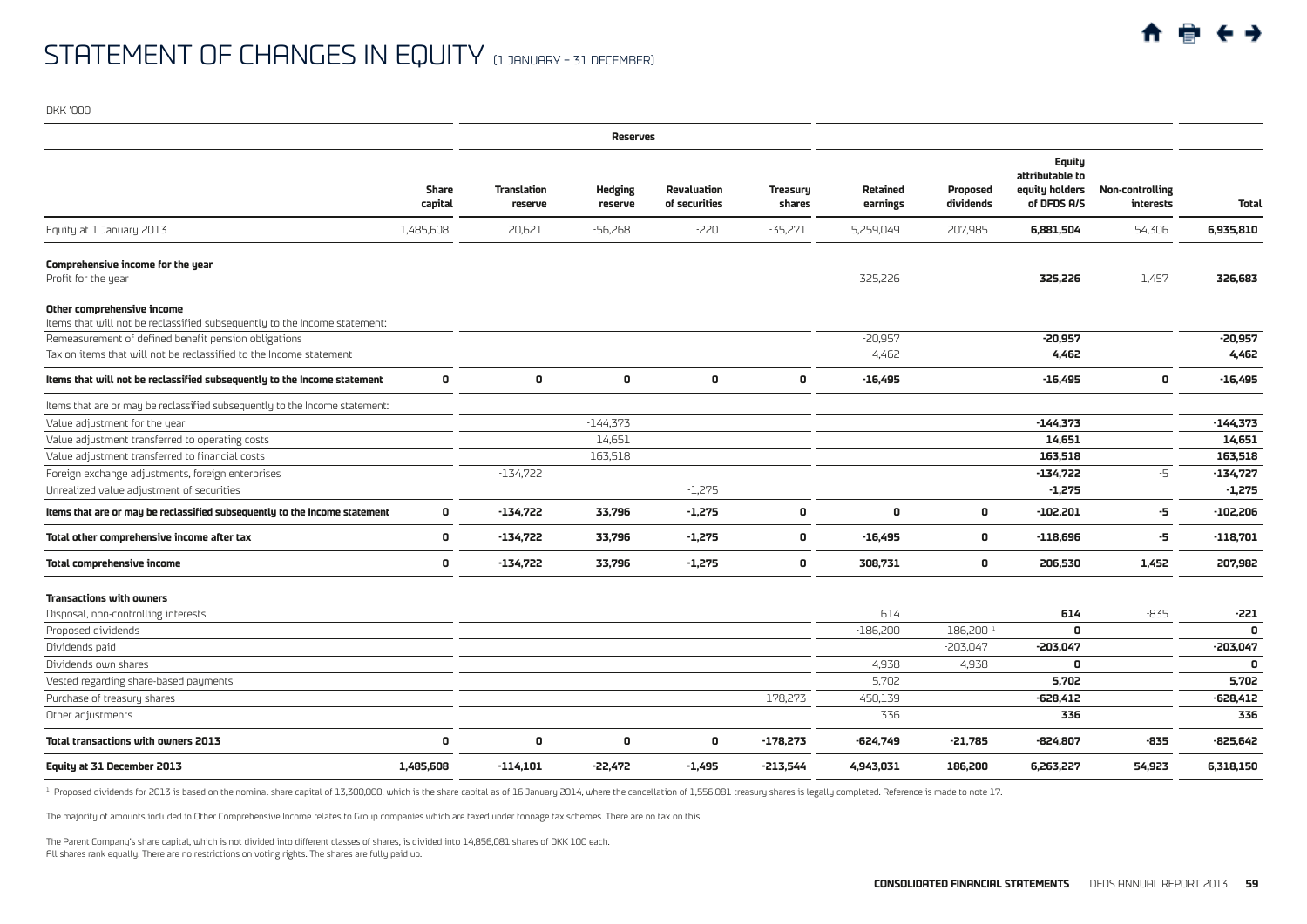|                                                                                                         |                         |                        | <b>Reserves</b>           |                                     |                           |                      |                       |                                                            |                                     |              |
|---------------------------------------------------------------------------------------------------------|-------------------------|------------------------|---------------------------|-------------------------------------|---------------------------|----------------------|-----------------------|------------------------------------------------------------|-------------------------------------|--------------|
|                                                                                                         | <b>Share</b><br>capital | Translation<br>reserve | <b>Hedging</b><br>reserve | <b>Revaluation</b><br>of securities | <b>Treasury</b><br>shares | Retained<br>earnings | Proposed<br>dividends | Equity<br>attributable to<br>equity holders<br>of DFDS A/S | <b>Non-controlling</b><br>interests | <b>Total</b> |
| Equity at 1 January 2012                                                                                | 1,485,608               | $-35,281$              | $-59,330$                 | $-622$                              | $-35,271$                 | 5,342,817            | 207,985               | 6,905,906                                                  | 57,675                              | 6,963,581    |
| Change in accounting policies                                                                           |                         |                        |                           |                                     |                           | $-25,440$            |                       | $-25,440$                                                  |                                     | -25,440      |
| Restated equity at 1 January 2012                                                                       | 1,485,608               | $-35,281$              | $-59,330$                 | -622                                | $-35,271$                 | 5,317,377            | 207,985               | 6,880,466                                                  | 57,675                              | 6,938,141    |
| Comprehensive income for the year<br>Profit for the year                                                |                         |                        |                           |                                     |                           | 143,527              |                       | 143,527                                                    | -40                                 | 143,487      |
| Other comprehensive income<br>Items that will not be reclassified subsequently to the Income statement: |                         |                        |                           |                                     |                           |                      |                       |                                                            |                                     |              |
| Remeasurement of defined benefit pension obligations                                                    |                         |                        |                           |                                     |                           | $-2,988$             |                       | $-2,988$                                                   |                                     | $-2,988$     |
| Tax on items that will not be reclassified to the Income statement                                      |                         |                        |                           |                                     |                           | 1,147                |                       | 1,147                                                      |                                     | 1,147        |
| Items that will not be reclassified subsequently to the Income statement                                | 0                       | 0                      | $\mathbf 0$               | 0                                   | 0                         | $-1,841$             |                       | $-1,841$                                                   | 0                                   | $-1,841$     |
| Items that are or may be reclassified subsequently to the Income statement:                             |                         |                        |                           |                                     |                           |                      |                       |                                                            |                                     |              |
| Value adjustment for the year                                                                           |                         |                        | $-8.906$                  |                                     |                           |                      |                       | $-8.906$                                                   |                                     | $-8,906$     |
| Value adjustment transferred to operating costs                                                         |                         |                        | $-2,090$                  |                                     |                           |                      |                       | $-2,090$                                                   |                                     | $-2,090$     |
| Value adjustment transferred to financial costs                                                         |                         |                        | 14,058                    |                                     |                           |                      |                       | 14,058                                                     |                                     | 14,058       |
| Foreign exchange adjustments, foreign enterprises                                                       |                         | 55,902                 |                           |                                     |                           |                      |                       | 55,902                                                     | 741                                 | 56,643       |
| Unrealized value adjustment of securities                                                               |                         |                        |                           | $-1,089$                            |                           |                      |                       | $-1,089$                                                   |                                     | $-1,089$     |
| Realized value adjustment of securities transferred to the Income statement                             |                         |                        |                           | 1,491                               |                           |                      |                       | 1,491                                                      |                                     | 1,491        |
| Items that are or may be reclassified subsequently to the Income statement                              | 0                       | 55,902                 | 3,062                     | 402                                 | 0                         | 0                    | 0                     | 59,409                                                     | 741                                 | 60,150       |
| Total other comprehensive income after tax                                                              | 0                       | 55,902                 | 3,062                     | 402                                 | $\mathbf{0}$              | $-1,841$             | 0                     | 57,525                                                     | 741                                 | 58,266       |
| Total comprehensive income                                                                              | 0                       | 55,902                 | 3.062                     | 402                                 | $\mathbf{0}$              | 141,686              | 0                     | 201,052                                                    | 701                                 | 201,753      |
| Transactions with owners                                                                                |                         |                        |                           |                                     |                           |                      |                       |                                                            |                                     |              |
| Disposal, non-controlling interests                                                                     |                         |                        |                           |                                     |                           | 848                  |                       | 848                                                        | $-4,070$                            | $-3,222$     |
| Proposed dividends                                                                                      |                         |                        |                           |                                     |                           | $-207,985$           | 207,985               | 0                                                          |                                     | 0            |
| Dividends paid                                                                                          |                         |                        |                           |                                     |                           |                      | $-203,047$            | $-203,047$                                                 |                                     | $-203,047$   |
| Dividends own shares                                                                                    |                         |                        |                           |                                     |                           | 4.938                | $-4,938$              | 0                                                          |                                     | $\Omega$     |
| Vested regarding share-based payments                                                                   |                         |                        |                           |                                     |                           | 4,736                |                       | 4,736                                                      |                                     | 4,736        |
| Other adjustments                                                                                       |                         |                        |                           |                                     |                           | $-2,551$             |                       | $-2,551$                                                   |                                     | $-2,551$     |
| Total transactions with owners 2012                                                                     | 0                       | 0                      | $\mathbf 0$               | 0                                   | 0                         | $-200,014$           | 0                     | -200,014                                                   | $-4,070$                            | -204,084     |
| Equity at 31 December 2012                                                                              | 1,485,608               | 20,621                 | $-56.268$                 | -220                                | $-35,271$                 | 5,259,049            | 207,985               | 6.881.504                                                  | 54,306                              | 6.935.810    |

The Parent Company's share capital, which is not divided into different classes of shares, is divided into 14,856,081 shares of DKK 100 each. All shares rank equally. There are no restrictions on voting rights. The shares

The majority of amounts included in Other Comprehensive Income relates to Group companies which are taxed under tonnage tax schemes. There are no tax on this.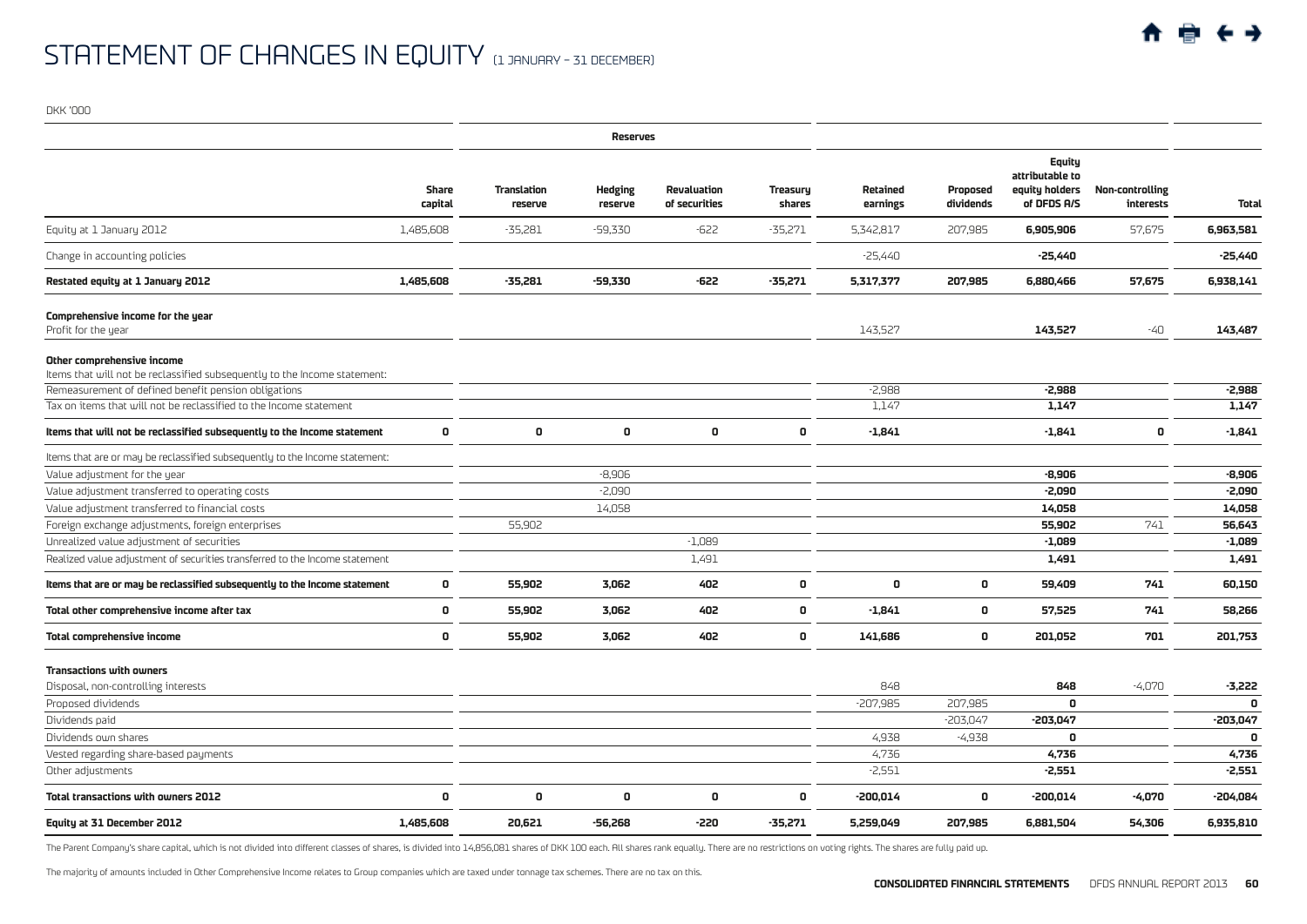|                                                                                   | <b>Note</b> | 2013       | 2012         |
|-----------------------------------------------------------------------------------|-------------|------------|--------------|
| Operating profit before depreciation (EBITDA) and special items                   |             | 1,212,600  | 1,088,501    |
| Cash flow effect from special items related to operating activities               |             | -22,259    | -18,213      |
| Adjustments for non-cash operating items, etc.                                    | 28          | $-16,962$  | -47,818      |
| Change in working capital                                                         | 29          | 381,055    | $-51,520$    |
| Payment of pension liabilities and other provisions                               |             | -34,544    | $-44.622$    |
| Cash flow from operating activities, gross                                        |             | 1,519,890  | 926,328      |
| Interest received                                                                 |             | 88,671     | 195,527      |
| Interest paid                                                                     |             | $-225,281$ | $-274,906$   |
| Taxes paid                                                                        |             | $-18,546$  | $-21,416$    |
| Cash flow from operating activities, net                                          |             | 1,364,734  | 825,533      |
| Investments in ships including dockings, rebuildings and ships under construction |             | -730.989   | $-175.241$   |
| Cash received due to cancellation of newbuilding contracts                        |             | $\Omega$   | 559.685      |
| Investments in other non-current tangible assets                                  |             | $-91.455$  | $-103.188$   |
| Sale of other non-current tangible assets                                         |             | 15,814     | 7,561        |
| Investments in non-current intangible assets                                      |             | $-38,289$  | $-43,920$    |
| Acquisition of enterprises/associates and activities                              | 31          | $-98,544$  | $-5,446$     |
| Dividend received from associates                                                 | 13          | 708        | $\Omega$     |
| Cash flow to/from investing activities                                            |             | -942,755   | 239,451      |
| Proceeds from loans secured by mortgage in ships                                  |             | 238,656    | 0            |
| Repayment and instalments of loans secured by mortgage in ships                   |             | $-693,280$ | $-1,034,273$ |
| Change in other non-current investments                                           |             | 67,814     | 8,526        |
| Change in other financial loans, net                                              | 30          | $-10,393$  | 43,219       |
| Payment of financial lease liabilities                                            |             | $-16,096$  | $-16,372$    |
| Change in operating credits                                                       |             | 93.177     | $-21.969$    |
| Change in loans to associated companies                                           |             | 1,875      | $-46,610$    |
| Proceeds from issuance of corporate bonds                                         |             | 688.348    | 488,837      |
| Acquisition of non-controlling interests                                          | 32          | -221       | $-3.222$     |
| Purchase of treasury shares                                                       |             | $-628.412$ | U            |
| Dividends paid                                                                    |             | $-203.047$ | -203.047     |
| Cash flow to/from financing activities                                            |             | $-461,579$ | $-784,911$   |
| Net increase (decrease) in cash and cash equivalents                              |             | $-39,600$  | 280,073      |
| Securities, cash and cash equivalents at 1 January                                |             | 1,212,789  | 931,062      |
| Foreign exchange adjustments of securities, cash and cash equivalents             |             | $-6,749$   | 1.654        |
|                                                                                   |             |            |              |

As of 31 December 2013 cash and cash equivalents includes bonds listed at NASDAQ OMX Nordic of DKK 15.4 million (2012: DKK 15.8 million).

The above mentioned cannot directly be derived from the income statement and the balance sheet.

## **Notes to the Income statement**

- **62** 1 [Segment information](#page-6-0)
- **63** 2 [Revenue](#page-7-0)
- **63** 3 [Cost of sales](#page-7-0)
- **64** 4 [Staff costs](#page-8-0)
- **64** 5 [Auditor's fees](#page-8-0)
- **64** 6 [Profit on disposal of non-current assets, net](#page-8-0)
- **65** 7 [Special items, net](#page-9-0)
- **65** 8 [Financial items, net](#page-9-0)
- **66** 9 [Tax](#page-10-0)
- **66** 10 [Earnings per share](#page-10-0)

#### **Notes to the Balance Sheet**

- **67** 11 [Non-current intangible assets](#page-11-0)
- **68** 12 [Non-current tangible assets](#page-12-0)
- **69** 13 [Investments in associates](#page-13-0)
- **69** 14 [Receivables](#page-13-0)
- **70** 15 [Securities](#page-14-0)
- **71** 16 [Inventories](#page-15-0)
- **71** 17 [Treasury shares \(number of shares\)](#page-15-0)
- **71** 18 [Deferred tax](#page-15-0)
- **72** 19 [Share options](#page-15-0)
- **73** 20 [Pension and jubilee liabilities](#page-17-0)
- **74** 21 [Other provisions](#page-18-0)
- **75** 22 [Interest-bearing liabilities](#page-19-0)
- **75** 23 [Other payables](#page-19-0)
- **75** 24 [Deferred income](#page-19-0)
- **75** 25 [Corporation tax liabilities](#page-19-0)
- **76** 26 [Information on financial instruments](#page-20-0)
- **76** 27 [Financial and operational risks](#page-20-0)

#### **Notes to the Statement of Cash Flow**

- **79** 28 [Non-cash operating items](#page-23-0)
- **79** 29 [Change in working capital](#page-23-0)
- **79** 30 [Change in other loans, net](#page-23-0)
- **79** 31 [Acquisition and sale of enterprises and activities](#page-23-0)
- **82** 32 [Acquisition of non-controlling interests](#page-26-0)

### **Notes – Additional information**

- **82** 33 [Assets held for sale](#page-26-0)
- **82** 34 [Guarantees, collateral and contingent liabilities](#page-26-0)
- **83** 35 [Contractual commitments](#page-27-0)
- **84** 36 [Related party transactions](#page-28-0)
- **84** 37 [Impairment tests](#page-28-0)
- **85** 38 [Events after the balance sheet date](#page-29-0)
- **85** 39 [Significant accounting estimates and assessments](#page-29-0)
- **87** 40 [Accounting Policies](#page-31-0)
- **93** 41 [Company overview](#page-37-0)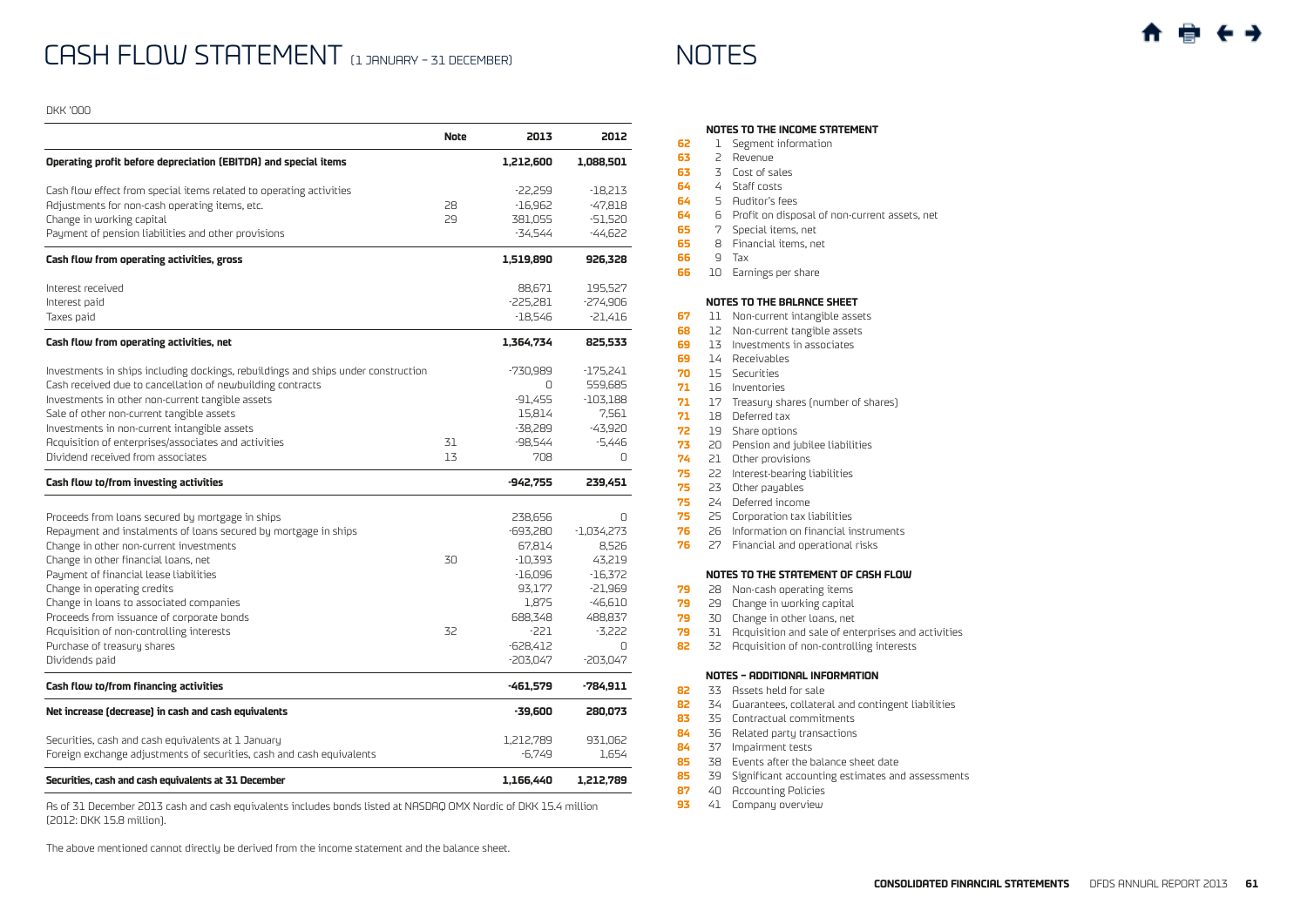#### <span id="page-6-0"></span>**Note 1 Segment information**

The segments together with allocation of operating profit, assets and liabilities, etc. are identical with the internal reporting structure of the Group. Management has defined the Groups business segments based on the reporting regularly presented to the Group Executive Management, which also forms the basis for management's decisions.

The costs of the segments are the directly registered costs including a few systematically allocated indirect costs, primarily concerning group functions.

The accounting policies regarding the preparation of the individual segment, including transactions between segments, are in accordance with the accounting policies of the Group. Non-allocated costs therefore reflect the general functions, which cannot reasonably be allocated to the segments. The costs consist primarily of costs concerning the Executive Board and Board of Directors, but also parts of Group functions like Treasury, Investor relation, Legal, Communication, Financial Control and depreciation on the Group's IT-systems, etc. In addition the elimination of transactions between segments is included. Transactions between segments are concluded at arm's length terms.

Segment assets include assets, which are directly related to the segment, including non-current intangible, non-current tangible and other non-current assets, inventories, receivables, prepayments, cash in hand and at bank of Group enterprises and deposits at the Parent Company. Segment liabilities include current and non-current liabilities.

Shipping Divisions activities are divided into five business areas: North Sea, Baltic Sea, Channel, Passenger and France & Mediterranean.

The Shipping Division's activities are operation of ro-ro and ro-pax tonnage, but also operation of the passenger ships. In addition, operations of the harbour terminals along the Groups main routes are included. The customers for ro-ro and ro-pax tonnage are mainly transportation and shipping companies as well as manufacturers of heavy industrial goods with a high demand for sea transportation. The main customers for Passenger cover passengers with own cars, Mini Cruises, conferences and tour operators.

Logistics Divisions activities are divided into three business areas: Nordic, Continent and UK & Ireland.

The Logistics Division's activities are full- and part load transportation, and also warehousing and logistics solutions for larger customers. In addition the division operates lo-lo tonnage and also transport on railway. The customers are primarily importers/exporters and manufacturers of heavy industrial goods.

#### DKK '000

#### **Note 1 Segment information (continued)**

| 2013                                                    | <b>Shipping</b><br><b>Division</b> | Logistics<br><b>Division</b> | Non-<br>allocated | <b>Total</b>  |
|---------------------------------------------------------|------------------------------------|------------------------------|-------------------|---------------|
|                                                         |                                    |                              |                   |               |
| External revenue                                        | 7,989,527                          | 4,092,994                    | 14,567            | 12,097,088    |
| Intragroup revenue                                      | 540,899                            | 90,064                       | 275,761           | 906,724       |
| Revenue                                                 | 8,530,426                          | 4,183,058                    | 290,328           | 13,003,812    |
| Operating expenses, external                            | $-7,078,886$                       | $-3,468,799$                 | $-336,803$        | $-10,884,488$ |
| Intragroup operating expenses                           | $-303,155$                         | -565,357                     | $-38,212$         | $-906,724$    |
| Operating profit before depreciation (EBITDA)           |                                    |                              |                   |               |
| and special items                                       | 1,148,385                          | 148,902                      | $-84,687$         | 1,212,600     |
| Share of profit/loss in associates                      | $-6,825$                           | 639                          | 0                 | $-6,186$      |
| Profit on disposal of non-current assets, net           | 1,963                              | 4,413                        | $\Omega$          | 6,376         |
| Depreciation of ships and other non-current assets      | $-618,628$                         | $-62,123$                    | $-23,401$         | $-704,152$    |
| Impairment losses on ships and other non-current assets | $-3,023$                           | 686                          | $-3,288$          | $-5,625$      |
| Operating profit (EBIT) before special items            | 521,872                            | 92.517                       | $-111.376$        | 503,013       |
| Special items, net                                      | $-1.609$                           | 0                            | $-15,446$         | $-17,055$     |
| <b>Operating profit (EBIT)</b>                          | 520,263                            | 92,517                       | $-126.822$        | 485,958       |
| Financial items, net                                    |                                    |                              |                   | $-136,347$    |
| Profit before tax                                       |                                    |                              |                   | 349,611       |
| Tax on profit                                           |                                    |                              |                   | $-22,928$     |
| Profit for the year                                     |                                    |                              |                   | 326,683       |
|                                                         |                                    |                              |                   |               |
| Total assets                                            | 9,441,242                          | 1,822,897                    | 1,046,544         | 12,310,683    |
| Investments in associates                               | $\Omega$                           | 3.783                        | Ω                 | 3,783         |
| Capital expenditures of the year                        | 756,453                            | 180,852                      | 42,589            | 979,894       |
| Assets held for sale, reference is made to note 33      | 48,270                             | O                            | 13,540            | 61,810        |
| Liabilities                                             | 2.007.114                          | 1,081,684                    | 2.903.735         | 5.992.533     |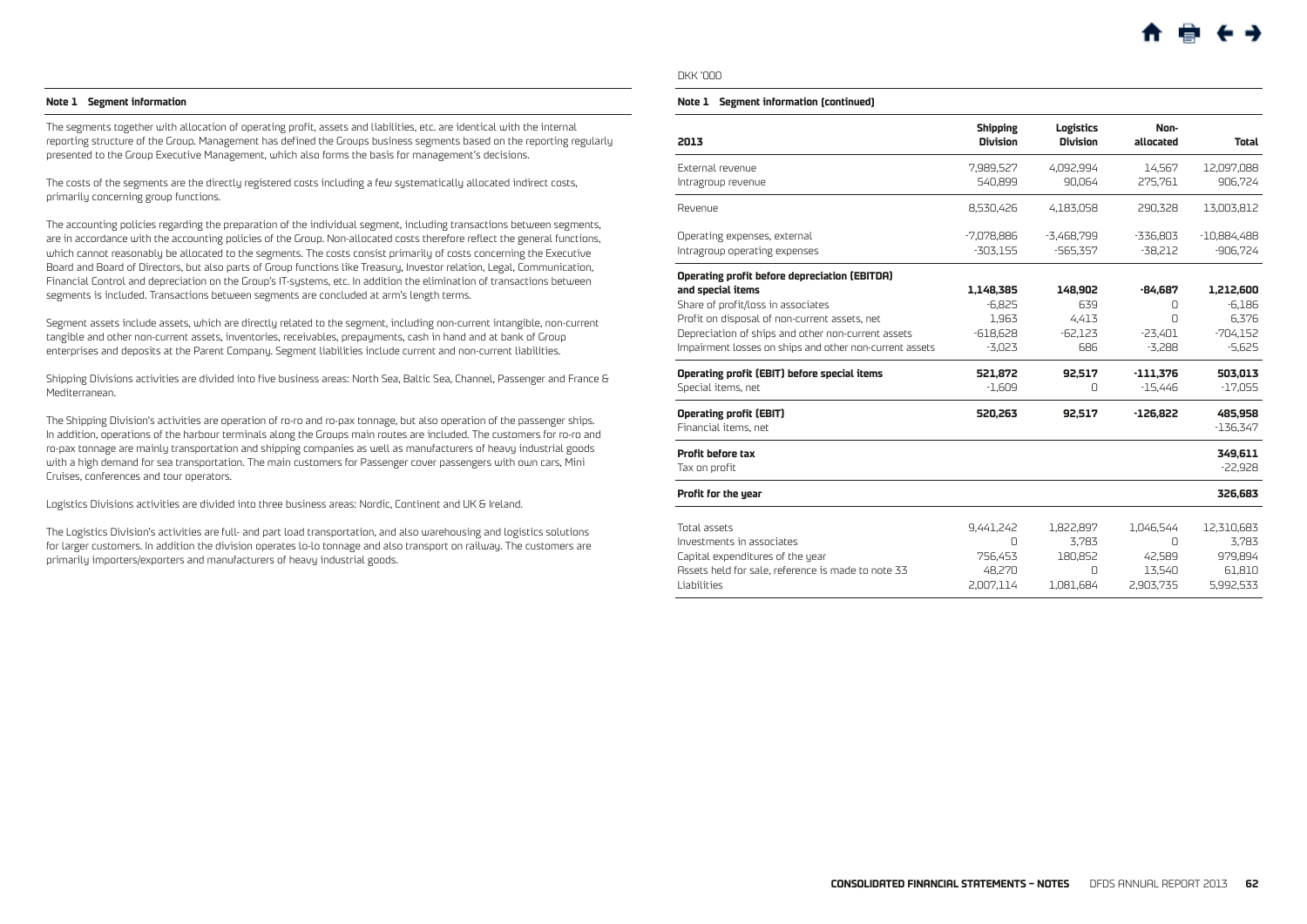#### <span id="page-7-0"></span>**Note 1 Segment information (continued)**

| 2012                                               | <b>Shipping</b><br><b>Division</b> | Logistics<br><b>Division</b> | Non-<br>allocated | <b>Total</b>          |
|----------------------------------------------------|------------------------------------|------------------------------|-------------------|-----------------------|
| External revenue<br>Intragroup revenue             | 7,481,930<br>533,041               | 4,190,098<br>68,701          | 27,897<br>275,450 | 11,699,925<br>877,192 |
| Revenue                                            | 8,014,971                          | 4,258,799                    | 303,347           | 12,577,117            |
| External operating expenses                        | $-6,747,072$                       | $-3,552,545$                 | $-311,807$        | $-10,611,424$         |
| Intragroup operating expenses                      | $-276,300$                         | -565,632                     | $-35,260$         | $-877,192$            |
| Operating profit before depreciation (EBITDA) and  |                                    |                              |                   |                       |
| special items                                      | 991,599                            | 140,622                      | $-43.720$         | 1,088,501             |
| Share of profit/loss in associates                 | 3.598                              | 402                          | $-1,139$          | 2,861                 |
| Profit on disposal of non-current assets, net      | 841                                | 5,630                        |                   | 6,471                 |
| Depreciation on ships and other non-current assets | -580,974                           | $-66,423$                    | $-31,030$         | $-678,427$            |
| Impairment losses on ships and other non-current   |                                    |                              |                   |                       |
| assets                                             | 93                                 | $-1,124$                     | 0                 | $-1,031$              |
| Operating profit (EBIT) before special items       | 415,157                            | 79,107                       | $-75.889$         | 418,375               |
| Special items, net                                 | $-42,738$                          | $-80,199$                    | $-584$            | $-123,521$            |
| <b>Operating profit (EBIT)</b>                     | 372,419                            | $-1,092$                     | $-76,473$         | 294,854               |
| Financial items, net                               |                                    |                              |                   | $-149.039$            |
| Profit before tax                                  |                                    |                              |                   | 145,815               |
| Tax on profit                                      |                                    |                              |                   | $-2,328$              |
| Profit for the year                                |                                    |                              |                   | 143,487               |
| Total assets                                       | 9,369,304                          | 1,681,125                    | 1.262.897         | 12,313,326            |
| Investments in associates                          | 3.692                              | 3.155                        | U                 | 6,847                 |
| Capital expenditures of the year                   | 315,701                            | 69,446                       | 53,255            | 438,402               |
| Assets held for sale, reference is made to note 33 | $\Omega$                           | $\Omega$                     | 25.365            | 25,365                |
| Liabilities                                        | 1,376,784                          | 1,103,847                    | 2.896.885         | 5,377,516             |

#### **Geographical breakdown**

The Group does not have a natural geographic split on countries, since the Group, mainly Shipping Division, is based on a connected route network in Northern Europe, where the routes support each other with sales and customer services located in one country whereas the actual revenue is created in other countries. It is consequently not possible to present a meaningful split of revenues and non-current assets by country. The split is therefore presented by water and geographical areas, in which DFDS operates.

The adjusted split results in seven geographical areas: North sea, Baltic sea, English Channel, Continent, Nordic, UK/Ireland and Mediterranean. As a consequence of the Group's business model the routes do not directly own the ships, but solely charters the ships from a vessel pool. The ships are frequently moved within the Group's routes. It is therefore not possible to estimate the exact value of the non-current assets per geographical area. Instead an adjusted allocation has been used.

#### DKK '000

#### **Note 1 Segment information (continued)**

|                                     | North<br>sea | Baltic<br>sea                 | English<br><b>Channel</b> | Continent | Nordic                                                                 | Ireland | UK/ Mediterra-<br>nean | Total                   |
|-------------------------------------|--------------|-------------------------------|---------------------------|-----------|------------------------------------------------------------------------|---------|------------------------|-------------------------|
| 2013                                |              |                               |                           |           |                                                                        |         |                        |                         |
| Total revenue                       |              |                               |                           |           | 4,698,218 1,354,711 1,828,916 1,706,353 1,273,108 1,114,688            |         | 121.094                | 12,097,088              |
| Non-current assets                  |              | 5,532,290 1,495,916 1,309,236 |                           | 138.321   | 346.491                                                                | 240.159 | 2.134                  | 9.064.547               |
| 2012                                |              |                               |                           |           |                                                                        |         |                        |                         |
| Total revenue<br>Non-current assets |              | 5.396.588 1.656.107 1.367.927 |                           | 112,520   | 4,699,397 1,405,248 1,364,015 1,708,910 1,468,482 1,021,120<br>280.856 | 254.558 | 32.753<br>1,820        | 11,699,925<br>9.070.376 |

#### **Information on significant customers**

The Group does not have any customers, that individually or seen as a group, represents more than 10% of the Group's net revenue.

#### DKK '000

| Note 2 Revenue                                                               | 2013       | 2012       |
|------------------------------------------------------------------------------|------------|------------|
| Sale of goods on board ships                                                 | 1.168.902  | 1.114.754  |
| Sale of services                                                             | 10.680.380 | 10.358.616 |
| Rental income from timecharter and bareboat of ships and operating equipment | 247.806    | 226.555    |
| Total revenue                                                                | 12.097.088 | 11.699.925 |

#### DKK '000

| Note 3 Cost of sales                                                                      | 2013                  | 2012               |
|-------------------------------------------------------------------------------------------|-----------------------|--------------------|
| Cost of sales included in operating costs<br>Change in inventory write-downs for the year | 2.469.742<br>$-1.237$ | 2.641.929<br>1.954 |
| Total cost of sales                                                                       | 2.468.505             | 2.643.883          |

Cost of sales consists of bunker and cost of sales related to sales of goods and services on board.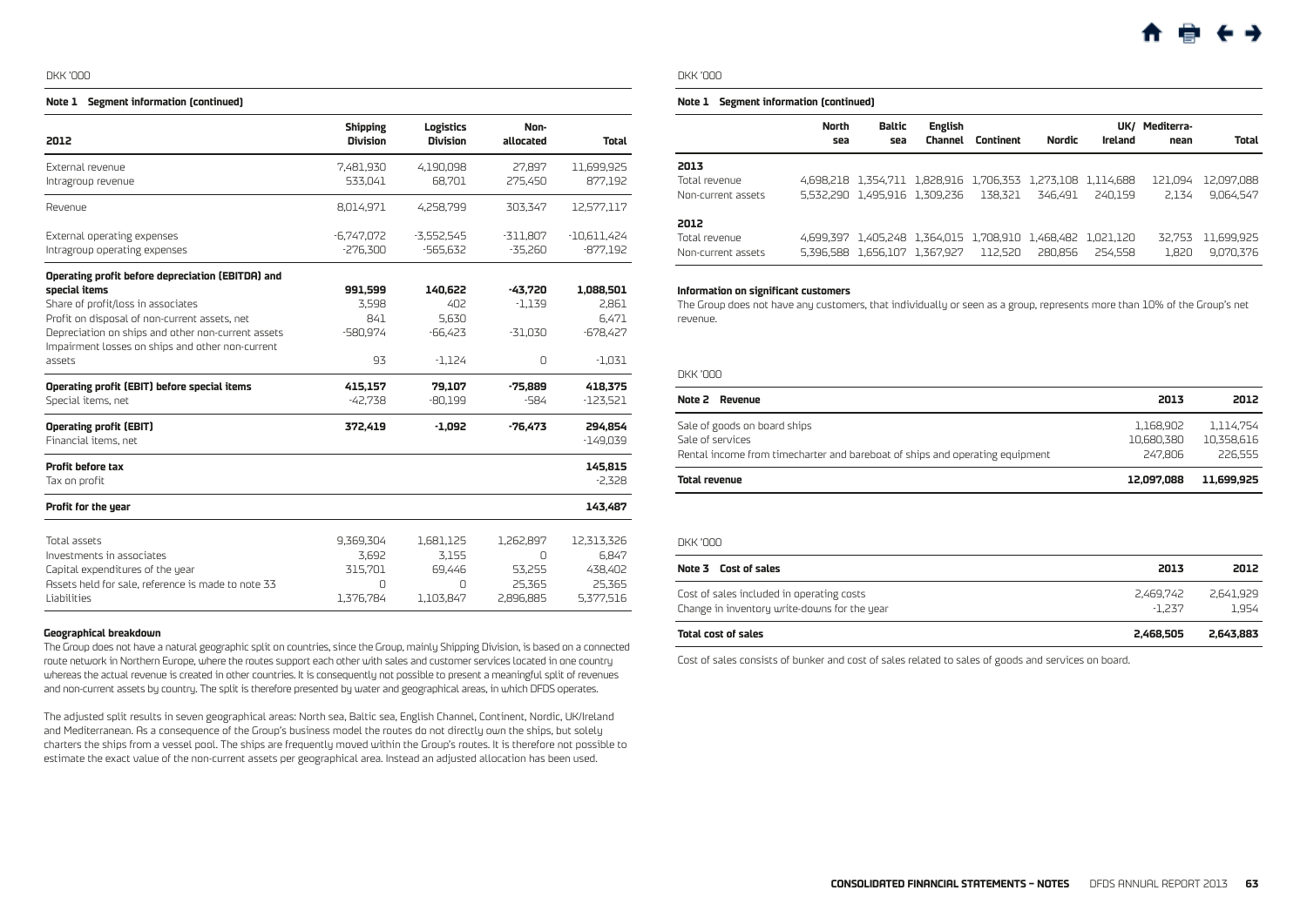<span id="page-8-0"></span>

| Note 4 Staff costs                                                      | 2013            | 2012      |
|-------------------------------------------------------------------------|-----------------|-----------|
| Wages, salaries and remuneration                                        | 1,715,292       | 1,583,008 |
| Defined contribution pension plans                                      | 82,524          | 68.714    |
| Defined benefit pension plans, reference is made to note 20             | 2,553           | 4.577     |
| Other social security costs                                             | 192,519         | 166,285   |
| Share-based payment, reference is made to note 19                       | 5.702           | 4.736     |
| Other staff costs                                                       | 153,910         | 128,503   |
| <b>Total staff costs</b>                                                | 2,152,500       | 1,955,823 |
|                                                                         |                 |           |
| Of this, remuneration to the Executive Board:                           |                 | 9.896     |
| Wages and salaries<br><b>Bonus</b>                                      | 10,160<br>8,114 | n         |
| Defined contribution pension plans                                      | 1.014           | 989       |
| Share-based payment, reference is made to note 19                       | 2,716           | 2,354     |
| Other staff cost                                                        | 533             | 554       |
| <b>Total remuneration to Executive Board</b>                            | 22,537          | 13,793    |
|                                                                         |                 |           |
| Remuneration to the Board of Directors and Audit Committee:<br>Chairman | 750             | 750       |
| Deputy chairmen                                                         | 950             | 950       |
| Other members of the Board of Directors                                 | 2,325           | 2,550     |
| <b>Total remuneration, Board of Directors and Audit Committee</b>       | 4.025           | 4.250     |
| Full time equivalents (FTE), average                                    | 5,930           | 5.239     |

Remuneration to the chairman of the Audit Committee amounts to DKK 100k (2012: DKK 100k) and remuneration to other members of the Audit Committee amounts to DKK 50k (2012: DKK 50k) each. No remuneration is paid to members of other committees.

In connection with a change of control of the Group, the members of the Executive Board can - within the first 12 months of the event - trigger termination of their employment on similar terms as if the Company had terminated the employment of the members of the Executive Board, however, with an increased redundancy payment of up to 12 months salary.

## DKK '000

 $\overline{\phantom{a}}$ 

| Note 5 Auditor's fees       | 2013   | 2012   |
|-----------------------------|--------|--------|
| <b>Audit fees</b>           | 7.649  | 7.255  |
| Other assurance engagements | 238    | 229    |
| Tax and VAT advice          | 3.511  | 2,673  |
| Non-audit services          | 1.769  | 1.089  |
| Total fees to KPMG          | 13.167 | 11.246 |

#### DKK '000

| Note 6 Profit on disposal of non-current assets, net                            | 2013       | 2012           |
|---------------------------------------------------------------------------------|------------|----------------|
| Profit on disposal of property, plant and equipment<br>Equipment, etc.<br>Other | 6.746<br>Ω | 4.894<br>1.840 |
| Profit on disposal of property, plant and equipment                             | 6.746      | 6.734          |
| Loss on disposal of property, plant and equipment<br>Equipment, etc.            | $-370$     | $-263$         |
| Loss on disposal of property, plant and equipment                               | -370       | $-263$         |
| Total profit on disposal of non-current assets, net                             | 6.376      | 6.471          |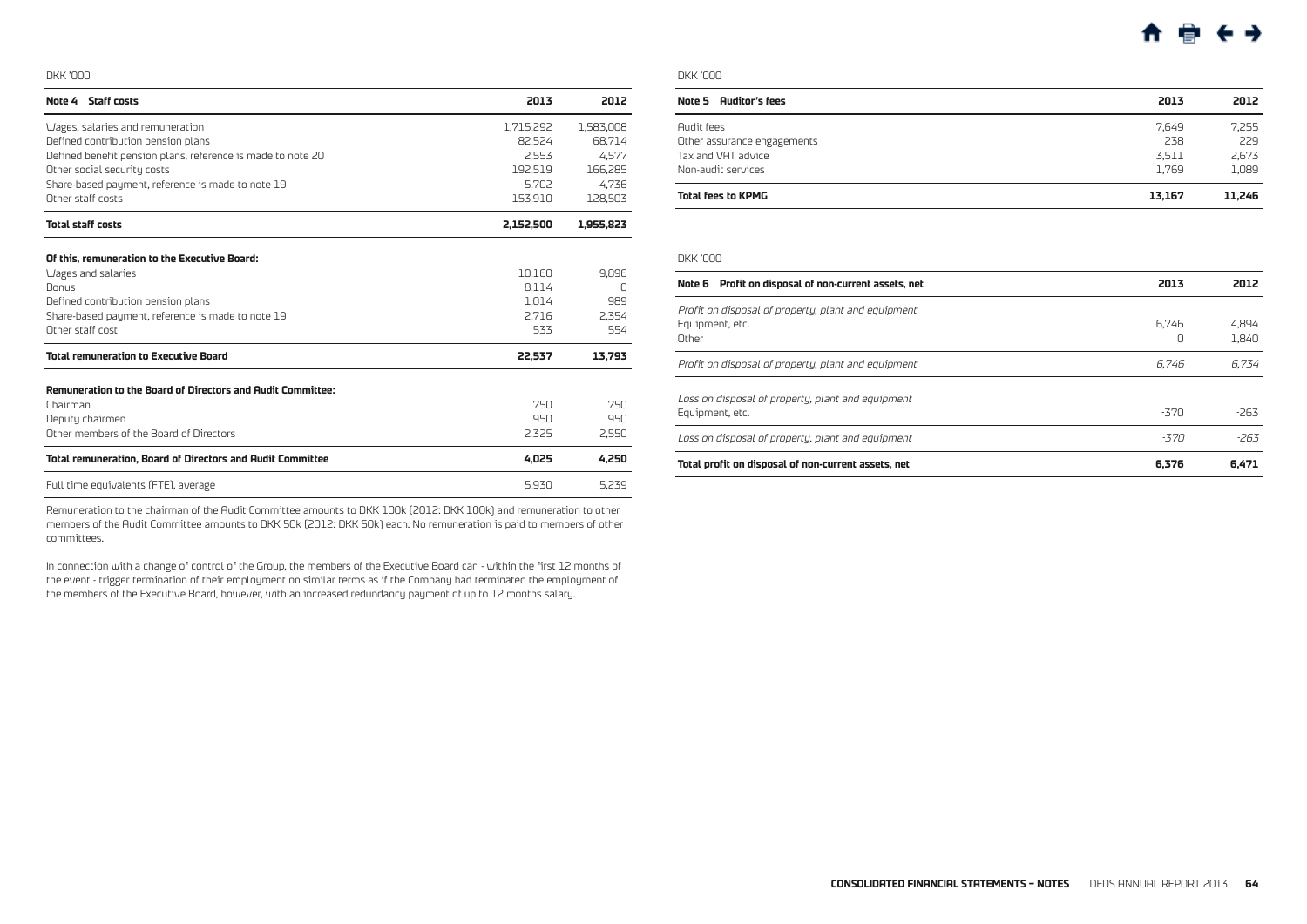<span id="page-9-0"></span>

| Note 7 Special items, net                                                                                                                                                                                                                                                                                                                                        | 2013      | 2012       |
|------------------------------------------------------------------------------------------------------------------------------------------------------------------------------------------------------------------------------------------------------------------------------------------------------------------------------------------------------------------|-----------|------------|
| Reimbursement of various financing costs that were expensed in 2012 when newbuilding<br>contracts were terminated, which also entailed termination of the financing established.<br>2012: Cost [net] related to cancellation of newbuilding contracts concerning two freight ships<br>(ro-ro) due to the shipyard's breach of a number of terms in the contracts | 22.243    | $-28,967$  |
|                                                                                                                                                                                                                                                                                                                                                                  |           |            |
| Adjustment of estimated net present value of earn out to seller regarding the route<br>Kapellskär-Paldiski acquired in 2011                                                                                                                                                                                                                                      | 16,075    | $-10,540$  |
| Cost related to designing and implementing one group wide finance service centre,<br>including advisor costs, redundancies etc.                                                                                                                                                                                                                                  | $-23,605$ | $\Omega$   |
| Total effect regarding adjustment of purchase price in connection with final approval<br>of acquisition balances etc. related to the acquisition of LD Lines' freight and passenger<br>routes in 2012 (impairment of goodwill)                                                                                                                                   | $-17.684$ | $\Omega$   |
|                                                                                                                                                                                                                                                                                                                                                                  |           |            |
| Impairment of the former Norfolkline domicile in Scheveningen, NL                                                                                                                                                                                                                                                                                                | $-11,820$ | $\Omega$   |
| Cost related to restructuring and efficiency improvements of processes in connection<br>with project Customer Focus Initiative                                                                                                                                                                                                                                   | $-2,264$  | $-17,897$  |
| Reversal of provision related to claim raised by the UK authorities in 2008 for payment<br>of business rates with retrospective effect (back-dated rates), but which has been<br>abandoned in 2012                                                                                                                                                               | $\Omega$  | 23,509     |
| Adjustment of gain regarding the ship LISCO GLORIA as a result of clarification of further                                                                                                                                                                                                                                                                       |           |            |
| insurance circumstances                                                                                                                                                                                                                                                                                                                                          | 0         | 15,635     |
| Impairment of three side port ships in the business unit Nordic Contract, reference<br>is made to note 37                                                                                                                                                                                                                                                        | $\Omega$  | $-75,000$  |
| Impairment of two passenger ships in the business unit Passenger, reference is<br>made to note 37                                                                                                                                                                                                                                                                | $\Omega$  | $-27,000$  |
| Impairment of investments/goodwill in associates, reference is made to note 37                                                                                                                                                                                                                                                                                   | 0         | $-3,261$   |
| Special items, net                                                                                                                                                                                                                                                                                                                                               | $-17,055$ | $-123,521$ |

If special items had been included in the operating profit before special items,

| Impairment of ships and other non-current assets<br>Financial income                                                       | $-13.429$<br>22.243 | $-115.801$         |
|----------------------------------------------------------------------------------------------------------------------------|---------------------|--------------------|
| Operating profit before depreciation (EBITDA) and special items<br>Profit on disposal of non-current assets and securities | $-25.869$           | 5.612<br>$-13.332$ |
| Costs of sales and administration                                                                                          | $-16.514$           | -17.897            |
| Staff costs                                                                                                                | $-9.355$            |                    |
| Operating costs                                                                                                            | Ω                   | 23.509             |

## DKK '000

| <b>Financial items, net</b><br>Note 8                       | 2013       | 2012       |
|-------------------------------------------------------------|------------|------------|
| <b>Financial income</b>                                     |            |            |
| Interest income from banks, etc.                            | 15,401     | 21.418     |
| Foreign exchange gains, net $1$                             | Ω          | n          |
| <b>Dividends</b>                                            | 3,955      | 2,363      |
| Total financial income                                      | 19,356     | 23.781     |
| <b>Financial costs</b>                                      |            |            |
| Interest expense to banks, credit institutions, etc.        | -120,341   | $-134.027$ |
| Foreign exchange losses, net 1                              | -5.409     | $-7.498$   |
| Realized loss on securities                                 | Ω          | $-1,491$   |
| Defined benefit pension plans, reference is made to note 20 | $-10.491$  | $-11.837$  |
| Loss on loan receivable <sup>2</sup>                        | -6.432     | Ω          |
| Other financial costs                                       | $-23.079$  | $-26.151$  |
| Transfers to assets under construction <sup>3</sup>         | 10,049     | 8,184      |
| Total financial costs                                       | -155.703   | -172.820   |
| <b>Financial items, net</b>                                 | $-136.347$ | -149.039   |

<sup>1</sup> Foreign exchange gains 2013 amounts to DKK 237 million (2012: DKK 180 million) and foreign exchange losses amounts to DKK 242 million (2012: DKK 187 million) for The Group.

<sup>2</sup> Realized loss on loan granted to purchasers of the ship Queen of Scandinavia in connection with final transfer of legal ownership of the ship.

<sup>3</sup> Interest capitalized on two newbuildings (2012: Interest capitalized until cancellation of newbuilding contracts on two freight ships (ro-ro)). The interest for the year is calculated by using a mix of a specific interest rate and a general interest rate of approximately 1.7 - 5.4% p.a. (2012: 1.6 - 3.2% p.a.).

Interest income and interest expense relates to financial instruments measured at amortized cost.

Other financial costs contains bank charges regarding conversion of loans, including amortization of capitalized bank charges related to borrowings, administrative fees, etc.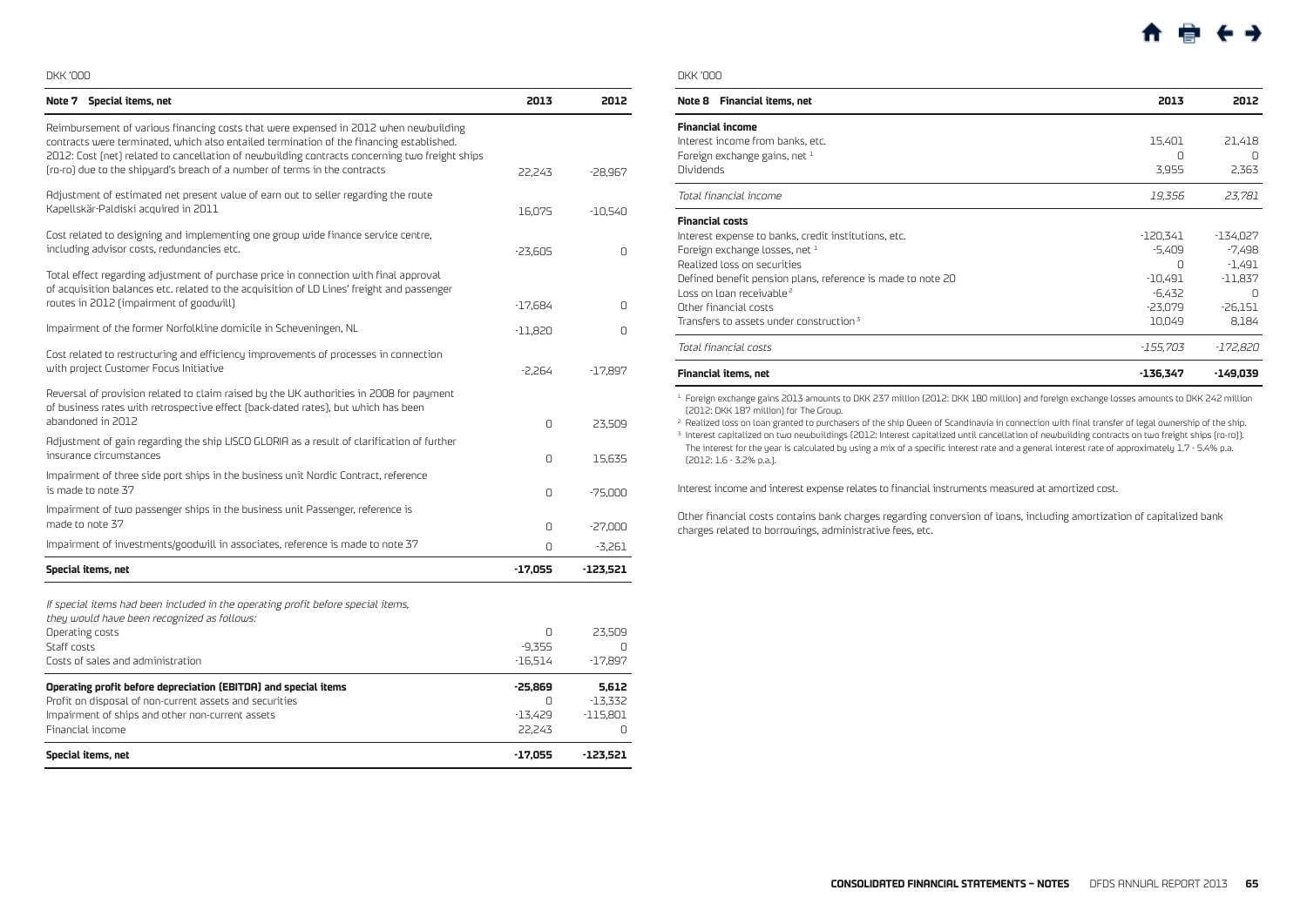<span id="page-10-0"></span>

| Note 9 Tax                                                           | 2013       | 2012       |
|----------------------------------------------------------------------|------------|------------|
| Current tax                                                          | $-17,898$  | $-14.091$  |
| Current joint tax contributions                                      | $-2,000$   | $-12,894$  |
| Deferred tax for the year                                            | $-3.975$   | 24,879     |
| Adjustment to corporation tax in respect of prior years              | 12,938     | 17,276     |
| Adjustment to deferred tax in respect of prior years                 | $-1,168$   | 6,957      |
| Adjustment of corporate income tax rate                              | $-4,814$   | 18,339     |
| Write-down of deferred tax assets                                    | $-1,549$   | -41,647    |
| Tax for the year                                                     | $-18.466$  | $-1,181$   |
| Tax for the year is recognised as follows:                           |            |            |
| Tax in the income statement                                          | $-22,928$  | $-2,328$   |
| Tax in other comprehensive income                                    | 4,462      | 1,147      |
| Tax for the year                                                     | $-18,466$  | $-1,181$   |
| Tax in the income statement can be broken down as follows:           |            |            |
| Profit before tax                                                    | 349,611    | 145,815    |
| Of this, tonnage taxed income                                        | $-314.374$ | $-176,527$ |
| Profit before tax (corporate income tax)                             | 35,237     | -30,712    |
| 25% tax of profit before tax                                         | $-8,809$   | 7,678      |
| Adjustment of calculated tax in foreign subsidiaries compared to 25% | $-2.442$   | $-292$     |
| Tax effect of:                                                       |            |            |
| Non-taxable items                                                    | $-16,177$  | 11.471     |
| Tax asset for the year, not recognised                               | $-8.750$   | $-21,673$  |
| Utilisation of non-capitalized tax asset                             | 10,878     | 2.651      |
| Adjustments of tax in respect of prior years                         | 5,407      | 925        |
| Corporate income tax                                                 | $-19,893$  | 760        |
| Tonnage tax                                                          | -3,035     | $-3,088$   |
| Tax in the income statement                                          | $-22,928$  | $-2.328$   |
| Effective tax rate                                                   | 6.6        | 1.6        |
| Effective tax rate before adjustment of prior years' tax             | 8.1        | 2.2        |
| Tax in other comprehensive income can be broken down as follows:     |            |            |
| Deferred tax                                                         | 4,462      | 1,147      |
| Total tax in other comprehensive income                              | 4.462      | 1.147      |

#### **Note 9 Tax (continued)**

The majority of the shipping activities performed in the Danish, Lithuanian, Dutch, Norwegian, French and English enterprises in the Group are included in tonnage tax schemes where the taxable income related to transportation of passengers and freight is calculated based on the tonnage deployed during the year. Taxable income related to other activities is taxed according to the normal corporate income tax rules.

DFDS A/S and its Danish subsidiaries and Danish taxed branches are within the Danish Act of compulsory joint taxation with LF Investment ApS and J. Lauritzen A/S and these two companies' Danish controlled enterprises. In accordance with the Danish rules on joint taxation, DFDS A/S' 100% owned Danish subsidiaries are jointly and severally liable for DFDS A/S' corporation tax liabilities towards the Danish tax authorities while DFDS A/S and its Danish subsidiaries only are subsidiary and pro rata liable for the corporation tax liabilities towards the Danish tax authorities for all other companies that are part of the Danish joint taxation. LF Investment ApS is the administration company in the joint taxation and settles all payments of corporation tax with the tax authorities.

Adjustment of prior years' tax in 2013 primarily relates to the final settlement and utilisation of tax losses between the English companies and between the Danish companies in the Group.

Adjustment of prior years' tax in 2012 primarily relates to the final settlement and utilisation of tax losses between the English companies in the Group.

#### DKK '000

| <b>Earnings per share</b><br>Note 10                 | 2013       | 2012       |
|------------------------------------------------------|------------|------------|
| Profit for the year                                  | 326.683    | 143.487    |
| Attributable to non-controlling interests            | -1.457     | 40         |
| <b>Attributable to DFDS Group</b>                    | 325.226    | 143,527    |
| Weighted average number of issued ordinary shares    | 14,856,081 | 14,856,081 |
| Weighted average number of treasury shares           | -924.164   | -352.714   |
| Weighted average number of ordinary shares           | 13,931,917 | 14.503.367 |
| Weighted average number of share options issued      | 23.577     | n          |
| Weighted average number of ordinary shares (diluted) | 13,955,494 | 14.503.367 |
| Basic earnings per share (EPS) of DKK 100 in DKK     | 23.34      | 9.90       |
| Diluted earnings per share (EPS-D) of DKK 100 in DKK | 23.30      | 9.90       |

When calculating diluted earnings per share for 2013, 52,406 share options (2012: 254,802) have been omitted as they are out-of-the-money, but potentially the share options might dilute earnings per share in the future.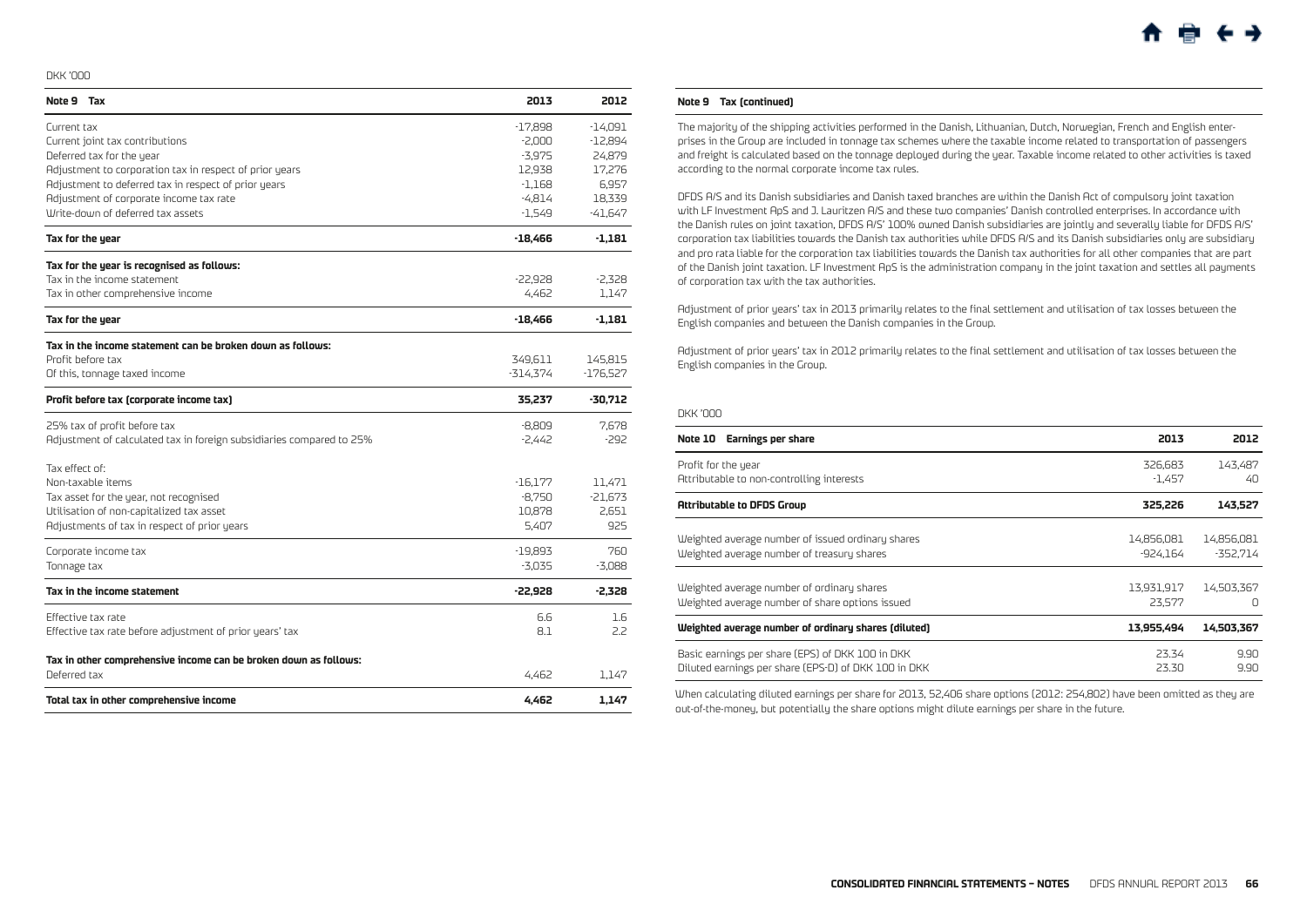#### <span id="page-11-0"></span>**Note 11 Non-current intangible assets**

|                                           |                       | Other<br>non-current<br>intangible |          | Devel-<br>opment<br>projects in |                  |
|-------------------------------------------|-----------------------|------------------------------------|----------|---------------------------------|------------------|
|                                           | Goodwill              | assets                             | Software | progress                        | Total            |
| Cost at 1 January 2013                    | 493,027               | 63,668                             | 196,510  | 55,823                          | 809,028          |
| Foreign exchange adjustments              | $-11.621$             | $-528$                             | $-25$    | -7                              | -12.181          |
| <b>Additions</b>                          | $64,465$ <sup>1</sup> | 15,466                             | 14,489   | 23,228                          | 117,648          |
| <b>Disposals</b>                          | 0                     | $-55,398$                          | $-1.273$ | Ω                               | $-56,671$        |
| <b>Transfers</b>                          | $\Box$                | $-2.409$                           | 28.851   | $-25,656$                       | 786 2            |
| Cost at 31 December 2013                  | 545.871               | 20,799                             | 238.552  | 53.388                          | 858,610          |
| Amortisation and impairment losses        |                       |                                    |          |                                 |                  |
| at 1 January 2013                         | 123,165               | 61,265                             | 146,789  | O                               | 331,219          |
| Foreign exchange adjustments              | -4.235                | -60                                | 1.063    | Π                               | $-3,232$         |
| Amortisation charge                       | O                     | 416                                | 16,024   | Ω                               | 16,440           |
| Impairment charge                         | 2.193                 | n                                  | $\cap$   | 3,287 <sup>3</sup>              | 5,480            |
| <b>Disposals</b>                          | Ω                     | $-55,398$                          | $-1,273$ | Ω                               | -56,671          |
| <b>Transfers</b>                          | Ω                     | $-164$                             | 950      | Ω                               | 786 <sup>2</sup> |
| <b>Amortisation and impairment losses</b> |                       |                                    |          |                                 |                  |
| at 31 December 2013                       | 121,123               | 6,059                              | 163.553  | 3.287                           | 294,022          |
| Carrying amount at 31 December 2013       | 424.748               | 14.740                             | 74.999   | 50,101                          | 564.588          |

 $^{-1}$  Addition of goodwill relates to the purchase of Karlshamn Express Group (DKK 64 million) and increased ownership in Oslo Container Terminal (DKK 0.5 million).

<sup>2</sup> Transferred to non-current tangible assets.

<sup>3</sup> In 2013 DKK 3.3 million regarding the development of a procurement system was written down as it was decided to stop the project, (2012: no write-downs).

### DKK '000

#### **Note 11 Non-current intangible assets (continued)**

|                                           | Goodwill | Other<br>non-current<br>intangible<br>assets | Software | <b>Development</b><br>projects in<br>progress | Total   |
|-------------------------------------------|----------|----------------------------------------------|----------|-----------------------------------------------|---------|
| Cost at 1 January 2012                    | 483,678  | 60,957                                       | 186,486  | 22,558                                        | 753,679 |
| Foreign exchange adjustments              | 7,161    | 76                                           | -4       | 13                                            | 7.246   |
| Addition on acquisition of enterprises    | O        | 2,791                                        | 45       | Ω                                             | 2,836   |
| <b>Additions</b>                          | 2.188    | $\Omega$                                     | 37       | 43.888                                        | 46.113  |
| <b>Disposals</b>                          | $\Omega$ | $-156$                                       | O        | Ω                                             | -156    |
| <b>Transfers</b>                          | 0        | Ω                                            | 9,946    | $-10,636$                                     | $-6901$ |
| Cost at 31 December 2012                  | 493,027  | 63,668                                       | 196,510  | 55,823                                        | 809,028 |
| Amortisation and impairment losses        |          |                                              |          |                                               |         |
| at 1 January 2012                         | 120,981  | 60.954                                       | 121.721  | Ω                                             | 303,656 |
| Foreign exchange adjustments              | 2.184    | 72                                           | -21      | Ω                                             | 2,235   |
| Amortisation charge                       | $\Omega$ | 239                                          | 25,089   | Ω                                             | 25,328  |
| <b>Amortisation and impairment losses</b> |          |                                              |          |                                               |         |
| at 31 December 2012                       | 123,165  | 61,265                                       | 146,789  | 0                                             | 331,219 |
| Carrying amount at 31 December 2012       | 369,862  | 2,403                                        | 49,721   | 55,823                                        | 477,809 |

<sup>1</sup> Transferred to non-current tangible assets.

Recognised goodwill is attributable to the following cash generating units:

| DKK million              | 2013  | 2012  |
|--------------------------|-------|-------|
| Shipping:                |       |       |
| North Sea and Baltic Sea | 201.0 | 203.6 |
| Channel                  | 0.0   | 2.2   |
| Logistics:               |       |       |
| Continent                | 151.3 | 155.7 |
| Nordic                   | 64.0  | 0.0   |
| UK & Ireland             | 8.4   | 8.4   |
| Total                    | 424.7 | 369.9 |

Regarding impairment tests and impairment losses of goodwill, reference is made to note 37.

The carrying amount of completed software and development projects in progress primarily relates to software to Passenger Shippings online booking, a new freight- and planning system to Logistics Division and finance- and management reporting systems.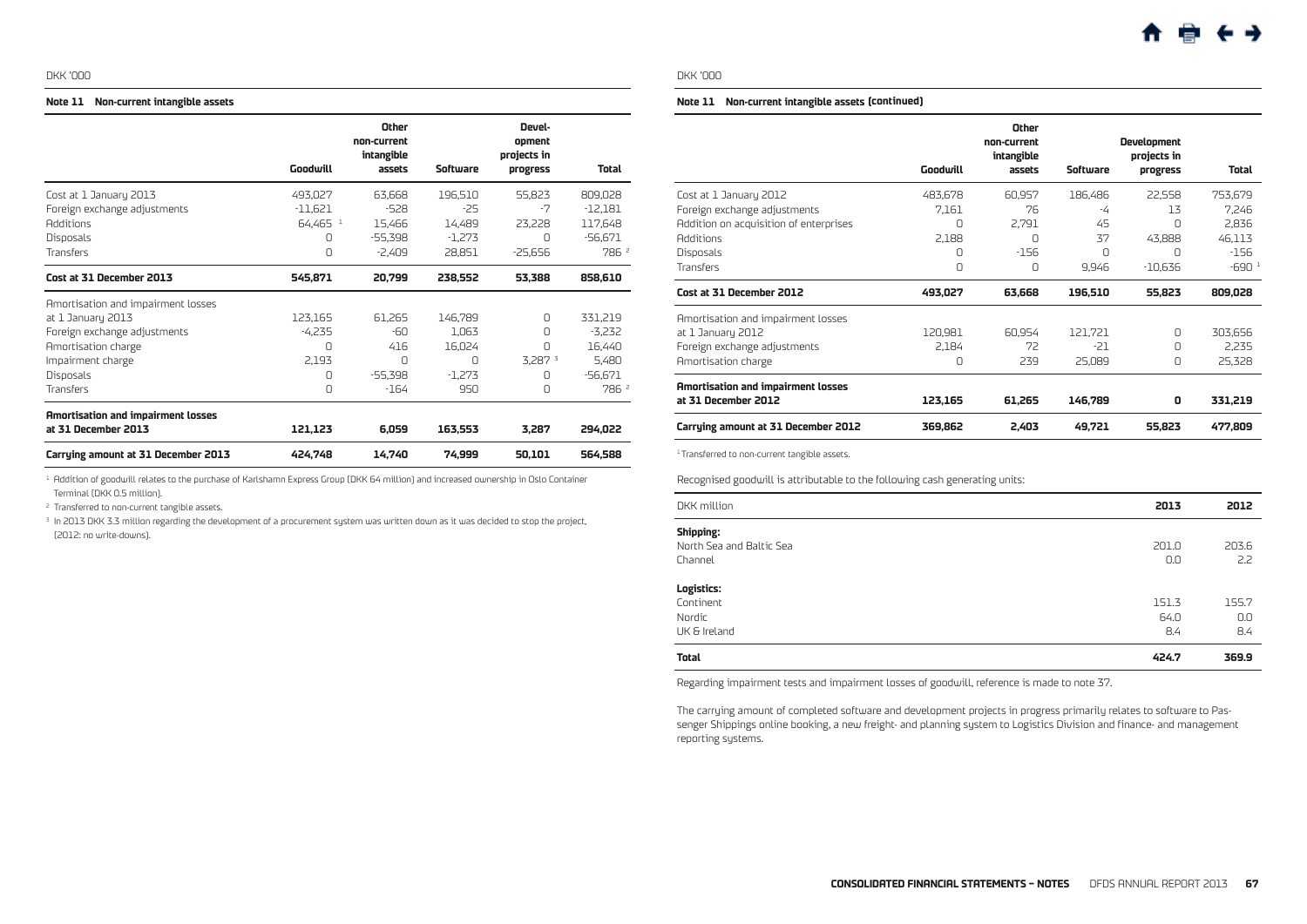#### <span id="page-12-0"></span>**Note 12 Non-current tangible assets**

|                                           | <b>Land and</b><br><b>buildings</b> | <b>Terminals</b> | <b>Ships</b> | <b>Equipment</b><br>etc. | <b>Assets under</b><br>construction<br>and pre-<br>payments | <b>Total</b> |
|-------------------------------------------|-------------------------------------|------------------|--------------|--------------------------|-------------------------------------------------------------|--------------|
|                                           |                                     |                  |              |                          |                                                             |              |
| Cost at 1 January 2013                    | 127,937                             | 826,454          | 11,762,554   | 952,493                  | 42,860                                                      | 13,712,298   |
| Foreign exchange adjustments              | $-3.050$                            | $-5.842$         | -207.544     | $-15.124$                | $-2.172$                                                    | $-233.732$   |
| Addition on acquisition of enterprises    | 13.505                              | $\Omega$         | $\Omega$     | 16,191                   | 58                                                          | 29.754 1     |
| <b>Additions</b>                          | 844                                 | 2.057            | 66,254       | 88,525                   | 674,812 2                                                   | 832,492      |
| <b>Disposals</b>                          | $\cap$                              | $\Box$           | -52,499      | $-61,468$                | $-125$                                                      | $-114.092$   |
| Transfers                                 | 82                                  | $-82$            | 140.056      | 3.802                    | $-144.644$                                                  | $-7863$      |
| Transferred to assets classified          |                                     |                  |              |                          |                                                             |              |
| as held for sale                          | 0                                   | $\Omega$         | $-85.5454$   | $\Omega$                 | $\Omega$                                                    | $-85,545$    |
| Cost at 31 December 2013                  | 139,318                             | 822,587          | 11,623,276   | 984.419                  | 570,789                                                     | 14,140,389   |
| Depreciation and impairment losses        |                                     |                  |              |                          |                                                             |              |
| at 1 January 2013                         | 22,115                              | 222,759          | 4,534,838    | 575,917                  | $\Omega$                                                    | 5,355,629    |
| Foreign exchange adjustments              | 841                                 | $-2,712$         | $-94.920$    | $-10,304$                | $\Omega$                                                    | $-107,095$   |
| Depreciation charge                       | 5.690                               | 33,219           | 568,678      | 80,148                   | Ω                                                           | 687,735      |
| Disposals                                 | 0                                   | 0                | -52.499      | $-52.155$                | Ω                                                           | $-104.654$   |
| <b>Transfers</b>                          | $\Box$                              | $\Omega$         | $-4.261$     | 3.475                    | $\Box$                                                      | $-7863$      |
| Transferred to assets classified          |                                     |                  |              |                          |                                                             |              |
| as held for sale                          | $\Omega$                            | $\Box$           | $-34.2904$   | $\Omega$                 | $\Omega$                                                    | $-34.290$    |
| <b>Depreciation and impairment losses</b> |                                     |                  |              |                          |                                                             |              |
| at 31 December 2013                       | 28,646                              | 253,266          | 4,917,546    | 597,081                  | 0                                                           | 5,796,539    |
| <b>Carrying amount at 31 December</b>     |                                     |                  |              |                          |                                                             |              |
| 2013                                      | 110,672                             | 569.321          | 6,705,730    | 387.338                  | 570,789                                                     | 8.343.850    |
| Hereof assets held under                  |                                     |                  |              |                          |                                                             |              |
| finance leases                            | $\Omega$                            | $\Omega$         | $\Box$       | 48.506                   | $\Omega$                                                    | 48,506       |
|                                           |                                     |                  |              |                          |                                                             |              |

 $1$  Addition on acquisition of entreprises relates to the purchase of Karlshamn Express Group.

<sup>2</sup> Primarily relates to construction of two newbuildings (ro-ro ships).

<sup>3</sup> Transferred to non-current intangible assets.

<sup>4</sup> The transfer relates to the ship VILNIUS SEAWAYS, which is classified as held for sale.

#### DKK '000

#### **Note 12 Non-current tangible assets (continued)**

|                                                                  | <b>Land and</b><br><b>buildings</b> | <b>Terminals</b> | <b>Ships</b> | <b>Equipment</b><br>etc. | <b>Assets under</b><br>construction<br>and pre-<br>payments | Total            |
|------------------------------------------------------------------|-------------------------------------|------------------|--------------|--------------------------|-------------------------------------------------------------|------------------|
| Cost at 1 January 2012                                           | 121,520                             | 826,238          | 11,397,728   | 864,887                  | 583,237                                                     | 13,793,610       |
| Foreign exchange adjustments                                     | 2.666                               | 8,537            | 151.245      | 12.678                   | 185                                                         | 175.311          |
| Addition on acquisition of enterprises                           | O                                   | $\Omega$         | 117.159      | 3.536                    | $\Box$                                                      | 120,695          |
| <b>Additions</b>                                                 | 3.751                               | 7.223            | 72.892       | 80.630                   | 108.856                                                     | 273.352          |
| <b>Disposals</b>                                                 | <sup>n</sup>                        | $-16.060$        | $-42.992$    | $-21.655$                | $-570.653$ <sup>2</sup>                                     | $-651.360$       |
| <b>Transfers</b>                                                 | $\Omega$                            | 516              | 66.522       | 12.417                   | $-78,765$                                                   | 690 <sup>1</sup> |
|                                                                  |                                     |                  |              |                          |                                                             |                  |
| Cost at 31 December 2012                                         | 127.937                             | 826.454          | 11.762.554   | 952.493                  | 42,860                                                      | 13,712,298       |
| Depreciation and impairment losses                               |                                     |                  |              |                          |                                                             |                  |
| at 1 January 2012                                                | 17.116                              | 202.399          | 3,887,026    | 504.967                  | $\Omega$                                                    | 4,611,508        |
| Foreign exchange adjustments                                     | 358                                 | 3,436            | 50,918       | 8,917                    | O                                                           | 63.629           |
| Depreciation charge                                              | 4.641                               | 33.673           | 537.886      | 77.575                   | $\Omega$                                                    | 653.775          |
| Impairment charge                                                | O                                   | 0                | 102,000      | 1.720                    | $\Box$                                                      | 103,720          |
| Reversal of prior years impairment                               |                                     |                  |              |                          |                                                             |                  |
| charge                                                           | $\Omega$                            | $-689$           | $\cap$       | $\cap$                   | $\Omega$                                                    | $-689$           |
| Disposals                                                        | $\Omega$                            | $-16.060$        | $-42.992$    | $-17.262$                | $\Omega$                                                    | $-76,314$        |
| <b>Depreciation and impairment losses</b><br>at 31 December 2012 | 22.115                              | 222.759          | 4.534.838    | 575,917                  | 0                                                           | 5,355,629        |
|                                                                  |                                     |                  |              |                          |                                                             |                  |
| <b>Carrying amount at 31 December</b><br>2012                    | 105.822                             | 603.695          | 7.227.716    | 376,576                  | 42,860                                                      | 8,356,669        |
| Hereof assets held under<br>finance leases                       | $\Omega$                            | 0                | $\Omega$     | 60.797                   | $\Omega$                                                    | 60.797           |
|                                                                  |                                     |                  |              |                          |                                                             |                  |

 $^{\rm 1}$  Transferred from non-current intangible assets.

<sup>2</sup> Disposals relates to cancellation of newbuilding contracts for two freight ships (ro-ro).

On the basis of the impairment test performed in 2013 there has been no impairment loss on ships (2012: DKK 27 million on two passenger ships and DKK 75 million on three sideport ships, a total of DKK 102 million). For further information regarding the impairment tests reference is made to note 37.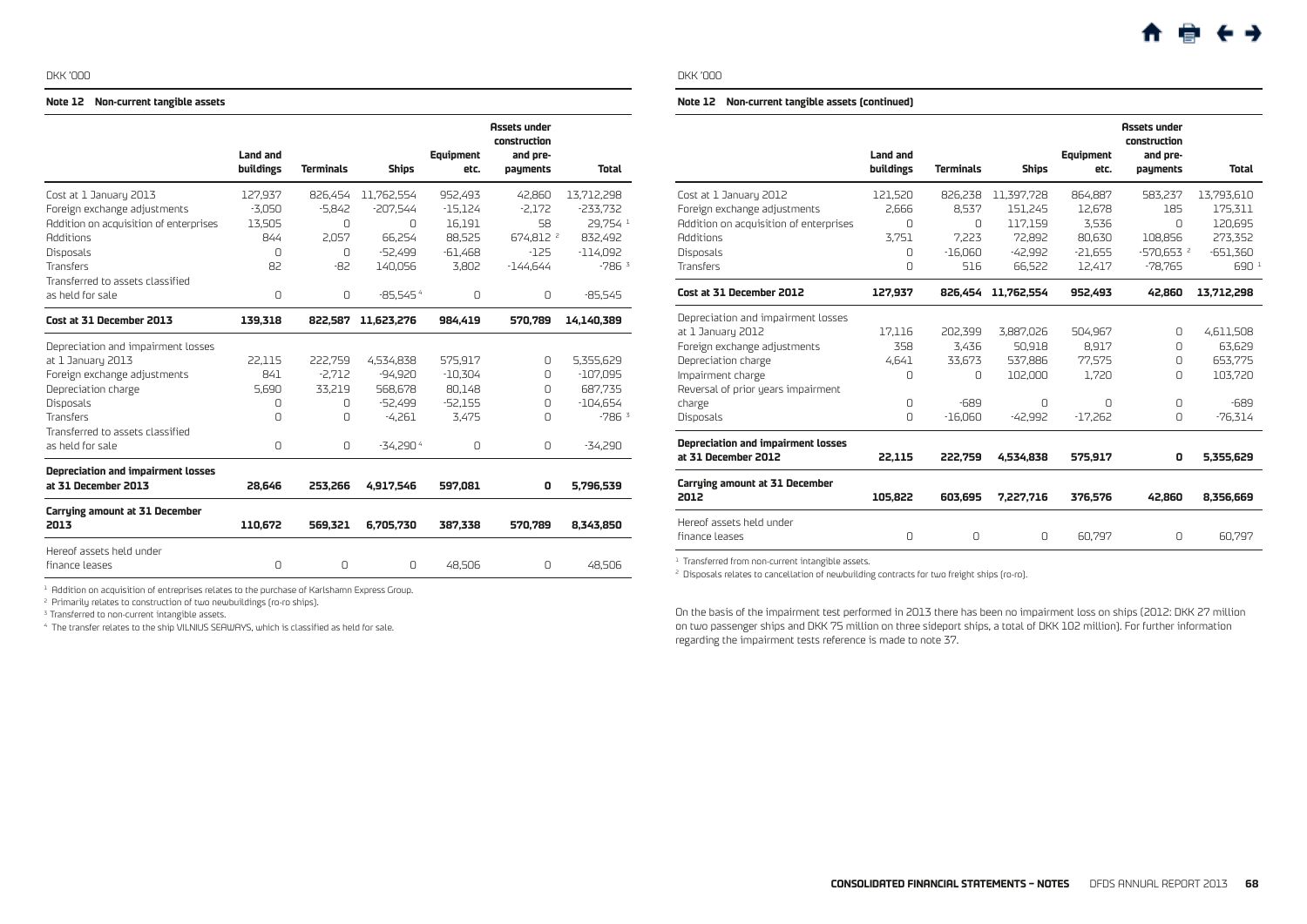<span id="page-13-0"></span>

| Investments in associates<br>Note 13  | 2013   | 2012      |
|---------------------------------------|--------|-----------|
| Cost at 1 January                     | 1,247  | 29,448    |
| Foreign exchange adjustment           | $-318$ | 95        |
| <b>Additions</b>                      | 1,189  | 28        |
| Disposals                             | -223   | $-28,324$ |
| Other equity movements                | 3.172  | $\Omega$  |
| Cost at 31 December                   | 5,067  | 1,247     |
|                                       |        |           |
| Value adjustments at 1 January        | 5,600  | $-23,328$ |
| Foreign exchange adjustment           | $-213$ | 149       |
| Disposals                             | 223    | 29,179    |
| Share of profit for the year          | -6.186 | 2,861     |
| Impairment charge                     | Ω      | $-3,261$  |
| Dividends received                    | $-708$ | $\Omega$  |
| Value adjustments at 31 December      | -1.284 | 5,600     |
| <b>Carrying amount at 31 December</b> | 3,783  | 6,847     |

#### DKK '000

|                                                                                                                     |                    |                    |                           |                           |                  |                  |                     | The Groups Share              |
|---------------------------------------------------------------------------------------------------------------------|--------------------|--------------------|---------------------------|---------------------------|------------------|------------------|---------------------|-------------------------------|
| 2013                                                                                                                | Domicile           | Ownership          | Revenue                   | Result<br>for the<br>year | Assets           | Liabilities      | Equity              | <b>Profit for</b><br>the year |
| Oslo Container Terminal AS<br>DFDS Suardiaz Line Ltd.<br>Seafront Port Services AS                                  | Oslo<br>Immingham  | 50.0% <sup>1</sup> | 77.953<br>50.0% 2 162.340 | 622<br>641                | 16,367<br>26,910 | 9.833<br>77.604  | 3.267<br>$-25.347$  | 311<br>321                    |
| (Former KST Terminal AS)<br>Bohus Terminal Holding AB                                                               | Oslo<br>Gothenburg | 40.0%              | 29.766<br>65.0% 385.251   | 820<br>-10.502            | 5.255<br>152.665 | 3.965<br>158.133 | 516<br>-3.554       | 328<br>$-6.825$               |
| Of which investments in associates with negative value, where<br>DFDS is not committed to cover the negative equity |                    |                    |                           |                           |                  |                  | $-25.118$<br>28,901 | $-5.865$<br>-321              |
|                                                                                                                     |                    |                    |                           |                           |                  |                  | 3.783               | $-6,186$                      |

 $1$  Additional ownership was acquired in 2013.

<sup>2</sup> Owned by the Parent Company.

<sup>3</sup> Due to minority protection in the shareholders' agreement the DFDS Group does not have controlling interest, despite of 65 % ownership.

#### DKK '000

#### **Note 13 Investments in associates (continued)**

|                                                                                                                     |            |                      |                 |                           |          |             |           | The Groups Share              |
|---------------------------------------------------------------------------------------------------------------------|------------|----------------------|-----------------|---------------------------|----------|-------------|-----------|-------------------------------|
| 2012                                                                                                                | Domicile   | Ownership            | Revenue         | Result<br>for the<br>year | Assets   | Liabilities | Equity    | <b>Profit for</b><br>the year |
| Suardiaz DFDS Autologistics NV                                                                                      | Ghent      | $0.0\%$ <sup>1</sup> | $\Omega$        | 0                         | $\Omega$ | $\Omega$    | Ω         | O                             |
| Oslo Container Terminal AS                                                                                          | Oslo       | 33.3%                | 77.704          | -939                      | 17.067   | 10,476      | 2.195     | $-313$                        |
| DFDS Suardiaz Line Ltd.                                                                                             | Immingham  |                      | 50.0% 2 162.557 | -1,484                    | 21,062   | 72.947      | $-25.943$ | $-742$                        |
| <b>KST Terminal AS</b>                                                                                              | Oslo       | 40.0%                | 31.676          | 1,788                     | 6,253    | 3,853       | 960       | 715                           |
| DailyFresh Logistics C.V.                                                                                           | Maasdijk   | $1.0\%$ <sup>3</sup> | O               | $-3.418$                  | O        | O           | 0         | $-1,139$                      |
| Bohus Terminal Holding AB                                                                                           | Gothenburg |                      | 65.0% 4 241.221 | 5,535                     | 70,088   | 64.408      | 3,692     | 3,598                         |
|                                                                                                                     |            |                      |                 |                           |          |             | $-19,096$ | 2,119                         |
| Of which investments in associates with negative value, where<br>DFDS is not committed to cover the negative equity |            |                      |                 |                           |          |             | 25.943    | 742                           |
|                                                                                                                     |            |                      |                 |                           |          |             | 6.847     | 2.861                         |

<sup>1</sup> Owned by the Parent Company until 31 August 2012, where the enterprise was liquidated.

2 Owned by the Parent Company.

<sup>3</sup> DailyFresh Logistics C.V. was an investment in associates until 24 September 2012, where ownership was reduced to 1%. Hereafter transferred to Securities (Other investments).

<sup>4</sup> Acquired 3 May 2012. Due to minority protection in the shareholders' agreement the DFDS Group does not have controlling interest, despite of 65 % ownership.

## DKK '000

| Note 14<br>Receivables                                                                                                                                                                                                                            | 2013                                             | 2012                                              |
|---------------------------------------------------------------------------------------------------------------------------------------------------------------------------------------------------------------------------------------------------|--------------------------------------------------|---------------------------------------------------|
| Other non-current receivables                                                                                                                                                                                                                     | 49.840                                           | 112,533                                           |
| Total non-current receivables                                                                                                                                                                                                                     | 49.840                                           | 112.533                                           |
| Trade receivables<br>Receivables from associates<br>Corporation tax and joint taxation contribution, receivable<br>Fair value of derivative financial instruments, forward transactions and bunker hedges<br>Other receivables and current assets | 1.538.800<br>49.321<br>5.602<br>2.703<br>180.544 | 1,521,279<br>54,366<br>6.373<br>32.987<br>151.825 |
| Total current receivables                                                                                                                                                                                                                         | 1.776.970                                        | 1.766.830                                         |
| Total current and non-current receivables                                                                                                                                                                                                         | 1.826.810                                        | 1.879.363                                         |

The carrying amount of receivables is in all material respects equal to the fair value.

None of the trade receivable with collateral are overdue at 31 December 2013 (2012: none). The collateral is bank guarantees.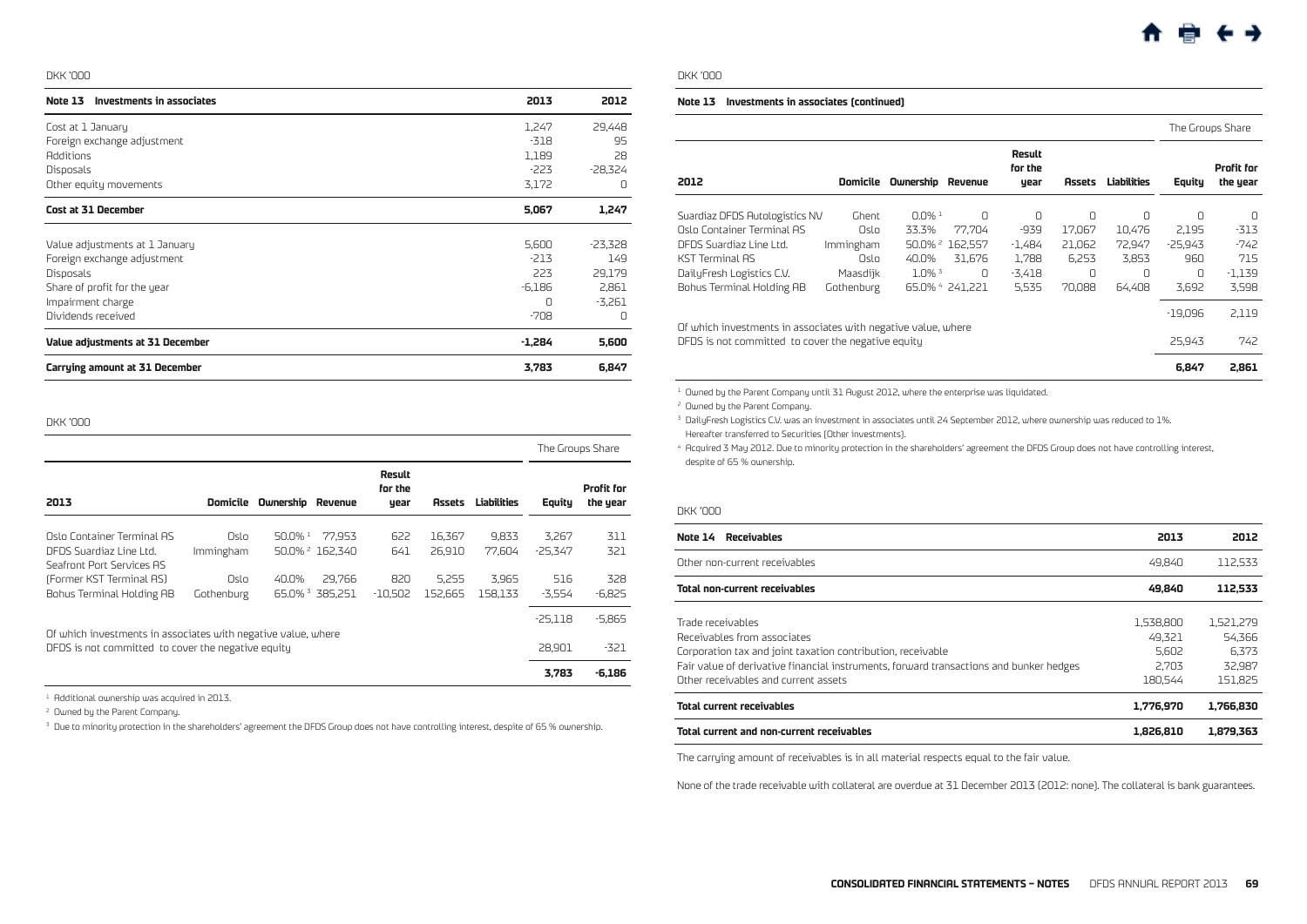<span id="page-14-0"></span>

| Receivables (continued)<br>Note 14               | 2013    | 2012    |
|--------------------------------------------------|---------|---------|
| Receivables that are past due, but not impaired: |         |         |
| Days past due:                                   |         |         |
| Up to 30 days                                    | 382.680 | 317,550 |
| $31-60$ days                                     | 30.119  | 75.280  |
| $61-90$ days                                     | 16,468  | 23.736  |
| $91-120$ days                                    | 12,441  | 8.090   |
| More than 120 daus                               | 18,680  | 39.106  |
| Past due, but not impaired                       | 460.388 | 463.762 |

#### **Movements in write-downs, which are included in the above trade receivables:**

| Write-downs at 1 January               | 46.673   | 40.764   |
|----------------------------------------|----------|----------|
| Foreign exchange adjustment            | $-2.127$ | 918      |
| Addition on acquisition of enterprises | 6.537    | Ω        |
| <b>Urite-douns</b>                     | 3.573    | 14.379   |
| Realized losses                        | $-9.587$ | $-8.288$ |
| Reversed write-downs                   | $-561$   | $-1.100$ |
| Write-downs at 31 December             | 44.508   | 46.673   |

#### **Age distribution of write-downs:**

| Write-downs at 31 December | 44.508 | 46.673 |
|----------------------------|--------|--------|
| More than 120 days         | 37.442 | 39.718 |
| 91-120 days                | 750    | 1,249  |
| 61-90 days                 | 575    | 838    |
| $31-60$ days               | 2.842  | 2,913  |
| Up to 30 days              | 2.899  | 1,955  |
| Days past due:             |        |        |

Write-downs and realized losses are recognised in operational cost in the income statement.

Write-downs on trade receivables are caused by customers bankruptcy or uncertainty about the customers ability and willingness to pay.

#### **Financial leasing receivables (lessor)**

End of 2012 a part of 'Other non-current receivables' and 'Other receivables and current assets' included a receivable regarding a financial lease out contract. The financial lease receivables were related to the ship Queen of Scandinavia, which accounting wise was sold to former lessee in 2011. The receivable have been settled in 2013 in connection with the charterer taking full and final legal ownership over the ship.

DKK '000

#### **Note 14 Receivables (continued)**

| 2012          | Minimum lease | <b>Hereof financing</b> | Carrying |
|---------------|---------------|-------------------------|----------|
|               | payments      | element                 | amount   |
| 0-1 year      | 31,722        | $-6,682$                | 25,040   |
| 1-5 years     | 54,296        | $-4.460$                | 49,836   |
| After 5 years | Ω             | Ω                       | $\Box$   |
| Total         | 86,018        | $-11.142$               | 74,876   |

#### DKK '000

| <b>Note 15 Securities</b>           | 2013   | 2012   |
|-------------------------------------|--------|--------|
| Listed bonds                        | 15,432 | 15,795 |
| Listed shares                       | 1.243  | 2.155  |
| Other shares and equity investments | 17.782 | 17.782 |
| Other investments                   | 731    | 731    |
| Total securities                    | 35,188 | 36,463 |
| <b>Classified as follows:</b>       |        |        |
| Non-current securities              | 19.756 | 20,668 |
| Current securities                  | 15.432 | 15.795 |
| Total securities                    | 35.188 | 36,463 |

Securities are assets classified as 'available for sale'.

Other shares and equity investments as well as other investments consist of some minor unlisted enterprises and holdings. These investments are not remeasured to fair value because the fair value cannot be measured reliably. Instead the securities are recognised at cost reduced by write-downs, if any.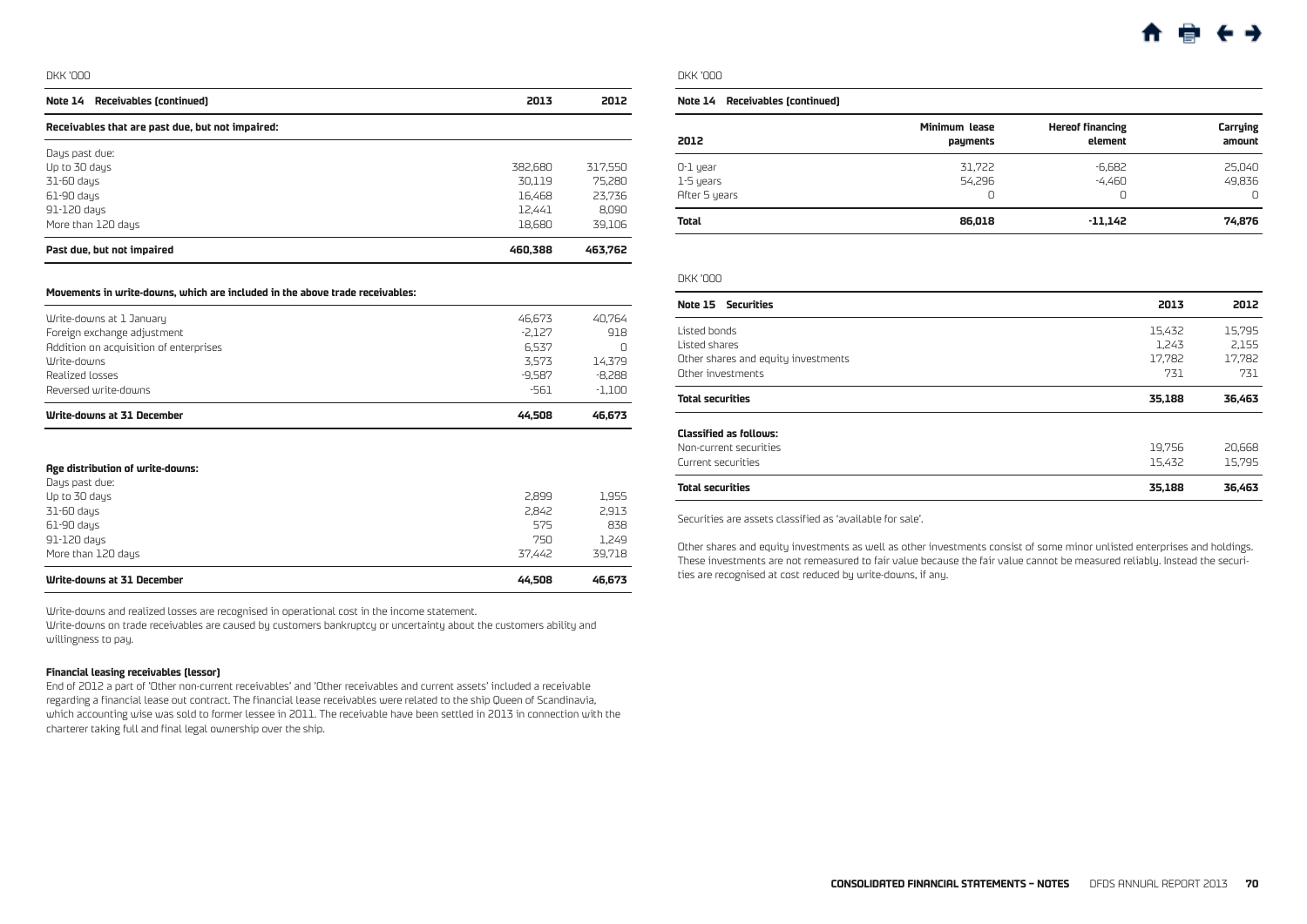<span id="page-15-0"></span>

| Note 16 Inventories                              | 2013     | 2012     |
|--------------------------------------------------|----------|----------|
| <b>Bunkers</b>                                   | 86.859   | 82.897   |
| Goods for sale and raw materials for restaurants | 65.609   | 73.297   |
| Write-down of inventories                        | $-2.691$ | $-3.928$ |
| <b>Total inventories</b>                         | 149.777  | 152.266  |

DKK '000

| Note 17 Treasury shares (number of shares)                     | 2013                 | 2012    |
|----------------------------------------------------------------|----------------------|---------|
| Treasury shares at 1 January<br>Acquisition of treasury shares | 352.714<br>1.782.730 | 352.714 |
| Treasury shares at 31 December                                 | 2.135.444            | 352.714 |
| Market value of treasury shares at 31 December                 | 933.189              | 90.118  |

In accordance with the Annual General Meeting in March 2012 the Board of Directors is authorised – until the 28 March 2017 – to acquire treasury shares at a nominal value totalling 20% of the DFDS A/S' share capital.

DFDS A/S has during financial year 2013 acquired treasury shares for a total payment of DKK 628.4 million (2012: DKK 0 million).

The Parent Company's holding of treasury shares at 31 December 2013 is 2,135,444 shares (2012: 352,714 shares), corresponding to 14.37% (2012: 2.37%) of the Parent Company's share capital. Treasury shares have originally been acquired to cover a share option scheme for employees.

On an Extraordinary General Meeting in December 2013 it was decided to cancel 1,556,081 of the treasury shares. This results in a reduction of the Company's share capital by nominally DKK 155,608,100. The cancellation was legally completed on 16 January 2014. Accordingly, the cancellation of the Parent Company's treasury shares is not effective at 31 December 2013, and thus not included in the financial statements for 2013.

DKK '000

#### **Note 18 Deferred tax**

| 2013                                                        |           | <b>Land and</b><br>buildings,<br>terminals<br>and other<br><b>Ships equipment Provisions</b> |           | <b>Tax loss</b><br>Carried<br>forward | Other    | Total     |
|-------------------------------------------------------------|-----------|----------------------------------------------------------------------------------------------|-----------|---------------------------------------|----------|-----------|
| Deferred tax at 1 January                                   | 119,173   | 8,160                                                                                        | $-56,246$ | $-39,755$                             | $-359$   | 30,973    |
| Foreign exchange adjustments                                | $-5,653$  | -70                                                                                          | 1,298     | 1,794                                 | 122      | $-2,509$  |
| Impact from change in corporate income tax rate             | 0         | 296                                                                                          | 4,101     | 408                                   | 9        | 4,814     |
| Addition on acquisition of enterprises                      | 0         | 2,372                                                                                        | $\Omega$  | $\Omega$                              | 4,131    | 6,503     |
| Recognised in the Income statement                          | 2.356     | $-3.220$                                                                                     | 3,439     | 6,677                                 | $-815$   | 8,437     |
| Recognised in other comprehensive income                    | $\Omega$  | 0                                                                                            | $-4,462$  | $\Omega$                              | 0        | $-4,462$  |
| Utilisation of tax losses between jointly taxed             |           |                                                                                              |           |                                       |          |           |
| companies                                                   | 0         | $\Omega$                                                                                     | 0         | 1.001                                 | 0        | 1.001     |
| Adjustment regarding prior years recognised in              |           |                                                                                              |           |                                       |          |           |
| the income statement                                        | $-73$     | 689                                                                                          | 115       | 437                                   | $\Box$   | 1.168     |
| Write-down of deferred tax assets                           | 0         | 0                                                                                            | 0         | 1,549                                 | 0        | 1,549     |
| Deferred tax at 31 December                                 | 115,803   | 8,227                                                                                        | $-51,755$ | $-27,889$                             | 3.088    | 47,474    |
| 2012                                                        |           |                                                                                              |           |                                       |          |           |
| Deferred tax at 1 January                                   | 160,125   | 15,471                                                                                       | -59,854   | $-78,206$                             | $-2,011$ | 35,525    |
| Foreign exchange adjustments                                | 7.055     | 160                                                                                          | $-1,591$  | $-2,494$                              | $-102$   | 3.028     |
| Impact from change in corporate income tax rate             | $-25,946$ | 46                                                                                           | 6,296     | 1,650                                 | $-385$   | $-18,339$ |
| Recognised in the Income statement                          | $-22,333$ | 8                                                                                            | $-3,316$  | 1,986                                 | $-77$    | $-23,732$ |
| Recognised in other comprehensive income                    | $\Omega$  | 0                                                                                            | $-1,147$  | $\Omega$                              | 0        | $-1,147$  |
| Utilisation of tax losses between jointly taxed             |           |                                                                                              |           |                                       |          |           |
| companies                                                   | 0         | 0                                                                                            | $\Omega$  | 948                                   | $\Omega$ | 948       |
| Adjustment regarding prior years recognised in              |           |                                                                                              |           |                                       |          |           |
| the income statement                                        | 272       | $-7,525$                                                                                     | 3,366     | $-2,898$                              | $-172$   | $-6,957$  |
| Write-down of deferred tax assets                           | 0         | $\Omega$                                                                                     | $\Omega$  | 39,259                                | 2,388    | 41,647    |
| Deferred tax at 31 December                                 | 119,173   | 8,160                                                                                        | $-56,246$ | -39,755                               | -359     | 30,973    |
|                                                             |           |                                                                                              |           |                                       | 2013     | 2012      |
| Deferred tax is recognised in the balance sheet as follows: |           |                                                                                              |           |                                       |          |           |
| Deferred tax (assets)                                       |           |                                                                                              |           |                                       | 82,730   | 95,850    |
| Deferred tax (liabilities)                                  |           |                                                                                              |           |                                       | 130,204  | 126,823   |
| Deferred tax at 31 December, net                            |           |                                                                                              |           |                                       | 47,474   | 30.973    |

By joining the tonnage taxation scheme, DFDS A/S is subject to the requirements of the scheme until 2021. DFDS A/S is not expected to withdraw from the scheme and consequently no deferred tax relating to assets and liabilities subject to tonnage taxation has been recognised. If DFDS A/S withdraws from the tonnage taxation scheme, deferred tax in the amount of maximum DKK 263 million (2012: 252 million) may be recognised.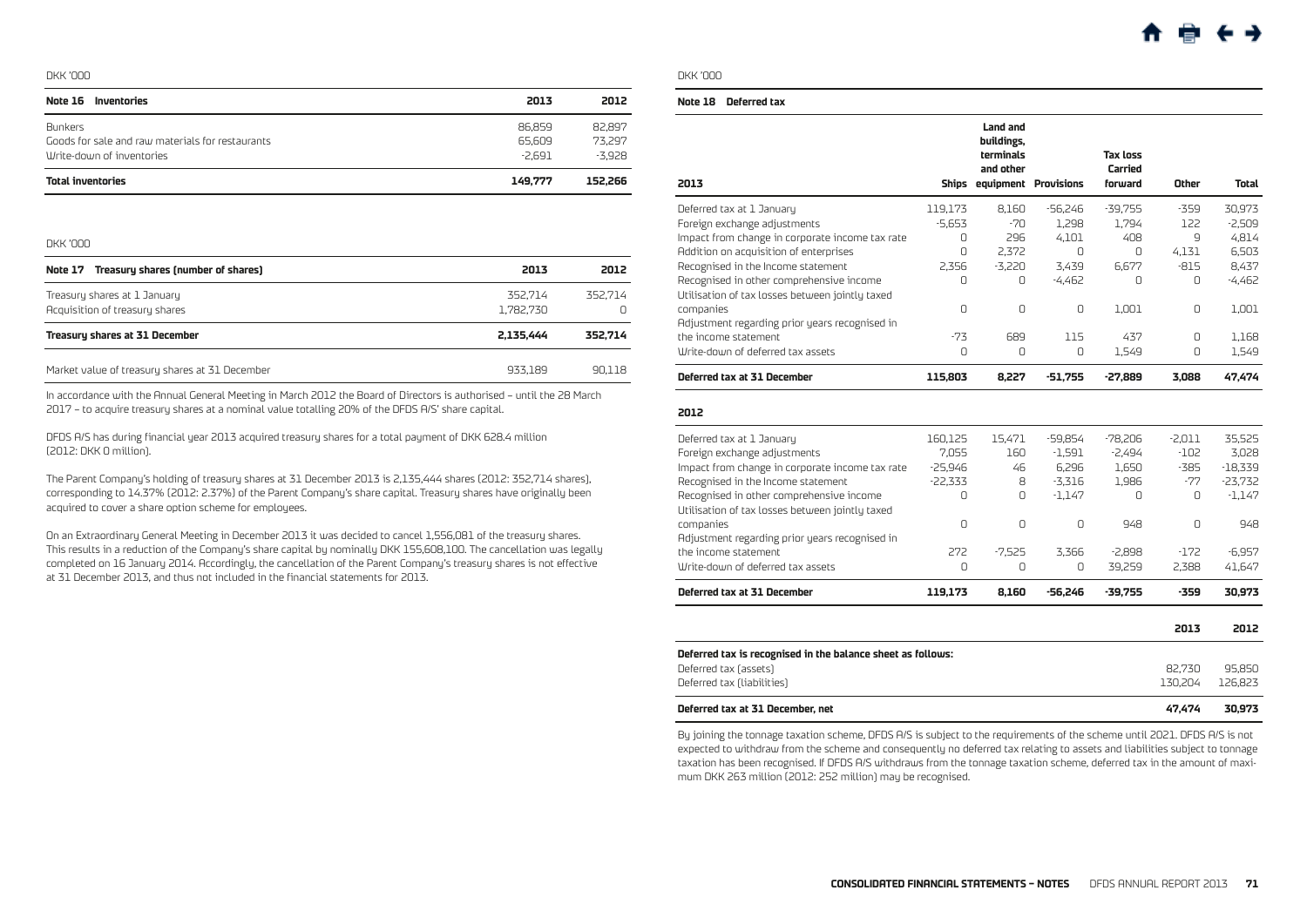#### **Note 19 Share options**

The decision to grant share options is made by the Board of Directors. Share options have been granted to the Executive Board and some executive employees. Each share option gives the holder of the option the right to acquire one existing share in the Parent Company of nominal DKK 100. The share option scheme equals a right to acquire 3.1% of the share capital (2012: 1.7%) if the remaining share options are exercised.

Share options granted as from 2008 have been granted at an exercise price equal to the average share price of the Parent Company's shares 20 days before the grant with an addition of 5%.

Vesting is done on a straight line basis over a period of three years from the date of grant for share options granted as from 2010. Share options granted in 2009 were fully vested from the date of grant. Special conditions apply regarding illness and death and if the capital structure of the Parent Company is changed, etc.

The share options can be exercised when a minimum of 3 years and a maximum of 5 years have elapsed since the grant dates. The options can only be exercised within a period of 4 weeks after publication of annual or interim reports.

Share options granted can only be settled with shares. A part of the treasury shares is reserved for settling the outstanding share options.

| 2013                                                                                                               | <b>Executive</b><br>Board<br><b>Number</b> | <b>Executive</b><br>employees<br><b>Number</b> | Resigned<br>employees<br><b>Number</b> | <b>Total</b>                         | <b>Average</b><br>exercise<br>price per<br>option<br><b>DKK</b> | <b>Average</b><br>fair value<br>per option<br><b>DKK</b> | Total fair<br>value<br><b>DKK '000</b> |
|--------------------------------------------------------------------------------------------------------------------|--------------------------------------------|------------------------------------------------|----------------------------------------|--------------------------------------|-----------------------------------------------------------------|----------------------------------------------------------|----------------------------------------|
| Outstanding at 1 January<br>Transferred between categories<br>Granted during the year<br>Forfeited during the year | 136,322<br>Ω<br>109.753<br>$-10.000$       | 108,480<br>$-1.583$<br>110.517<br>0            | 10,000<br>1.583<br>Ω<br>$-10.000$      | 254,802<br>O<br>220,270<br>$-20.000$ | 391.07<br>381.56<br>294.00<br>640.67                            | 7.90<br>77.47<br>129.35<br>0.00                          | 2.013<br>123<br>28.491<br>0            |
| <b>Outstanding at 31 December</b>                                                                                  | 236,075                                    | 217.414                                        | 1.583                                  | 455,072                              | 333.11                                                          | 102.94                                                   | 46,843                                 |
| Of this exercisable at the<br>end of the year                                                                      | 35.750                                     | 0                                              | 0                                      | 35.750                               | 340.80                                                          | 63.72                                                    | 2.278                                  |
| 2012                                                                                                               |                                            |                                                |                                        |                                      |                                                                 |                                                          |                                        |
| Outstanding at 1 January<br>Granted during the year<br>Forfeited during the year                                   | 75.750<br>70,572<br>$-10,000$              | 32.405<br>76,075<br>0                          | 30.000<br>O<br>$-20,000$               | 138.155<br>146,647<br>$-30,000$      | 485.84<br>346.00<br>607.20                                      | 20.95<br>11.73<br>0.00                                   | 2.895<br>1,720<br>0                    |
| <b>Outstanding at 31 December</b>                                                                                  | 136.322                                    | 108,480                                        | 10.000                                 | 254.802                              | 391.07                                                          | 7.90                                                     | 2,013                                  |
| Of this exercisable at the<br>end of the year                                                                      | 20,000                                     | 0                                              | 10,000                                 | 30,000                               | 546.19                                                          | 0.53                                                     | 16                                     |

#### DKK '000

#### **Note 19 Share options (continued)**

No share options were exercised during 2013 (2012: no exercises).

The calculated cost of vested share options for the year is recognised in the income statement with DKK 5.7 million (2012: DKK 4.7 million).

The calculated fair values are based on the Black-Scholes formula for measuring share options.

The outstanding options at 31 December 2013 have an average weighted time to maturity of 2.4 years (2012: 2.6 years).

Assumptions concerning the calculation of fair value at time of grant:

| Year of grant              | <b>Exercise</b><br>price | <b>Market</b><br>price at<br>grant date | <b>Expected</b><br>volatility | <b>Risk-free</b><br>interest<br>rate | <b>Expected</b><br>dividend<br>per share<br>(DKK) at<br>grant date | <b>Expected</b><br>term | <b>Fair value</b><br>per option<br>at time of<br>granting |
|----------------------------|--------------------------|-----------------------------------------|-------------------------------|--------------------------------------|--------------------------------------------------------------------|-------------------------|-----------------------------------------------------------|
| 2013                       | 294.00                   | 282.0                                   | 26.20%                        | 0.60%                                | 12                                                                 | 4 years                 | 31.89                                                     |
| 2012                       | 346.00                   | 326.0                                   | 27.95%                        | 0.74%                                | 12                                                                 | 4 years                 | 42.51                                                     |
| 2011 (Executive employees) | 465.00                   | 435.0                                   | 35.73%                        | 2.42%                                | 12                                                                 | 4 years                 | 99.61                                                     |
| 2011 (Executive Board)     | 442.00                   | 445.0                                   | 30.33%                        | 2.06%                                | 10                                                                 | 4 years                 | 99.88                                                     |
| 2010                       | 334.40                   | 334.8                                   | 34.20%                        | 2.87%                                | 10                                                                 | 5 years                 | 103.34                                                    |
| 2009                       | 357.28                   | 334.4                                   | 31.28%                        | 2.86%                                | 10                                                                 | 5 years                 | 85.60                                                     |

The expected volatility for 2009-2010 is based on the historic volatility for the past 5 years while the expected volatility for 2011 to the Executive employees and the Executive Board is based on the historic volatility for the past 3 and 2 years respectively. The expected volatility for 2012 is based on the historic volatility for the past 3 years. The expected volatility for 2013 is based on the historic volatility for the past 4 years. The risk free interest rate is based on 5 year Danish government bonds.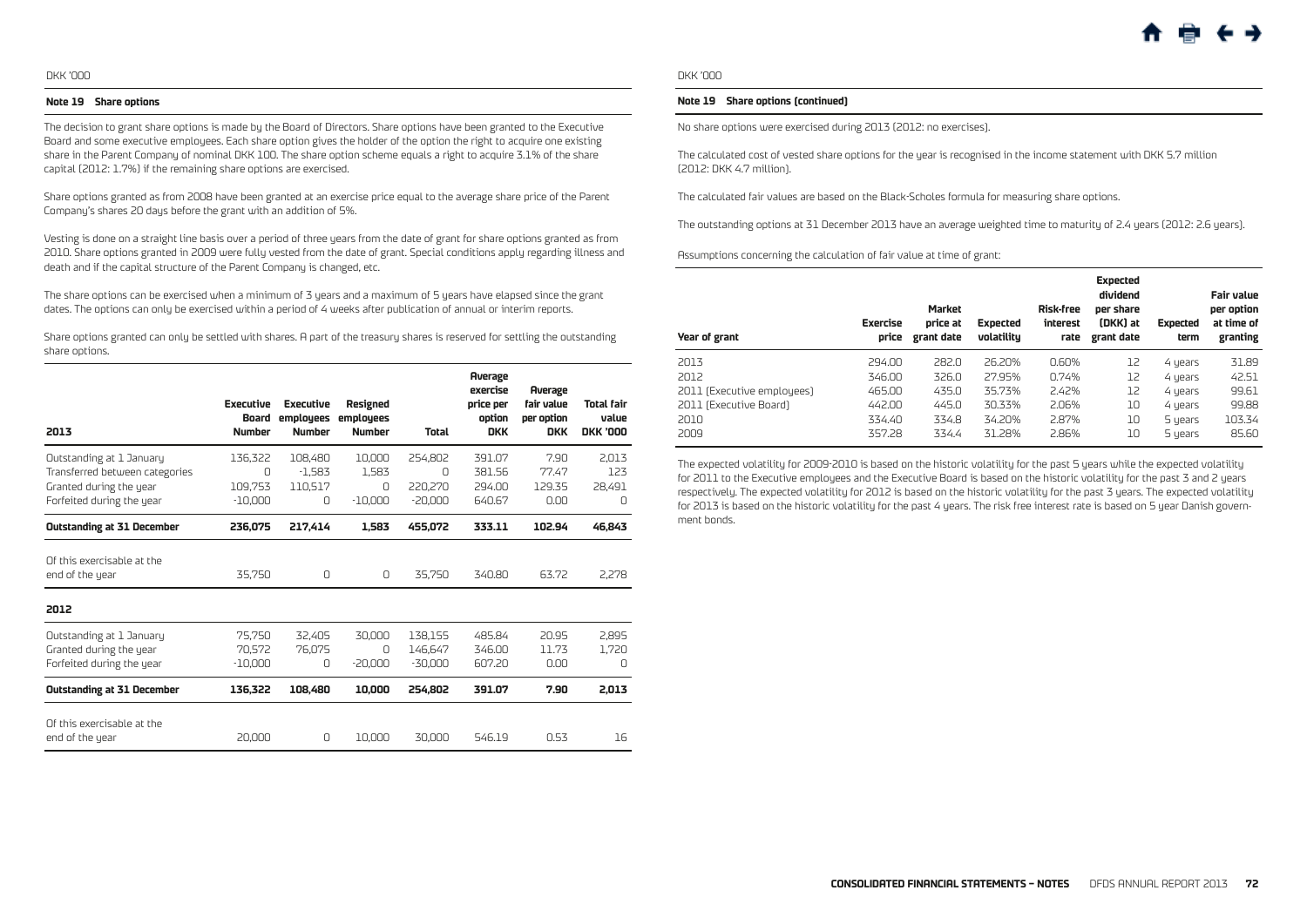#### <span id="page-17-0"></span>**Note 20 Pension and jubilee liabilities**

The Group contributes to defined contribution plans as well as defined benefit plans. The majority of the pension plans are funded through payments of annual premiums to independent insurance companies responsible for the pension obligation towards the employees (defined contribution plans). In these plans the Group has no legal or constructive obligation to pay further contributions irrespective of the funding of these insurance companies. Pension costs from such plans are charged to the income statement when incurred.

In primarily the United Kingdom and the Netherlands the Group has defined benefit plans. In addition there are minor defined benefit plans in Norway, Belgium, Italy, Germany, Denmark and Sweden. The majority of the defined benefit plans are pension plans that yearly pay out a certain percentage of the final salary the employee has when the employee retires. The pensions are paid out as from retirement and during the remaining life of the employee. The percentage of the salary is dependent of the seniority of the employee except for the closed plans in the United Kingdom and some of the other minor plans. The defined benefit plans typically include a spouse pension and disability insurance.

Some of the pension plans in Sweden are multi-employer plans, which cover a large number of enterprises. The plans are collective and are covered through premiums paid to Alecta. The Swedish Financial Accounting Standards Council's interpretations committee (Redovisningsrådet) has defined this plan as a multi-employer defined benefit plan. Presently, it is not possible to obtain sufficient information from Alecta to recognise and measure the plans as defined benefit plans. Consequently, the pension plans are similar to prior years treated as defined contribution plans. The contributions made in 2013 amounts to DKK 2.0 million (2012: DKK 5.6 million). The collective funding ratio at Alecta amounts to 148% as per December 2013 (December 2012: 129%). For 2014 the contributions are expected to be DKK 2.7 million. DFDS' share of the multi-employer plan is around 0.0060% and the liability follows the share of the total plan.

The calculation of the defined benefit plans based on actuarial methods is specified below.

DKK '000

|                                                                                  | 2013                    | 2012                    |
|----------------------------------------------------------------------------------|-------------------------|-------------------------|
| Present value of funded defined benefit obligations<br>Fair value of plan assets | 1,058,771<br>$-817.663$ | 1.000.721<br>$-762.895$ |
| <b>Funded defined benefit obligations, net</b>                                   | 241.108                 | 237.826                 |
| Present value of unfunded defined benefit obligations<br>Impact of asset ceiling | 18,860<br>82            | 23.125<br>1.525         |
| Recognised liabilities for defined benefit obligations                           | 260,050                 | 262.476                 |
| Provision for jubilee liabilities                                                | 17.850                  | 15.416                  |
| Total actuarial liabilities, net                                                 | 277.900                 | 277.892                 |

#### DKK '000

| Note 20 Pension and jubilee liabilities (continued)                                   | 2013       | 2012       |
|---------------------------------------------------------------------------------------|------------|------------|
| Movements in the net present value of funded and unfunded defined benefit obligations |            |            |
| Funded and unfunded obligations at 1 January                                          | 1,023,846  | 893,815    |
| Foreign exchange adjustments                                                          | $-24,365$  | 24,203     |
| Current service costs                                                                 | 4,074      | 8,186      |
| Interest costs                                                                        | 41,592     | 42,503     |
| Actuarial gain [-]/loss [+] arising from changes in demographic assumptions           | $-8,395$   | 43,610     |
| Actuarial gain [-]/loss [+] arising from changes in financial assumptions             | 77,019     | 48,665     |
| Past service costs                                                                    | $-1,521$   | $\Box$     |
| Benefits paid                                                                         | $-34,901$  | $-30,565$  |
| Employee contributions                                                                | 282        | -365       |
| Settlements and curtailments                                                          | O          | $-6,206$   |
| Funded and unfunded obligations at 31 December                                        | 1,077,631  | 1,023,846  |
| Movements in the fair value of the defined benefit plan assets                        |            |            |
| Plan assets at 1 January                                                              | -762,895   | $-628,420$ |
| Foreign exchange adjustments                                                          | 17,966     | $-15,922$  |
| Interest income                                                                       | $-31,129$  | $-30,688$  |
| Return on plan assets (excluding amount included in net interest costs)               | -47,468    | $-91,815$  |
| Costs of managing the assets                                                          | 1,177      | 1,056      |
| Administration costs paid from the plan assets                                        | 1,321      | 4,259      |
| <b>Employer contributions</b>                                                         | $-26,752$  | $-29,375$  |
| Employee contributions                                                                | -282       | $-503$     |
| Benefits paid                                                                         | 30.399     | 24,188     |
| Settlements and curtailments                                                          | O          | 4,325      |
| Plan assets at 31 December                                                            | $-817,663$ | -762,895   |
| Movements in the asset ceiling                                                        |            |            |
| Asset ceiling at 1 January                                                            | 1,525      | 0          |
| Foreign exchange adjustments                                                          | -95        | 31         |
| Interest costs                                                                        | 28         | 22         |
| Change in asset ceiling excluding amounts included in interest costs                  | $-1,376$   | 1.472      |
| <b>Asset ceiling at 31 December</b>                                                   | 82         | 1,525      |
| Expenses recognised as staff costs in the Income statement:                           |            |            |
| Current service costs                                                                 | 4.074      | 8.186      |
| Past service costs                                                                    | $-1,521$   | 0          |
| Payments on settlements and curtailments                                              | 0          | $-1.728$   |
| Gain(-)/loss(+) on settlements and curtailments                                       | 0          | $-1,881$   |
| Total included in staff costs regarding defined benefit plans                         | 2,553      | 4.577      |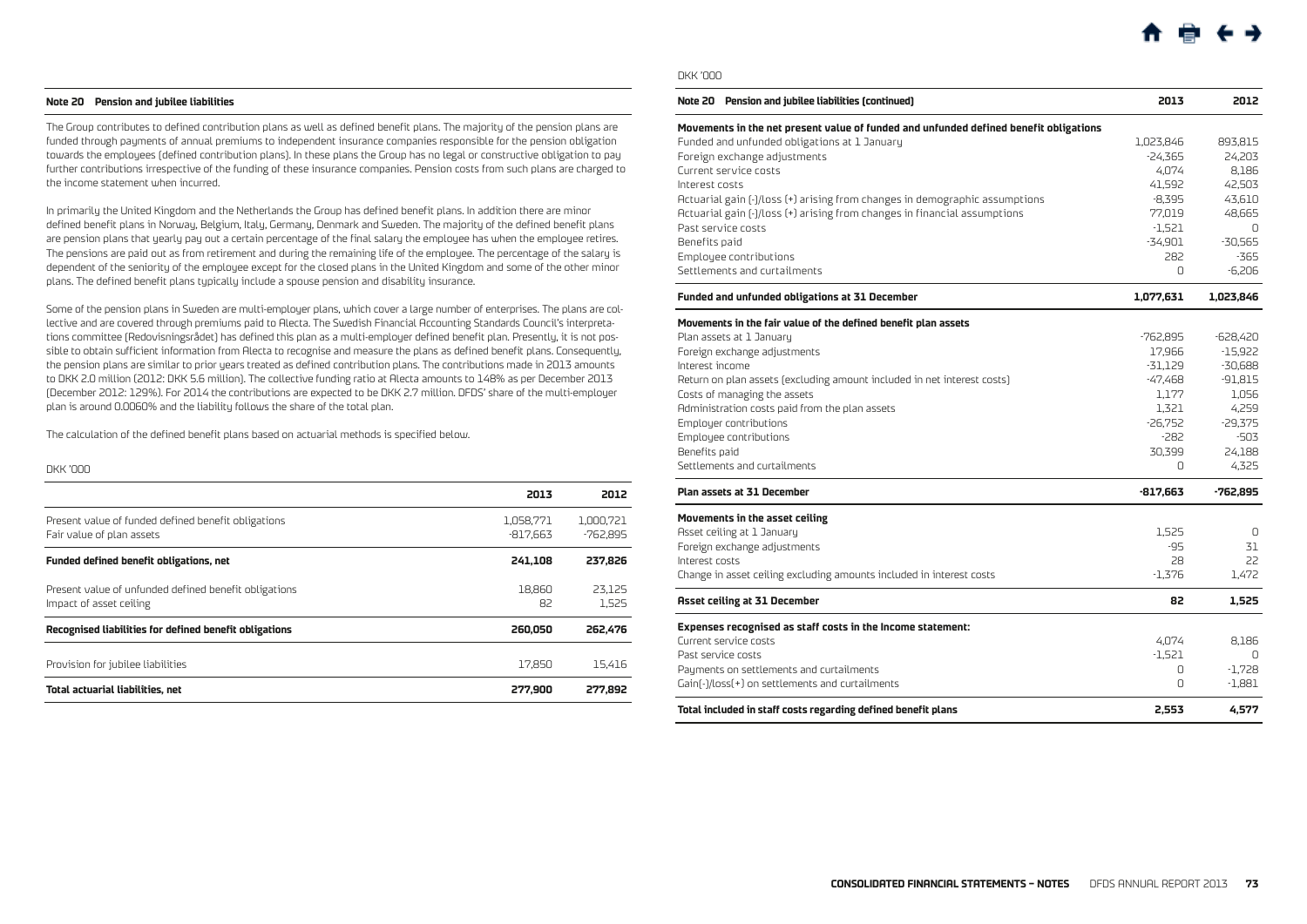<span id="page-18-0"></span>

| Note 20 Pension and jubilee liabilities (continued)                          | 2013      | 2012      |
|------------------------------------------------------------------------------|-----------|-----------|
| <b>Expenses included in administration costs:</b>                            |           |           |
| Administration costs paid from the plan assets                               | 1,321     | 4.259     |
| Total included in administration costs regarding defined benefit plans       | 1.321     | 4.259     |
| Expenses recognised as financial costs in the Income statement:              |           |           |
| Interest costs                                                               | 41.592    | 42,503    |
| Interest income                                                              | $-31,129$ | $-30,688$ |
| Interest cost on asset ceiling                                               | 28        | 22        |
| Total included in financial costs regarding defined benefit plans            | 10,491    | 11,837    |
| Total expenses for defined benefit plans recognised in the Income statement  | 14.365    | 20,673    |
| <b>Expenses recognised in Other comprehensive income:</b>                    |           |           |
| Remeasurements of plan obligations                                           | 68.624    | 92.275    |
| Remeasurements of plan assets                                                | -46.291   | $-90,759$ |
| Change in asset ceiling                                                      | $-1.376$  | 1,472     |
| Total included in Other comprehensive income regarding defined benefit plans | 20,957    | 2.988     |
| Plan assets consist of the following:                                        |           |           |
| Listed shares (of this no DFDS A/S shares)                                   | 387.928   | 391,510   |
| <b>Unlisted shares</b>                                                       | n         | 19,145    |
| Corporate bonds                                                              | 171,014   | 109,492   |
| Government and mortgage bonds                                                | 24,999    | 7,246     |
| Cash and cash equivalents                                                    | 8.371     | 8,704     |
| Real estate                                                                  | 26,526    | 31,224    |
| Other assets (primarily insured plans)                                       | 198,825   | 195,574   |
|                                                                              | 817.663   | 762.895   |

Actuarial calculations are performed annually for all defined benefit plans. Assumptions regarding future mortality are based on actuarial advice in accordance with published statistics and experience in each country. The following significant assumptions have been used for the actuarial calculations:

| 2013 | 2012 |
|------|------|
| 4.3% | 4.3% |
| 0.2% | 0.3% |
| 0.7% | 0.7% |
| 2.7% | 2.3% |
| 2.6% | 2.2% |
|      |      |

 $<sup>1</sup>$  All factors are weighted at the pro rata share of the individual actuarial obligation.</sup>

Significant actuarial assumptions for the determination of the retirement benefit obligation are discount rate, expected future remuneration increases and expected mortality. The sensitivity analysis below have been determined based on reasonably likely changes in the assumptions occurring at the end of the period.

#### DKK '000

| Note 20 Pension and jubilee liabilities (continued)   | 2013      |
|-------------------------------------------------------|-----------|
| Sensitivity analysis                                  |           |
| Reported obligation 31 December                       | 1,077,631 |
| Discount rate -0.5% point compared to assumptions     | 1.188.630 |
| Discount rate +0.5% point compared to assumptions     | 981.076   |
| Salary increase -0.5% point compared to assumptions   | 1.074.384 |
| Salary increase +0.5% point compared to assumptions   | 1.081.495 |
| Mortality -1 year compared with used mortality tables | 1.048.405 |
| Mortality +1 year compared with used mortality tables | 1.108.243 |

Weighted average duration on the liabilities end of 2013 is 17.7 years for the Group.

The Group expects to make a contribution of DKK 30.5 million (expected for 2013: DKK 35.0 million) to the defined benefit plans in 2014.

| Maturity analysis of the obligations | 2013      | 2012      |
|--------------------------------------|-----------|-----------|
| 0-1 year                             | 22.791    | 29.939    |
| 1-5 years                            | 95.612    | 102,999   |
| After 5 years                        | 959.228   | 890,908   |
|                                      | 1,077,631 | 1,023,846 |

DKK '000

| Other provisions<br>Note 21                     | 2013      | 2012     |
|-------------------------------------------------|-----------|----------|
| Other provisions at 1 January                   | 90.316    | 93.688   |
| Addition from acquisition of enterprises        | 2.316     | 30.408   |
| Provisions made during the year                 | 3.786     | 25.482   |
| Used during the year                            | -33.017   | -52.796  |
| Reversal of unused provisions                   | $-17.760$ | $-6.466$ |
| Other provisions at 31 December                 | 45.641    | 90.316   |
| Other provisions are expected to be payable in: |           |          |
| $0-1$ year                                      | 25,690    | 49.422   |
| 1-5 years                                       | 19.951    | 40.894   |
| Other provisions at 31 December                 | 45.641    | 90.316   |

Of the Group's provision of DKK 45.6 million (2012: DKK 90.3 million), DKK 0.0 million (2012: DKK 29.8 million) relates to concession agreement, DKK 13.0 million (2012: DKK 14.9 million) is redelivery provision regarding leased operating equipment, DKK 23.9 million (2012: DKK 38.2 million) is calculated net present value of earn out agreement regarding the acquisition of the route Kapellskär-Paldiski and DKK 8.7 million (2012: DKK 7.4 million) regarding other provisions.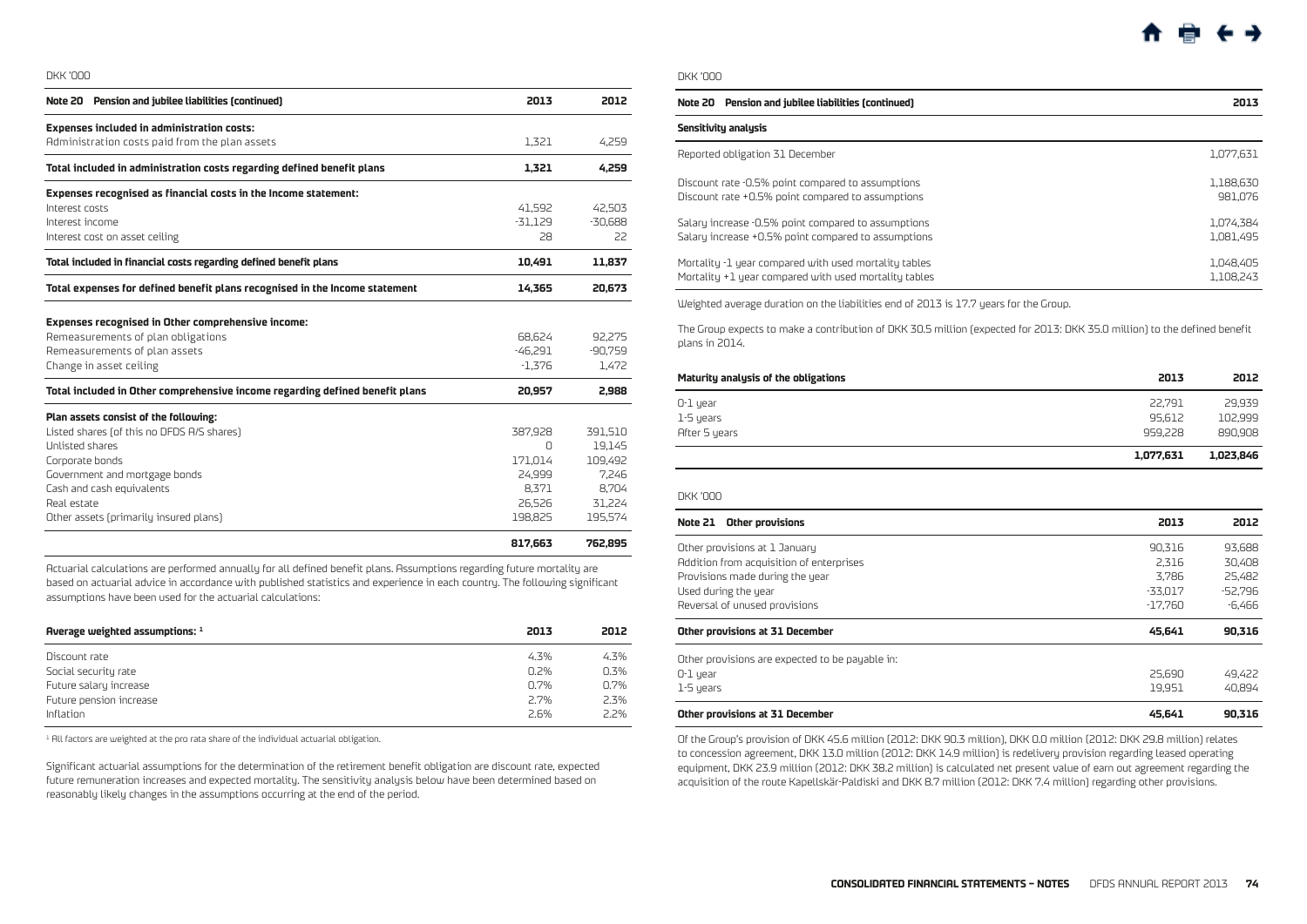<span id="page-19-0"></span>

| Interest-bearing liabilities<br>Note 22           | 2013      | 2012      |
|---------------------------------------------------|-----------|-----------|
| Mortgage on ships                                 | 1,189,229 | 1,836,430 |
| Mortgage on land and buildings                    | 7,077     | 0         |
| Issued corporate bonds                            | 1,059,039 | 506,613   |
| Financial lease liabilities                       | 12,608    | 36,795    |
| Bank loans                                        | 5.041     | Ω         |
| Other non-current liabilities                     | 24.656    | 26,453    |
| Total interest bearing non-current liabilities    | 2,297,650 | 2,406,291 |
| Mortgage on ships                                 | 873.241   | 693,543   |
| Mortgage on land and buildings                    | 293       | Ω         |
| Financial lease liabilities                       | 24.224    | 16,151    |
| Bank loans                                        | 148.593   | 53,623    |
| Other current liabilities                         | 53.714    | 63,576    |
| <b>Total interest bearing current liabilities</b> | 1,100,065 | 826,893   |
| <b>Total interest bearing liabilities</b>         | 3,397,715 | 3,233,184 |

In 2013 DFDS has issued a five-year corporate bond of NOK 700 million, which run for the period 21 March 2013 until 21 March 2018. The bond is listed on the Oslo Stock Exchange. The five-year bond has been issued with a floating rate based on three month NIBOR + 2.9 % margin in NOK, which DFDS has swapped into a floating Danish interest rate corresponding to a three month CIBOR + 2.64 % margin in DKK

In 2012 DFDS issued a four-year corporate bond of NOK 500 million, which run for the period 2 May 2012 until 2 May 2016. The bond is listed on the Oslo Stock Exchange. The four-year bond has been issued with a floating rate based on three month NIBOR + 3.5 % margin in NOK, which DFDS has swapped into a fixed, four-year Danish interest rate of approximately 4.3%.

The fair value of the interest-bearing liabilities amounts to DKK 3,448 million (2012: DKK 3,270 million). This fair value measurement is categorised within level 3 in the fair value hierarchy except for the part that relates to the corporate bonds for which the fair value measurement is categorised within level 1.

The fair value of the financial liabilities is determined as the present value of expected future repayments and interest rates. The Group's actual borrowing rate for equivalent terms is used as the discount rate. The fair value of the issued corporate bonds has been calculated based on the quoted bond price at year end 2013.

DKK 170 million of the interest-bearing liabilities in the Group fall due after five years (2012: DKK 25 million). No exceptional conditions in connection with borrowing are made. The loan agreements can be settled at fair value plus a small surcharge, whereas settlement of the corporate bonds requires a repurchase of the bonds.

Reference is made to note 27 for financial risks, etc.

| Allocation of currency, principal nominal amount | 2013      | 2012      |
|--------------------------------------------------|-----------|-----------|
| <b>DKK</b>                                       | 1,196,487 | 1,628,017 |
| <b>EUR</b>                                       | 861.847   | 767,410   |
| <b>SEK</b>                                       | 136.717   | 202,787   |
| <b>NOK</b>                                       | 1,124,021 | 581,347   |
| GBP                                              | 78.643    | 53,623    |
| <b>Total interest bearing liabilities</b>        | 3,397,715 | 3,233,184 |

#### DKK '000

| Note 23<br>Other payables                                            | 2013    | 2012    |
|----------------------------------------------------------------------|---------|---------|
| Payables to associates                                               | 14.781  | 398     |
| <b>Accrued interests</b>                                             | 15.479  | 19.636  |
| Public authorities (VAT, duty, etc.)                                 | 57.230  | 53.038  |
| Holiday pay obligations, etc,                                        | 245.604 | 204.906 |
| Fair value of Interest swaps, forward transactions and bunker hedges | 162.848 | 83.438  |
| Other payables                                                       | 80.575  | 86.945  |
| Total other payables                                                 | 576.517 | 448.361 |

#### DKK '000

| Note 24 Deferred income                             | 2013           | 2012             |
|-----------------------------------------------------|----------------|------------------|
| Prepayments from customers<br>Other deferred income | 111.014<br>507 | 109.220<br>1.186 |
| Total deferred income                               | 111.521        | 110.406          |

#### DKK '000

| Note 25 Corporation tax liabilities                                                   | 2013      | 2012      |
|---------------------------------------------------------------------------------------|-----------|-----------|
| Corporation tax liabilities at 1 January, net                                         | 16.606    | 29,800    |
| Foreign exchange adjustment                                                           | 21        | 335       |
| Opening adjustment regarding classification of due jointly taxation (transferred from |           |           |
| other payables)                                                                       | $-1.001$  | -1.821    |
| Additions on acquisition of enterprises / sale of enterprises                         | -544      | $\Omega$  |
| Tax for the year recognised in the income statement                                   | 19.898    | 26.984    |
| Adjustment, prior years recognised in the income statement                            | $-12.938$ | $-17.276$ |
| Adjustment, prior years recognised in the equity                                      | -597      | $\Box$    |
| Corporation taxes paid during the year                                                | $-18,546$ | $-21.416$ |
| Corporation tax liabilities at 31 December, net                                       | 2.899     | 16,606    |
| Corporation tax is recognised in the balance sheet as follows:                        |           |           |
| Corporation tax receivable [assets]                                                   | 5.602     | 6.373     |
| Corporation tax debt (liabilities)                                                    | 8.501     | 22.979    |
| Corporation tax liabilities at 31 December, net                                       | 2.899     | 16,606    |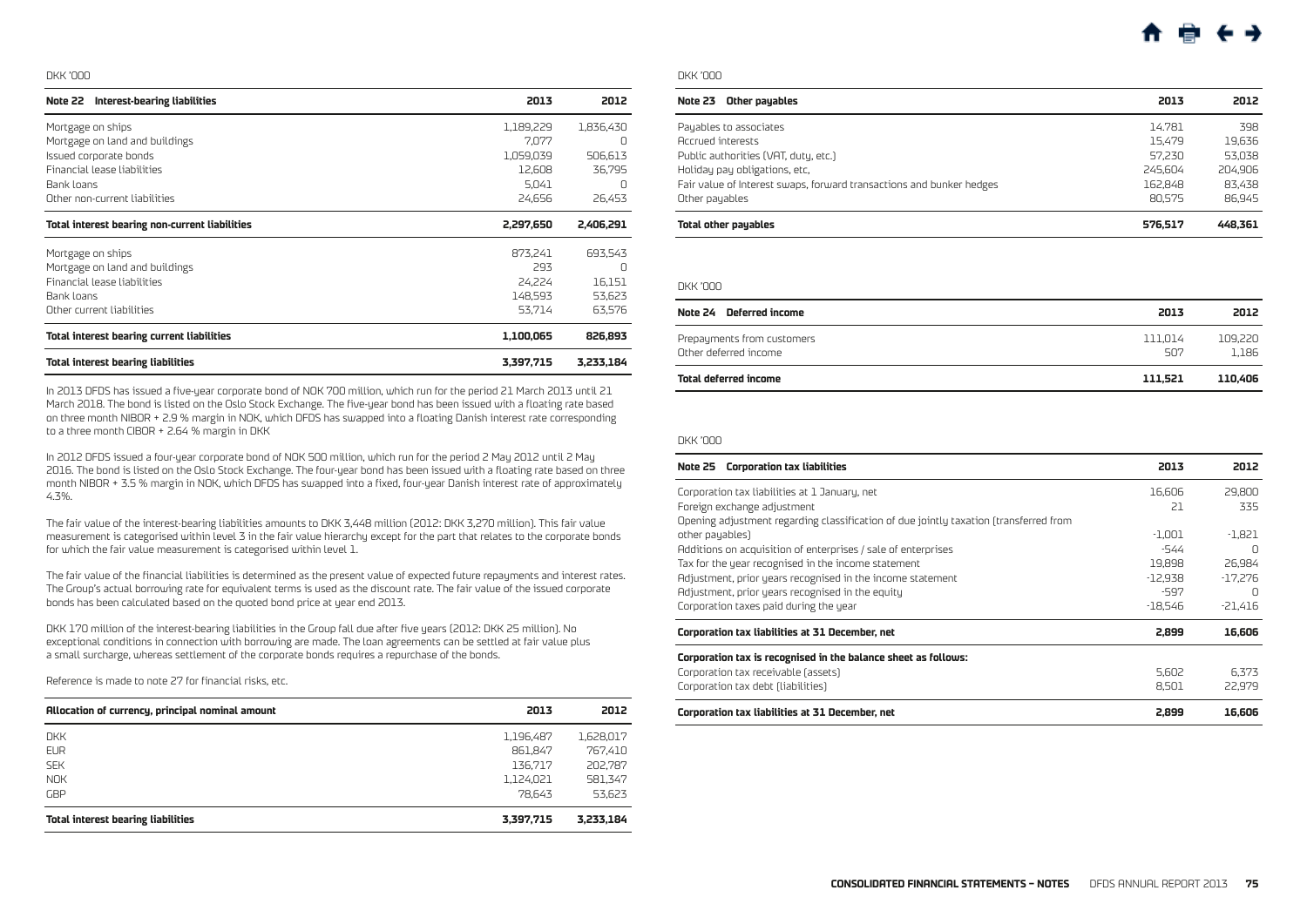<span id="page-20-0"></span>

| Information on financial instruments<br>Note 26        | 2013         | 2012         |
|--------------------------------------------------------|--------------|--------------|
| Carrying amount per category of financial instruments: |              |              |
| Derivatives (hedge accounting), financial assets       | 2.631        | 14,912       |
| Derivatives (economical hedge), financial assets       | 72           | 18.075       |
| Loans and receivables (assets)                         | 2,975,115    | 3,043,370    |
| Financial assets available for sale                    | 35.188       | 36.463       |
| Derivatives (hedge accounting), financial liabilities  | $-162.804$   | $-56,271$    |
| Derivatives (economical hedge), financial liabilities  | -44          | $-27.167$    |
| Financial liabilities measured at amortised cost       | $-4.953.084$ | $-4.407.722$ |
| <b>Total</b>                                           | $-2.102.926$ | $-1.378.340$ |

#### **Hierarchy of financial instruments measured at fair value**

The table below ranks financial instruments carried at fair value by valuation method. The different levels have been defined as follows:

**• Level 1:** Quoted prices in an active market for identical type of instrument, i.e. without change in form or content (modification or repackaging).

**• Level 2:** Quoted prices in an active market for similar assets or liabilities or other valuation methods where all material input is based on observable market data.

**• Level 3:** Valuation methods where possible material input is not based on observable market data.

| 2013                                                        | Level 1 | Level <sub>2</sub> | Level 3 |
|-------------------------------------------------------------|---------|--------------------|---------|
| Derivatives (hedge accounting), financial assets            | Ω       | 2.631              | Π       |
| Derivatives (economical hedge), financial assets            | Π       | 72                 | n       |
| Financial assets available for sale                         | 16.675  | n                  |         |
| Assets held for sale (non-recurring fair value measurement) | O       | n                  | 61.810  |
| Derivatives (hedge accounting), financial liabilities       | Π       | $-162.804$         | Π       |
| Derivatives (economical hedge), financial liabilities       | Ω       | -44                | Π       |
| <b>Total</b>                                                | 16,675  | $-160,145$         | 61,810  |
|                                                             |         |                    |         |
| 2012                                                        | Level 1 | Level 2            | Level 3 |
| Derivatives (hedge accounting), financial assets            | Π       | 14,912             |         |
| Derivatives (economical hedge), financial assets            |         | 18.075             |         |
| Financial assets available for sale                         | 17,950  | n                  | n       |
| Assets held for sale (non-recurring fair value measurement) | Π       | n                  | 25.365  |
| Derivatives (hedge accounting), financial liabilities       | Π       | -56.271            | Π       |
| Derivatives (economical hedge), financial liabilities       | Π       | $-27.167$          | Ω       |
| Total                                                       | 17,950  | $-50.451$          | 25.365  |

Derivative financial assets and liabilities are all measured at level 2. Reference is made to note 27 for description of the valuation method. Financial assets available for sale measured at level 1 comprise listed shares and bonds and is measured at the quoted prices. Assets held for sale (non-recurring fair value measurement) comprise the former Norfolkline domicile in Scheveningen with a carrying amount of DKK 13.5 million and the ro-pax ship VILNIUS SEAWAYS with a carrying amount of DKK 48.3 million, reference is made to note 33 for further information on assets held for sale. The fair value of the building is based on a valuation made by an independent real estate broker, and the fair value of the ship is based on valuations from independent ship brokers.

Financial assets available for sale also comprise other shares and equity investments as well as other investments. These are some minor unlisted enterprises and holdings. They are measured at cost reduced by write-downs, if any, and consequently, they are not included in the fair value hierarchy.

#### **Note 27 Financial and operational risks**

#### **DFDS' risk management policy**

The most important financial risk factors for DFDS are diesel and bunker prices, interest rates, currencies, investments and liquidity. It is the policy of the Group not to enter into active speculation in financial risks. The intention of the financial risk management of the Group is only to manage the financial risks attached to operational and financial activities.

The Board of Directors annually approves the financial risk management policy and strategy. In addition, DFDS has established a Bunker Committee which monitors hedging levels and market development on a monthly basis. Please refer to the section Risk Factors in the Management review.

## **Financial risks**

#### Currency risks

Financial currency risks arise from translation of net investments in foreign companies and from other investments or liabilities denominated in foreign currencies. Currency risks are monitored continuously to ensure compliance with the financial risk management policy.

DFDS aims to actively reduce currency exposure by matching the currency positions, obtaining multi-currency loans and by directing all currency balance positions towards the Parent Company DFDS A/S (the transaction risk) if possible. The Group uses forward exchange contracts, currency options and currency swaps to hedge forecasted transactions in foreign currencies.

#### Transaction risks

The Group's and the Parent Company's most substantial currency balance positions are in SEK, GBP, NOK and USD. A strengthening of SEK, GBP, NOK and USD, as indicated below, against the DKK at 31 December would have increased/ decreased equity and profit or loss by the amounts presented below. The Parent Company is furthermore exposed against fluctuations in EUR vs. DKK.

#### DKK million

| 2013    | 2012   |
|---------|--------|
| 11.7    | $-139$ |
| 13.3    | 4.5    |
| $-20.4$ | -25 N  |
| 31.1    | 135    |
|         |        |

<sup>1</sup> As all subsidiaries are operating in their own functional currency no effect will occur on the equity. Hedge is only done in the Parent Company.

The sensitivity analysis on currency risk has been prepared under the assumptions that the effect is calculated on the balance sheet items at the balance sheet date; the included hedges are 100% effective and based on the actual market situation and expectations to the development in the currencies. The analysis assumes that all other variables, in particular interest rates, remain constant.

#### Translation risks

Translation risks relate to translation of profit and loss and equity of foreign group enterprises into DKK. These risks are to some extent covered by loans in the respective foreign currencies. Derivatives are to some extent used to hedge translation risks. The Group's most substantial translation risks are GBP, SEK and NOK. An increase in these currencies of 10% compared to the average exchange rates for 2013 would in respect of GBP have affected the result for 2013 by DKK -0.1 million (2012: DKK -3.1 million), in respect of SEK by DKK 3.2 million (2012: DKK -4.1 million), and in respect of NOK by DKK 2.1 million (2012: DKK -9.6 million).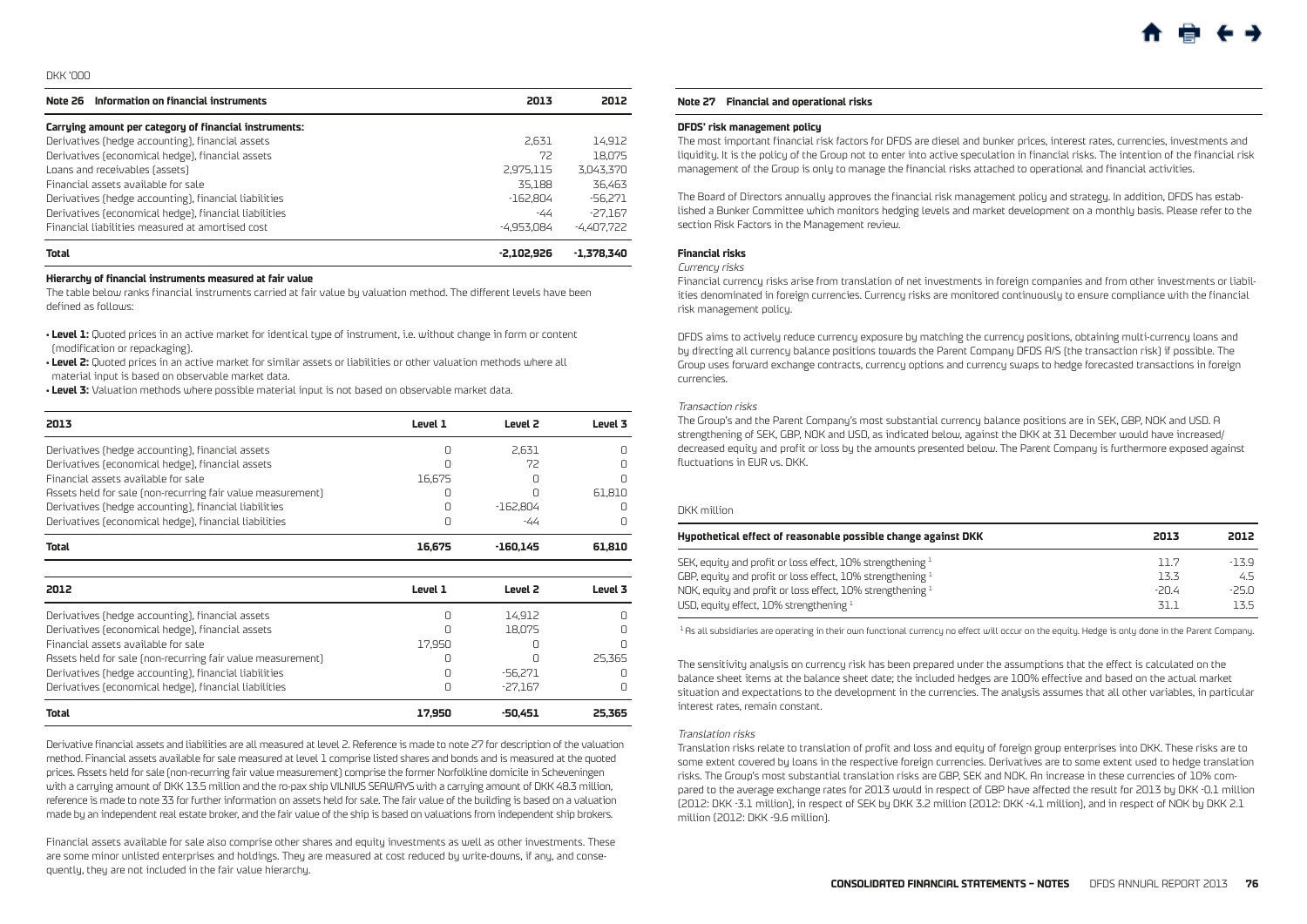#### **Note 27 Financial and operational risks (continued)**

#### Interest rate risks

DFDS is primarily exposed to interest rate risks through the loan portfolio. The intention of the interest rate risk management is to limit the negative effects of interest rate fluctuations on the earnings. It is DFDS' strategy that 40-70% of the net loan portfolio must be fixed-rate loans when taking contracted interest rate swaps and long term charter agreements into consideration.

The total net interest-bearing debt (excluding interest rate swaps, etc.) of the Group amounts to DKK 2,239 million at yearend 2013 (2012: DKK 2,036 million), of which debt with a fixed-rate amounts to DKK 917 million at year-end 2013 (2012: DKK 1,233 million). Thereby the share of debt with fixed-rate is 41% at year-end 2013 (2012: 61%) including the effect of interest rate swaps, etc. If the long term charter agreements are included the share of debt with fixed-rate increases to 60% (2012: 76%).

An increase in the interest rate of 1%-point compared to the actual interest rate in 2013 would, other things being equal, have increased net interest payments by DKK 13 million for the Group in 2013 (2012: DKK 8 million). A decrease in the interest rate would have had a similar positive effect.

The Group's total interest-bearing debt except bank overdrafts had an average time to maturity of 2.8 years (2012: 3.4 years), and consists primarily of syndicated floating rate bank loans with security in the ships and unsecured issued corporate bonds. The financing is obtained at the market interest rate with addition of a marginal rate reflecting DFDS' financial strength. As part of the financial strategy in DFDS interest rate swaps with a principal amount totalling DKK 902 million (2012: DKK 1,188 million) have been entered into in order to change part of the floating-rate bank loans and issued corporate bonds to fixed-rate bank loans and bonds. The duration of the Group's debt portfolio (including charter liabilities) is 1.1 years (2012: 1.4 years).

An increase in the interest rate of 1%-point compared to the actual interest rate at balance sheet date would, other things being equal, have had a hypothetical positive effect on the Group's equity reserve for hedging by DKK 14 million (2012: DKK 18 million). This is due to the interest rate swaps entered to hedge variable interest rate loans. A decrease in the interest rate would have had a similar negative effect. The sensitivity analysis is based on the assumption that the effectiveness of the included hedges will stay unaffected by the change in the interest rate.

#### Bunker risks

DFDS Group uses bunker swaps to hedge the variability in bunker costs due to fluctuations in bunker price.

An increase in the bunker price of 10%-point compared to the actual bunker price at balance sheet date would, other things being equal, have had a hypothetical positive effect on the Group's equity reserve for hedging of DKK 17 million (2012: DKK 23 million). This is due to the bunker contracts for future delivery entered to hedge the cost for bunkers. A decrease in the bunker price would have had a similar negative effect.

The sensitivity analysis on bunker contracts has been prepared under the assumptions that the effect is calculated on the bunker contracts entered at the balance sheet date; the hedges are 100% effective and based on the actual market situation and expectations to the development in the bunker prices.

#### Liquidity risks

The Group aims to maintain a minimum cash resource of DKK 400 million, which is regarded as sufficient for the current operation. The cash resources at 31 December 2013 are DKK 1,484 million (2012: DKK 1,523 million). The central treasury department manages excess liquidity and cash resources. Cash at bank and in hand are primarily placed in the short money market as well as short term bonds, and due to banks are drawn mostly on overdraft facilities.

The following are the contractual maturities of financial liabilities, including estimated interest payments and excluding the impact of netting agreements:

#### DKK '000

#### **Note 27 Financial and operational risks (continued)**

| 2013                                          | 0-1 year     | 1-3 years    | 3-5 years  | <b>After 5 years</b> |
|-----------------------------------------------|--------------|--------------|------------|----------------------|
| Non-derivative financial assets               |              |              |            |                      |
| Cash                                          | 1,151,008    | $\Omega$     | $\Omega$   | $\Box$               |
| <b>Bonds</b>                                  | 15,432       | 0            | $\Omega$   | 0                    |
| Trade receivables                             | 1,538,800    | 0            | $\Omega$   | $\Omega$             |
| Non-derivative financial liabilities          |              |              |            |                      |
| Mortgage on ships                             | $-926,690$   | $-1,040,741$ | $-51,232$  | $-161,777$           |
| Mortgage on land and buildings                | $-420$       | $-961$       | $-1,021$   | $-5,903$             |
| Issued corporate bonds                        | $-51.386$    | $-544,431$   | $-667,119$ | $\Box$               |
| Bank loans                                    | $-148,718$   | $-2.953$     | $-1,988$   | $-435$               |
| Other interest-bearing debt                   | $-54,435$    | 0            | 0          | $-25,272$            |
| Financial lease liabilities                   | $-24,840$    | $-12,670$    | $\Omega$   | 0                    |
| Trade payables                                | $-1,444,534$ | O            | $\cap$     | $\Omega$             |
| <b>Derivative financial assets</b>            |              |              |            |                      |
| Forward exchange contracts and currency swaps | 75           | $\Omega$     | $\Omega$   | 0                    |
| Bunker contracts                              | 2.628        | $\Omega$     | $\Omega$   | $\Omega$             |
| <b>Derivative financial liabilities</b>       |              |              |            |                      |
| Interest swaps                                | $-17,631$    | $-5.899$     | $\Omega$   | 0                    |
| Forward exchange contracts                    | $-145,132$   | $\Omega$     | $\Omega$   | $\Omega$             |
|                                               | -105,843     | $-1,607,655$ | $-721.360$ | $-193.387$           |
| 2012                                          | 0-1 year     | 1-3 years    | 3-5 years  | After 5 years        |
| Non-derivative financial assets               |              |              |            |                      |
| Cash                                          | 1,196,994    | 0            | 0          | 0                    |
| <b>Bonds</b>                                  | 0            | 15,795       | 0          | 0                    |
| Trade receivables                             | 1,521,279    | O            | $\cap$     | $\Omega$             |
| Non-derivative financial liabilities          |              |              |            |                      |
| Mortgage on ships                             | $-751,308$   | $-1,701,820$ | $-210,868$ | 0                    |
| Issued corporate bonds                        | $-26.387$    | $-57.290$    | $-523.794$ | $\Omega$             |
| Bank loans                                    | $-53,623$    | 0            | 0          | $\Omega$             |
| Other interest-bearing debt                   | $-64,269$    | $-1,223$     | 0          | $-25,301$            |
| Financial lease liabilities                   | $-18,287$    | $-38,110$    | $\Omega$   | $\Omega$             |
| Trade payables                                | $-1,067,559$ | O            | $\Omega$   | $\Omega$             |
| <b>Derivative financial assets</b>            |              |              |            |                      |
| Forward exchange contracts and currency swaps | 18,105       | 0            | 14.882     | $\Omega$             |
| Derivative financial liabilities              |              |              |            |                      |
| Interest swaps                                | $-29,506$    | $-17,202$    | 553        | 0                    |
| Forward exchange contracts                    | $-27,167$    | 0            | 0          | 0                    |
| Bunker contracts                              | $-9,406$     | O            | $\Omega$   | $\Box$               |
|                                               | 688.866      | -1,799,850   | $-719.227$ | $-25.301$            |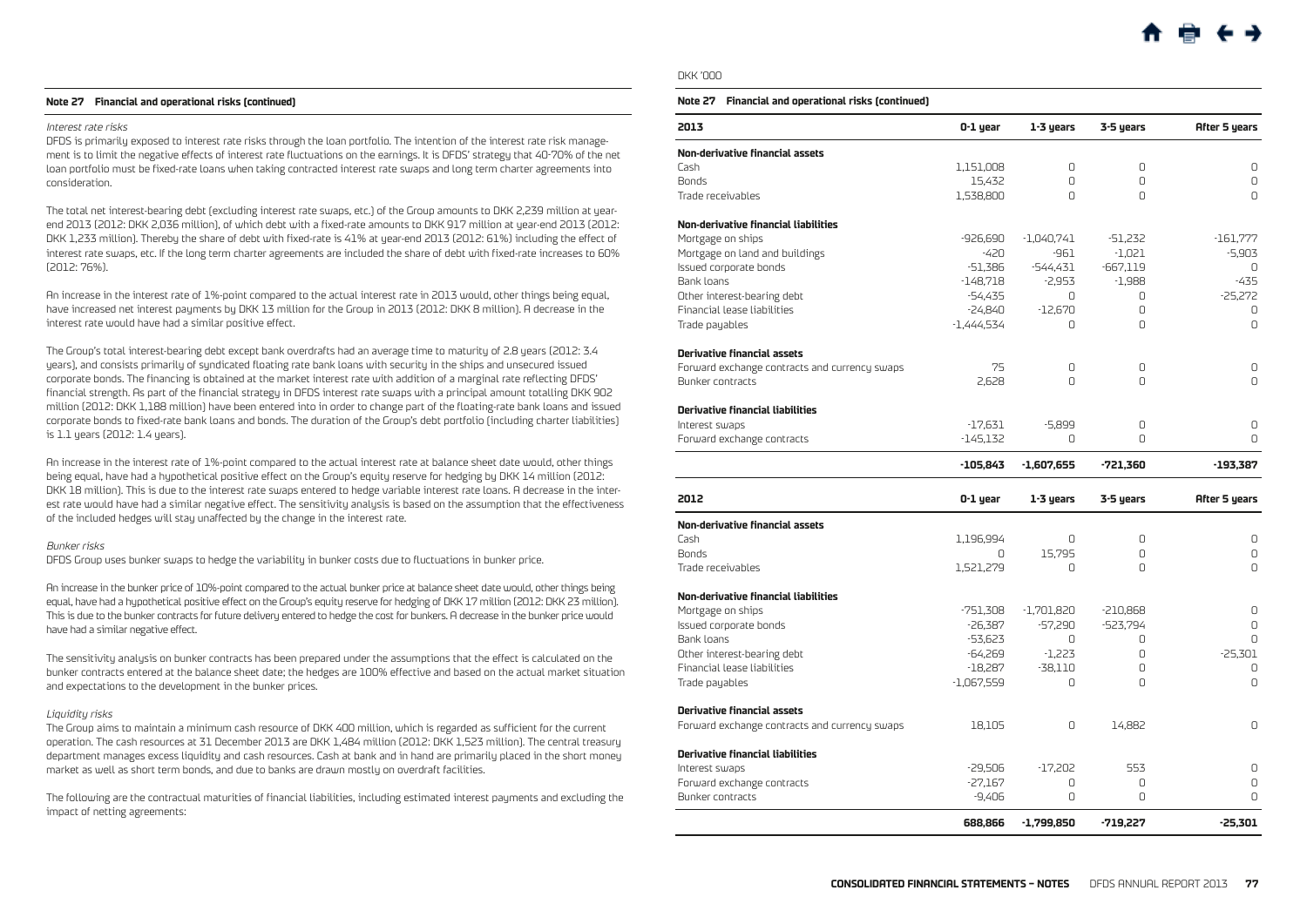#### **Note 27 Financial and operational risks (continued)**

#### Assumptions for the maturity table:

The maturity analysis is based on undiscounted cash flows including estimated interest payments. Interest payments are estimated based on existing market conditions.

The undiscounted cash flows related to derivative financial liabilities are presented at gross amounts unless the parties according to the contract have a right or obligation to settle at net amount.

#### Credit risks

DFDS' primary financial assets are trade receivables, other receivables, cash and derivative financial instruments. The credit risk is primarily attributable to trade receivables and other receivables.

The amounts in the balance sheet are stated net of write-downs on receivables, which has been estimated based on a specific assessment of the present economic situation for the specific customer.

DFDS' risks regarding trade receivables are not considered unusual and no material risk is attached to a single customer or cooperative partner. According to the Group's policy of undertaking credit risks, current credit ratings of all major customers and other cooperative partners are performed. A few counterparties have provided guarantees for payments and delivery of ships for the benefit of DFDS. These guarantees constitute totally DKK 1.9 million in 2013 (2012: DKK 3.0 million). Besides the write-downs mentioned in Note 14 no other write-downs on receivables have been recognised and no insurance cover has been taken out on any of the receivables.

Internal credit ratings are prepared on a systematical and current basis for all financial counterparties. The internal credit rating is based on ratings from international credit rating companies. On the basis of the internal credit rating the Board of Directors have approved general limits for deposits, etc. with financial counterparties.

#### **Capital management**

In 2013 the Group defined a new capital structure target and capital pay-out policy. DFDS targets a net interest bearing debt/EBITDA ratio of minimum 2.0x and maximum 3.0x which is believed to be an appropriate level given the current performance and financial projections. The net interest bearing debt/EBITDA ratio may at certain times deviate from the target, primarily if DFDS makes sizeable acquisitions and other strategic initiatives.

At year end 2013 the equity ratio for the Group was 51% (2012: 56%). Based on the present uncertain market conditions, the aim is to have an equity ratio of 40% as a minimum.

The capital pay-out policy of DFDS is to annually pay out a minimum of DKK 14 per share with a nominal value of DKK 100, unless the net interest bearing debt/EBITDA ratio exceeds 3.0 or unless a couple of other circumstances are not met. Further information on the capital structure and pay-out policy can be found under DFDS share and shareholder chapter in the Management report.

Due to the Group's sustained solid capital structure and net interest bearing debt/EBITDA level the proposed dividend for 2013 is DKK 14.00 per share equal to 57% of the profits excluding minority interests (2012: DKK 14.00 per share or 140% of the profits excluding minority interests).

The Group's cost of capital (WACC) was calculated at 6.0% (2012: 6.0%) and the return on invested capital (ROIC) was 5.7% (2012: 3.4%). DFDS' target is a return on invested capital of approximately 10%.

#### DKK '000

#### **Note 27 Financial and operational risks (continued)**

|                            |                     |                                        | Expected timing of recycling to profit and loss<br>of gains/losses recognised in the equity |           |           |                         |                   |
|----------------------------|---------------------|----------------------------------------|---------------------------------------------------------------------------------------------|-----------|-----------|-------------------------|-------------------|
| Hedge<br>instrument        | Time to<br>maturitu | <b>Notional</b><br>principal<br>amount | 0-1 year                                                                                    | 1-3 years | 3-5 years | <b>After</b><br>5 years | <b>Fair value</b> |
| Interest swaps             | 0-3 years           | 901.685                                | $-13.524$                                                                                   | $-4.191$  | 0         | 0                       | $-17.715$         |
| Bunker contracts<br>(tons) | $0-1$ years         | 49.500                                 | 2.628                                                                                       | $\Omega$  | $\Omega$  | $\Omega$                | 2.628             |
| contracts                  | 0-1 years           | 318,682                                | $-7.359$                                                                                    | $\Omega$  | 0         | 0                       | $-7.359$          |
|                            |                     |                                        | $-18.255$                                                                                   | $-4.191$  | 0         | 0                       | $-22,446$         |
|                            | Forward exchange    |                                        |                                                                                             |           |           |                         |                   |

DKK '000

| 2012                                   |                                    |                          |                                        | Expected timing of recycling to profit and loss<br>of gains/losses recognised in the equity |           |           |                         |            |
|----------------------------------------|------------------------------------|--------------------------|----------------------------------------|---------------------------------------------------------------------------------------------|-----------|-----------|-------------------------|------------|
| <b>Expected future</b><br>transactions | Hedge<br>instrument                | Time to<br>maturitu      | <b>Notional</b><br>principal<br>amount | 0-1 year                                                                                    | 1-3 years | 3-5 years | <b>After</b><br>5 years | Fair value |
| Interest<br>Goods purchased            | Interest swaps<br>Bunker contracts | 0-4 years<br>$\Omega$ -9 | 1.188.445                              | $-26.304$                                                                                   | $-19.698$ | $-862$    | $\Box$                  | $-46.864$  |
| Sales and goods                        | ftons)<br>Forward exchange         | months<br>0-9            | 66,501                                 | $-9.406$                                                                                    | O         | O         | 0                       | $-9.406$   |
| purchased                              | contracts                          | months                   | 187.383                                | 30                                                                                          | $\Omega$  | $\Omega$  | $\Omega$                | 30         |
|                                        |                                    |                          |                                        | -35.680                                                                                     | $-19.698$ | -862      | 0                       | -56.240    |

The fair values on interest swaps have been calculated by discounting the expected future interest payments. The discount rate for each interest payment is estimated on the basis of a swap interest curve, which is calculated based on a wide spread of market interest rates.

The fair values on forward exchange contracts are based on interest curve calculations in DFDS' Treasury system. Calculations are based on a spread of market interest rates in the various currencies. Calculation on bunker contracts are based on quoted forward curve from various financial institutions.

There has been no gains or losses recognised in the income statement in 2012 and 2013 due to inefficiency in hedging of expected future cash flows.

#### **Operational risks**

Operational risks arise from the cash flow transactions. The size of the transactions made through the financial year is affected by the change in different market rates such as interest and foreign exchange rates. Currency risks are monitored continuously to ensure compliance with the financial risk management policy.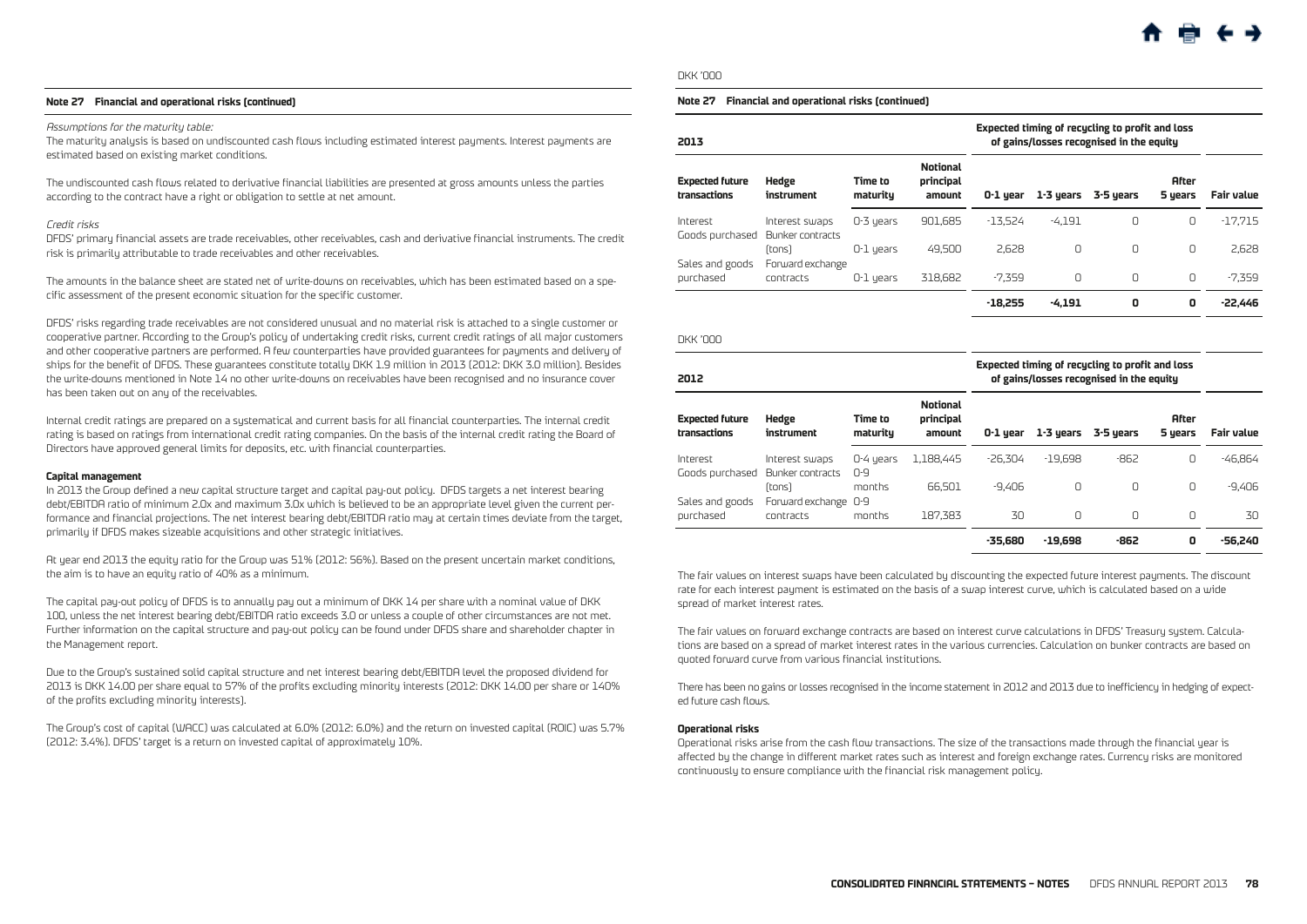#### <span id="page-23-0"></span>**Note 27 Financial and operational risks (continued)**

#### Currency cash flow risks

Approximately 85% of DFDS' revenues are invoiced in unhedged foreign currencies (2012: 84%) with the most substantial net income currencies being SEK, GBP and NOK. USD was the most substantial net expense currency. EUR is considered as minor risk bearing due to the DKK's close band to the EUR. For other entities than the Parent Company the currencies used are primarily their functional currency. The table below shows the unhedged currency cash flow exposure.

#### DKK '000

| Profit or loss effect of reasonable possible change against DKK | 2013   | 2012   |
|-----------------------------------------------------------------|--------|--------|
| SEK, profit or loss effect, 10% weakening                       | -23    | -335   |
| NOK, profit or loss effect, 10% weakening                       | $-112$ | -37.2  |
| GBP, profit or loss effect, 10% weakening                       | 8.9    | $-0.7$ |
| USD, profit or loss effect, 10% strengthening                   | $-270$ | -RN 2  |

#### Bunker risks

The cost of bunkers constitutes a specific and significant operational risk partly due to large fluctuations in bunker prices and partly due to the total annual bunker costs of approximately DKK 1,869 million or 15% of the Group's revenue in 2013 (2012: DKK 2,051 million or 18% of the Group's revenue).

In the freight industry, bunker costs are primarily hedged by price-adjustment clauses (BAF) in freight contracts. In the passenger industry, fluctuations in the cost of bunkers are reflected in the ticket price to the extent possible. In addition, hedging transactions, primarily bunker swaps, are used to manage risk of the remaining bunker costs.

#### DKK '000

| Note 28 Non-cash operating items                                      | 2013      | 2012      |
|-----------------------------------------------------------------------|-----------|-----------|
| Change in provisions                                                  | -28.294   | $-59.085$ |
| Change in write-down of inventories for the year                      | $-1.237$  | 1.954     |
| Change in provision for defined benefit plans and jubilee liabilities | 6.867     | 4.577     |
| Vesting of share option plans expensed in the income statement        | 5.702     | 4.736     |
| Non-cash operating items                                              | $-16.962$ | $-47.818$ |

#### DKK '000

| Note 29 Change in working capital | 2013    | 2012       |
|-----------------------------------|---------|------------|
| Change in inventories             | 5.221   | 4.290      |
| Change in receivables             | -30.984 | 99.751     |
| Change in current liabilities     | 406.818 | $-155.561$ |
| Change in working capital         | 381.055 | -51.520    |

#### DKK '000

| Note 30 Change in other loans, net                      | 2013      | 2012              |
|---------------------------------------------------------|-----------|-------------------|
| Instalments and repayments of loans<br>Raising of loans | -10.393   | -11.048<br>54.267 |
| Change in other loans, net                              | $-10.393$ | 43.219            |

#### **Note 31 Acquisition and sale of enterprises and activities**

#### **Acquisition 2013**

On 18 September 2013 the acquisition of the entire share capital of the Swedish company Karlshamn Express AB and its subsidiaries and associated companies, was finally completed.

After the acquisition the DFDS Group has 100 % ownership of the acquired companies. The acquired companies are consolidated in the consolidated financial statements of DFDS A/S as from this date.

The acquisition is 100% made by the subsidiary DFDS Seaways Holding AB and the acquired companies are after the acquisition included in Business Unit Nordic.

DFDS pay DKK 106.6 million for the acquisition of the Company.

In connection with the acquisition DFDS has measured identifiable intangible assets in the form of customer relations which are recognised in the acquisition balance sheet at their estimated fair value. The estimated fair value of customer relations is preliminary calculated to DKK 15.3 million on the acquisition date.

Following recognition of identifiable assets and liabilities at their fair value, the goodwill related to the acquisition has preliminary been measured at DKK 63.7 million at acquisition date. The goodwill represents the value of assets whose fair value cannot be reliably measured, including the value of the staff and know-how taken over, expected synergies from combining the acquired group with the existing DFDS activities, and the value of gaining access to new markets. The valuation of these assets is either subject to great uncertainty or beyond DFDS' control. Accordingly, these fair values are deemed not to be reliable.

Goodwill relates to Business Unit Nordic.

Trade receivables have been recognised at the acquisition date at a fair value of DKK 20.1 million which is DKK 0.5 million lower than their gross value.

DFDS Group incurred transaction costs of DKK 2.6 million which are recognised in the income statement.

Of the Group's total revenue of DKK 12,097 million for the period 1 January - 31 December 2013 DKK 56.4 million relates to the acquired Group. Of the Group's result before tax of DKK 349.6 million for the period 1 January - 31 December 2013 DKK 0.8 million relates to the acquired Group.

Had the acquisition occurred at the beginning of the financial year, the Group's total revenue for the period 1 January - 31 December 2013 would estimated amount to DKK 12,243 million, and result before tax would estimated amount to DKK 355.4 million.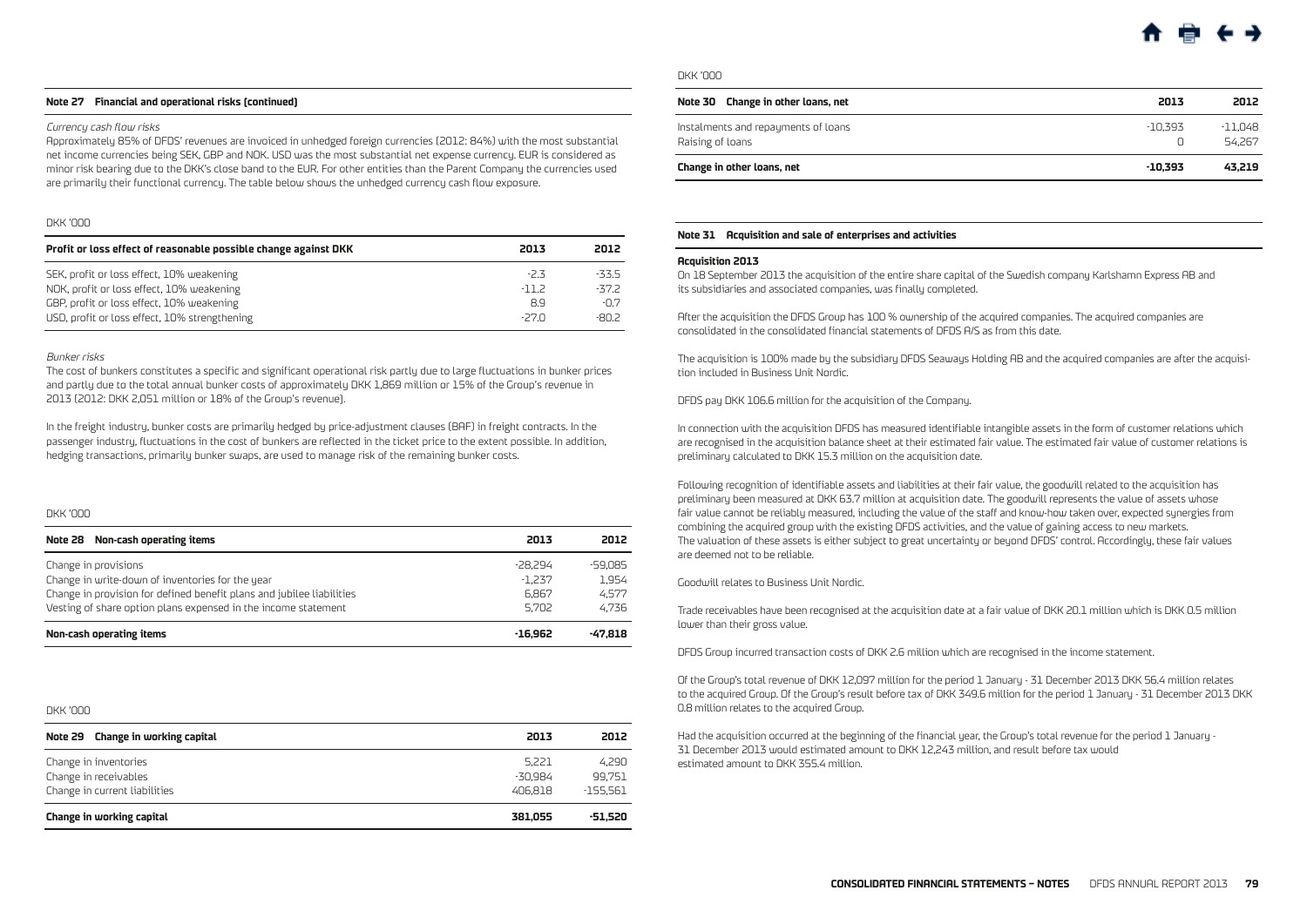## **Note 31 Acquisition and sale of enterprises and activities (continued)**

| <b>DKK</b> million                                | Preliminary fair value at acquisition date |                              |  |
|---------------------------------------------------|--------------------------------------------|------------------------------|--|
| <b>Acquisition Date</b>                           | 18 September 2013                          | 31 January 2014 <sup>1</sup> |  |
| Intangible assets<br>Tangible assets              | 15.3<br>28.8                               | $\Box$<br>13.3               |  |
| <b>Non-current assets</b>                         | 44.1                                       | 13.3                         |  |
| <b>Receivables</b><br>Cash                        | 36.5<br>9.0                                | 12.8<br>36.1                 |  |
| <b>Current assets</b>                             | 45.5                                       | 48.9                         |  |
| <b>Total assets</b>                               | 89.6                                       | 62.2                         |  |
| Provisions<br>Bank debt                           | 0.1<br>16.7                                | 0.1<br>44.4                  |  |
| <b>Non-current liabilities</b>                    | 16.8                                       | 44.5                         |  |
| Trade payables<br>Other current liabilities       | 11.5<br>18.6                               | 5.7<br>2.4                   |  |
| <b>Current liabilities</b>                        | 30.1                                       | 8.1                          |  |
| <b>Total liabilities</b>                          | 46.9                                       | 52.6                         |  |
| Fair value of acquired net assets                 | 42.7                                       | 9.6                          |  |
| <b>Total purchase price</b><br>Cash consideration | 106.4                                      | 17.0                         |  |
| <b>Goodwill at acquisition</b>                    | 63.7                                       | 7.4                          |  |

1 Acquisition not recognised in 2013.

#### **Note 31 Acquisition and sale of enterprises and activities (continued)**

#### **Acquisition completed 31 January 2014**

On 31 January 2014 the acquisition of the two Scottish companies Stef Transport Limited and Seagull Transport Limited from STEF was completed. After the acquisition the DFDS Group has 100% ownership of the acquired companies. The acquired companies are consolidated in the consolidated financial statements of DFDS A/S as from this date.

The acquisition is 100% made by the subsidiary DFDS Logistics Limited and the acquired companies are after the acquisition included in Business Unit UK and Ireland. DFDS pay DKK 17.0 million for the acquisition of the two companies.

As DFDS has only gained control over the activities shortly before issuing the financial statements, the assessment of the acquired business, assets and liabilities is not yet completed. The initial high-level and preliminary assessment of the fair value of the acquired identifiable assets and liabilities results in the recognition of a preliminary measured goodwill of DKK 7.4 million at acquisition date. The difference represents the value of assets, whose fair value cannot be reliably measured, including the value of the staff and know-how taken over and expected synergies from combining the acquired companies with the existing DFDS network and in particular the activities in Scotland. The valuation of these assets is either subject to great uncertainty or beyond DFDS' control. Accordingly, these fair values are deemed not to be reliable.

#### Goodwill relates to Business Unit UK and Ireland.

Trade receivables have been recognised at the acquisition date at a fair value of DKK 11.0 million, which is DKK 0.5 million lower than their gross value.

As a part of the transaction the continental distribution and handling activities of DFDS Logistics located in Boulogne sur Mer were sold to STEF as per 31 January 2014. The activities were part of the Business Unit UK and Ireland. The transferred activities included six employees, transport contracts and lease of buildings in Boulogne sur Mer. The sales price amounts to DKK 0.9 million. No balance sheet items were transferred. The sale results in a gain of DKK 0.9 million which will be recognised in the income statement for 2014.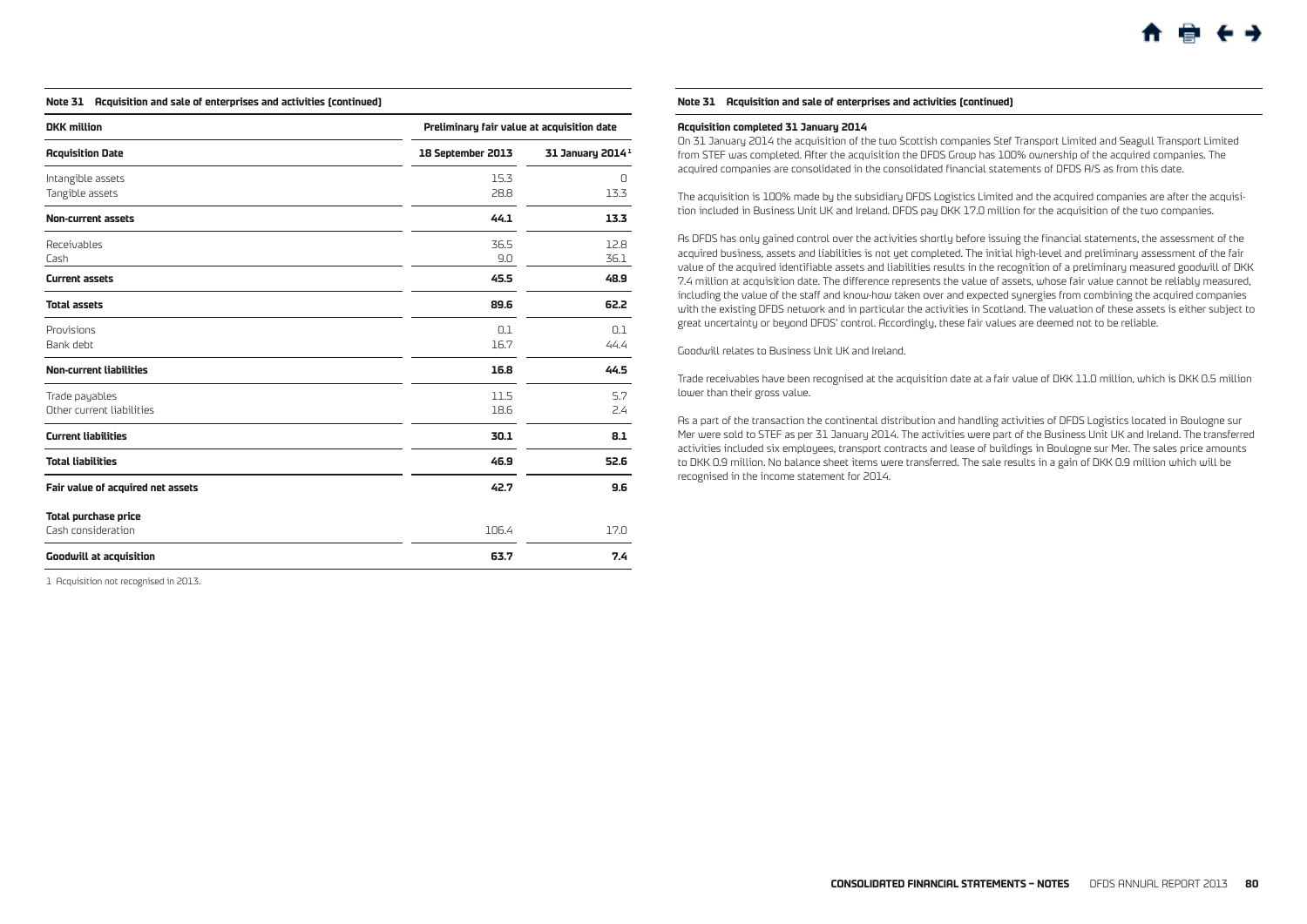#### **Note 31 Acquisition and sale of enterprises and activities (continued)**

#### **Acquisition 2012**

On 25 September 2012 the acquisition of LD Lines' three freight and passenger routes, including related assets and liabilities, was completed. The acquired business is consolidated in the consolidated financial statements of DFDS A/S as from this date. The three acquired routes are: Le Havre-Portsmouth; Dieppe-New Haven and Marseille-Tunis.

The two first mentioned routes are after the acquisition included in Business Unit Channel, the English channel, while the last route is included in the established Business Unit France & Mediterranean that was established following the acquisition.

The acquisition is made 100% by the subsidiary New Channel Holding A/S. In connection with the transaction DFDS Group' existing activities between Dover-Dunkerque and Dover-Calais are gathered under the ownership of New Channel Holding A/S. As part of the completion of the acquisition DFDS transfer 18 % of its ownership in New Channel Holding A/S to Louis Dreyfus Armateurs (the seller of the three LD Lines routes), after which DFDS A/S has an ownership of 82 %.

DFDS has received a loss guarantee from seller according to which losses in excess of EUR 1 million per year is fully compensated by seller in 2012 and 2013 - however proportionate in 2012 as the acquisition is only completed on 25 September 2012. The value of the loss guarantee is preliminary estimated at DKK 64.9 million, which is recognised as a receivable from seller and reducing the remuneration.

As part of the transaction Louis Dreyfus Armateurs holds a right of selling its 18 % shareholding in NC Holding A/S to DFDS A/S in the period 1 January 2015 to 31 December 2018 (put-option). In accordance with IFRS the fair value of the transfer sum of the put option has to be recognised as a non-current liability which going forward has to be adjusted to reflect changes in fair value. This also imply that accounting wise no share of result for the year nor share of equity should be attributed to minorities. The fair value of the put option at 31 December 2012 is measured at DKK 0.

The above transactions are all negotiated at the same time and conditional on each other. Accordingly, the transactions are accounting wise treated as one transaction, where DFDS Group achieves 100 % ownership to the acquired company, which as part of the transaction is reduced to 82%.

#### **Note 31 Acquisition and sale of enterprises and activities (continued)**

| <b>DKK</b> million<br>Preliminary fair value at acquisition date                                                                                                                                                                                 |                                |
|--------------------------------------------------------------------------------------------------------------------------------------------------------------------------------------------------------------------------------------------------|--------------------------------|
| <b>Acquisition Date</b>                                                                                                                                                                                                                          | 12 September 2012              |
| Intangible assets<br>Tangible assets                                                                                                                                                                                                             | 1.5<br>121.6                   |
| Non-current assets                                                                                                                                                                                                                               | 123.1                          |
| Receivables<br>Cash<br>Current assets                                                                                                                                                                                                            | 37.0<br>81.6<br>97.0           |
| <b>Current assets</b>                                                                                                                                                                                                                            | 215.6                          |
| <b>Total assets</b>                                                                                                                                                                                                                              | 338.7                          |
| Provisions<br>Bank debt                                                                                                                                                                                                                          | 35.1<br>111.9                  |
| <b>Non-current liabilities</b>                                                                                                                                                                                                                   | 147.0                          |
| Trade payables<br>Other current liabilities                                                                                                                                                                                                      | 60.4<br>88.6                   |
| <b>Current liabilities</b>                                                                                                                                                                                                                       | 149.0                          |
| <b>Total liabilities</b>                                                                                                                                                                                                                         | 296.0                          |
| Fair value of acquired net assets                                                                                                                                                                                                                | 42.7                           |
| <b>Total purchase price</b><br>Cash consideration<br>Deferred consideration<br>Fair value of the 18% ownership disposed<br>Contingent consideration (estimated fair value of loss guarantee from<br>seller, which is recognised as a receivable) | 102.3<br>7.5<br>0.0<br>$-64.9$ |
| Fair value of the purchase price                                                                                                                                                                                                                 | 44.9                           |
| <b>Goodwill at acquisition</b>                                                                                                                                                                                                                   | 2.2                            |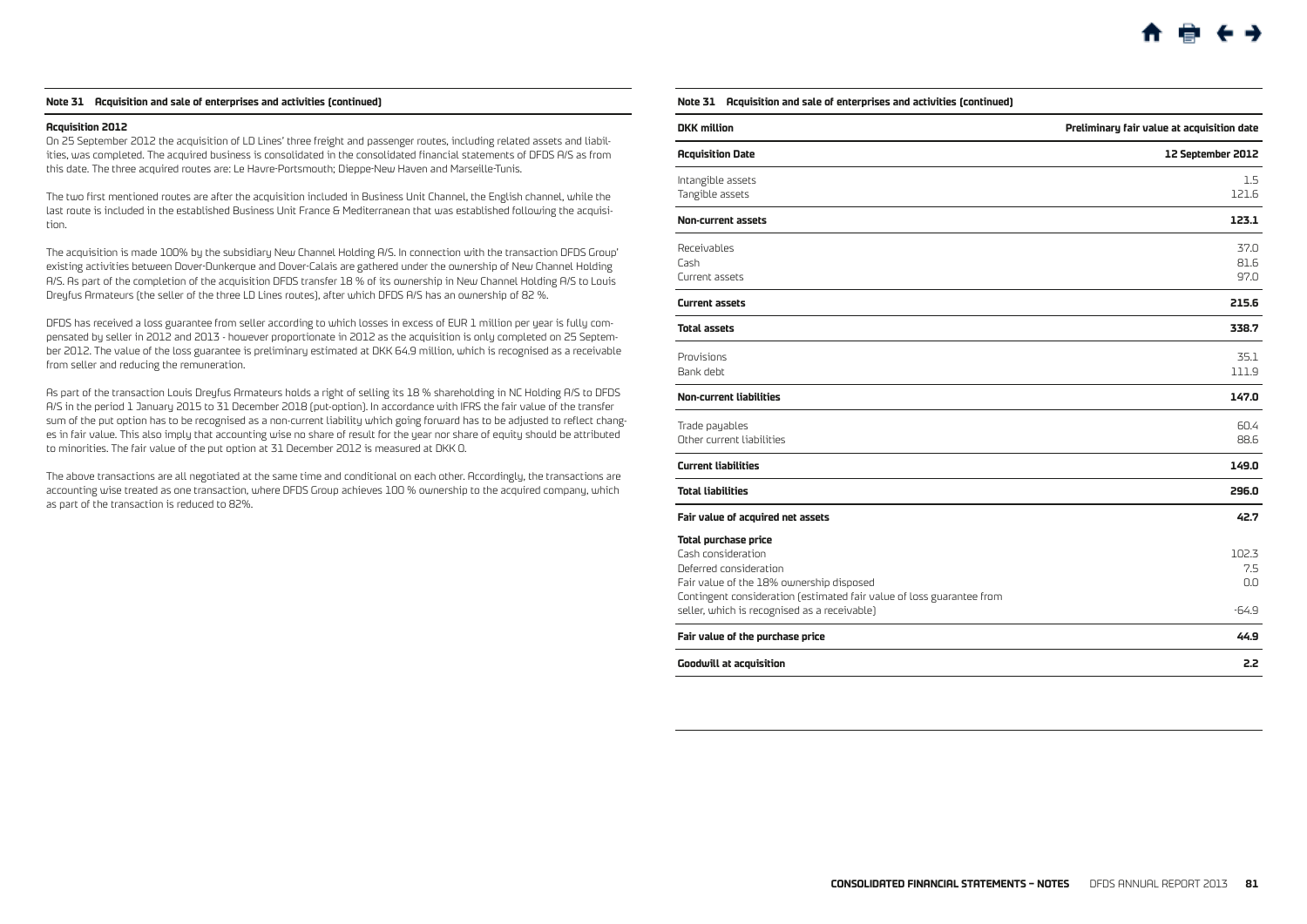#### <span id="page-26-0"></span>**Note 31 Acquisition and sale of enterprises and activities (continued)**

The goodwill relates to Business Unit Channel.

The transaction has resulted in a net liquidity outflow for the DFDS Group of DKK 5 million as cash of DKK 97 million is included in the acquired net assets whereas DFDS has paid DKK 102 million to Louis Dreyfus Armateurs.

The parties' final review and approval of the acquisition balance as at 25 September 2012 is still outstanding, however no significant changes are expected.

Trade receivables have been recognised at the acquisition date at a fair value of DKK 37 million, which is equal to their gross value.

DFDS Group incurred transaction costs of DKK 4.9 million, which are recognised in the income statement. DKK 128.4 million of the total of DKK 11,699.9 million in revenues for the DFDS Group in 2012, relates to the acquired company. DKK -44.3 million of the total of DKK 152.0 million in profit before tax for the DFDS Group in 2012 relates to the acquisition.

If the acquisition had occurred at the beginning of the financial year, total revenue for the year would amount to approximately DKK 12,096.4 million, and profit before tax to approximately DKK 150.8 million.

#### **Älvsborg Ro/Ro**

DFDS and C.Port's joint acquisition of Älvsborg Ro/Ro AB is accounting wise treated as a "joint venture", which in the consolidated financial statements of the DFDS Group is recognized in one line according to the equity method as from 3 May 2012. Consequently, this acquisition is not comprised by the disclosure requirements in IFRS 3.

#### DKK '000

| Note 32 Acquisition of non-controlling interests        | 2013 | 2012             |
|---------------------------------------------------------|------|------------------|
| AB DFDS Seaways<br>North Sea Terminal AS                | -221 | -344<br>$-2.878$ |
| Cash flow from acquisition of non-controlling interests | -221 | $-3.222$         |

Acquisition of shares in AB DFDS Seaways during 2013 amounts to DKK 0.2 million (2012: DKK 0.3 million), equivalent to an ownership of 0.05% (2012: 0.08%) after which the company is owned 96.5% (2012: 96.5%). Negative goodwill of DKK 0.6 million (2012: DKK 0.8 million) is recognised directly in the equity.

#### **2012**

Acquisition of shares in North Sea Terminal AS during 2012 amounts to DKK 2.9 million, equivalent to an ownership of 34%, where after the company is owned 100% (2011: 66%). The purchase price is equal to the carrying amount of the 34%. On that background there is neither goodwill or badwill relating to the transaction.

DKK '000

| Note 33 Assets held for sale                                                                                       | 2013             | 2012         |
|--------------------------------------------------------------------------------------------------------------------|------------------|--------------|
| Non-current assets, former Norfolkline domicile in Scheveningen<br>Non-current assets, ro-pax ship VILNIUS SEAWAYS | 13.540<br>48.270 | 25.365<br>n. |
| Total assets held for sale                                                                                         | 61.810           | 25.365       |

#### **2013**

DFDS continues to search for a buyer to the former Norfolkline domicile in Scheveningen, and the domicile is expected to be sold during 2014. The global financial crisis, which has led to an increase in the selling time on the real estate market, is after DFDS' opinion one of the reasons that the building has not yet been sold. DFDS does not expect to involve the building in the company's future operation, why the building's carrying amount is still expected to be recovered through a sale. The domicile is therefore still recognised as an asset held for sale and the carrying amount at 31 December 2013 has, based on a valuation from an independent real estate broker, been impaired by DKK 11.8 million to DKK 13.5 million reflecting best estimate of fair value.

In 2013 the ro-pax ship VILNIUS SEAWAYS has been taken out of the route network and is put up for sale. The ship is chartered out and is expected to be sold during 2014. Consequently, the ship has been classified as an asset held for sale, and the carrying amount at 31 December 2013 has, based on valuations from independent ship brokers, been impaired by DKK 3.0 million to DKK 48.3 million reflecting best estimate of fair value.

#### **2012**

DFDS continues to search for a buyer to the former Norfolkline domicile in Scheveningen, and the domicile is expected to be sold during 2013. The global financial crisis, which has led to an increase in the selling time on the real estate market, is after DFDS' opinion one of the reasons that the building has not yet been sold. DFDS does not expect to involve the building in the company's future operation, why the building's carrying amount is still expected to be recovered through a sale.

#### **Note 34 Guarantees, collateral and contingent liabilities**

Guarantees amount to DKK 370.1 million (2012: DKK 395.2 million) for the Group. In addition, DFDS A/S has provided an unlimited guarantee for a subsidiary to cover any obligations under a Payment Service Agreement for creditcard payments.

The Group is in 2013 as well as in 2012 part in various legal disputes. The outcome of these disputes is not considered likely to influence DFDS significantly, besides what is already recognised in the balance sheet.

In terms of the contaminated land in one of the subsidiaries discovered in 2005, there is still no obligation to clean up the land. If such obligation should occur, the Group has the possibility to get the cost adjusted in the original purchase price for the company. The seller has made a deposit of DKK 24.0 million on a bank account in the name of DFDS to cover this.

Certain ships and ships under construction with a total carrying amount of DKK 4,720.4 million have been pledged as security for mortgage on ships with a total carrying amount of DKK 2,062.5 million. Furthermore, land and buildings with a total carrying amount of DKK 8.7 million have been pledged as security for mortgage on land and buildings with a total carrying amount of DKK 7.4 million.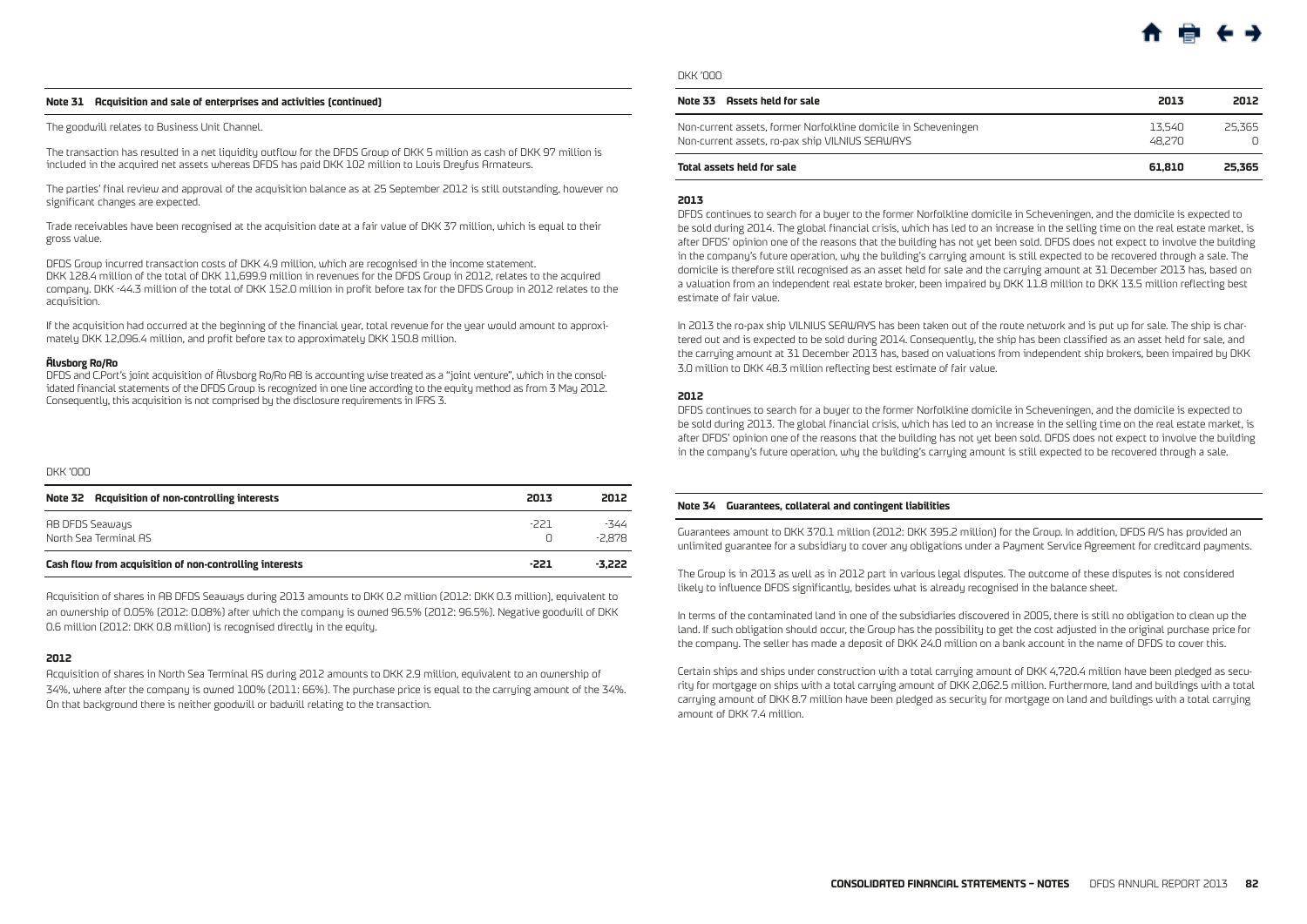<span id="page-27-0"></span>

| Note 35 Contractual commitments                     | 2013    | 2012 |
|-----------------------------------------------------|---------|------|
| Contracting of ships and rebuildings, term 0-1 year | 393.580 |      |
| <b>Total contracting obligations</b>                | 393.580 | o    |

Contractual commitments in 2013 relates to the purchase of two new ro-ro ships for delivery in 2014, installation of scrubbers and contracted refurbishment of a passenger ship.

| <b>Operating lease commitments (lessee)</b>                       | 2013      | 2012      |
|-------------------------------------------------------------------|-----------|-----------|
| Minimum lease payments                                            |           |           |
| $0-1$ year                                                        | 41,996    | 44,151    |
| 1-5 years                                                         | 96,742    | 104,440   |
| After 5 years                                                     | 28,157    | 39,825    |
| <b>Total buildings</b>                                            | 166,895   | 188,416   |
| 0-1 year                                                          | 117,527   | 113,763   |
| 1-5 years                                                         | 402,865   | 419,354   |
| After 5 years                                                     | 1,079,133 | 1,169,745 |
| <b>Total terminals</b>                                            | 1,599,525 | 1,702,862 |
|                                                                   |           |           |
| $0-1$ year                                                        | 367,146   | 330,650   |
| 1-5 years                                                         | 762,748   | 789,451   |
| After 5 years                                                     | 72,205    | 164,681   |
| <b>Total ships</b>                                                | 1,202,099 | 1,284,782 |
| 0-1 year                                                          | 88.250    | 89,055    |
| 1-5 years                                                         | 112.824   | 64,171    |
| After 5 years                                                     | 6,886     | 0         |
| Total equipment, etc.                                             | 207,960   | 153,226   |
|                                                                   |           |           |
| Total minimum lease payments are expected to fall due as follows: |           |           |
| 0-1 year                                                          | 614,919   | 577,619   |
| 1-5 years                                                         | 1,375,179 | 1,377,416 |
| After 5 years                                                     | 1,186,381 | 1,374,251 |
| <b>Total minimum lease payments</b>                               | 3,176,479 | 3,329,286 |

The specified payments are not discounted.

Operating lease- and rent costs recognised in the income statement amounts to DKK 823.5 million for 2013 (2012: DKK 772 million) of which DKK 108.1 million (2012: DKK 108.4 million) is contingent lease payments. The contingent part of the lease costs relates to terminals and is based on the throughput of volumes in the terminals.

#### **Note 35 Contractual commitments (continued)**

Operating lease contracts on ships are typically concluded with lease terms of up to 12 months, but where most of the lease contracts contain an option to extend the lease term. However, 4 leases were initially entered with a 10 year lease period, of which 6 years are left at 31 December 2013. Lease contracts on other assets are normal lease contracts including a minimum lease term after which the lease term can be terminated by giving 1 to 12 months notice.

DFDS has not entered any substantial agreements, which will be effected, changed nor expired, if the control over the company is changed as a consequence of takeover of the Group.

DFDS has purchase options on the chartered ships REGINA SEAWAYS and ATHENA SEAWAYS.

#### DKK '000

| Operating lease commitments (lessor) | 2013    | 2012    |
|--------------------------------------|---------|---------|
| Minimum lease payments (income)      |         |         |
| Ships                                |         |         |
| $0-1$ year                           | 154.687 | 105,246 |
| 1-5 years                            | 325.221 | 220,445 |
| After 5 years                        | 181.518 | Ω       |
| <b>Total ships</b>                   | 661,426 | 325,691 |

The specified minimum payments are not discounted.

The increase primarily relates to newbuilding contracts for two ro-ro ships for delivery in 2014. According to contracts both ships will earn rental income as from delivery. Operational lease- and rental income recognised in the income statement amounts to DKK 163.3 million in 2013 (2012: DKK 226.6 million). The contracts are entered on usual conditions.

#### DKK '000

#### **Financial lease commitments (lessee)**

| 2013      | <b>Minimum lease</b> | <b>Hereof financing</b> | Carrying |
|-----------|----------------------|-------------------------|----------|
|           | payments             | element                 | amount   |
| 0-1 year  | 24.840               | -616                    | 24,224   |
| 1-5 years | 12.670               | $-62$                   | 12,608   |
| Total     | 37.510               | $-678$                  | 36,832   |
|           |                      |                         |          |

| 2012      | Minimum lease | <b>Hereof financing</b> | Carrying |
|-----------|---------------|-------------------------|----------|
|           | payments      | element                 | amount   |
| O-1 year  | 18,287        | -2,136                  | 16,151   |
| 1-5 years | 38,110        | $-1.315$                | 36,795   |
| Total     | 56,397        | $-3.451$                | 52,946   |

The finance lease contracts included in the balance sheet are all related to cargo carrying equipment. The lease contracts are entered during 2009 and 2010 and expire in 2014 and 2015, respectively.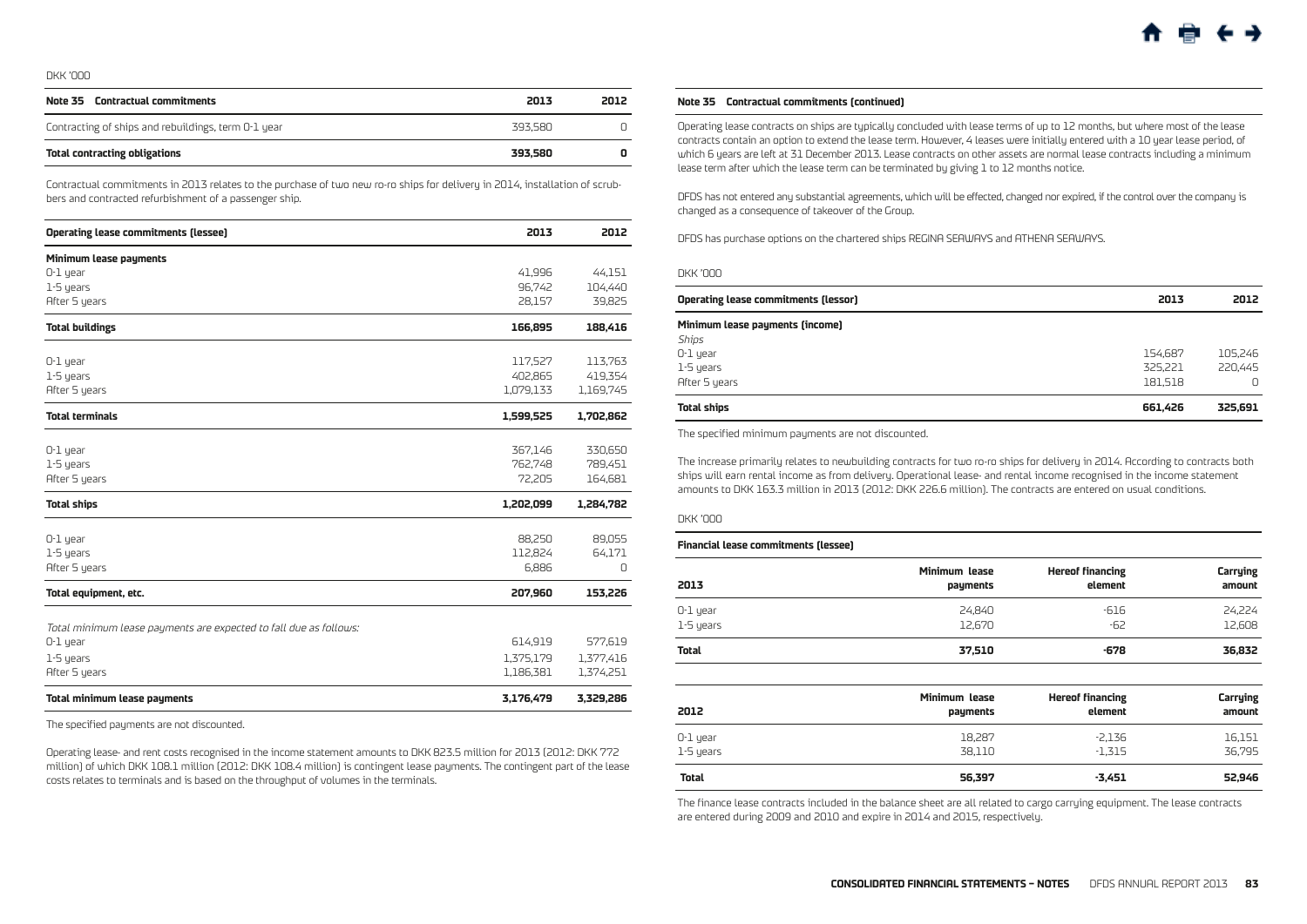#### <span id="page-28-0"></span>**Note 36 Related party transactions**

Lauritzen Fonden, Copenhagen with a nominal shareholding of 42.8 % exercises de facto control over DFDS A/S. Accordingly, the members of the Board of Directors and the Executive Board at Lauritzen Fonden are also related parties.

Furthermore, related parties comprise all companies owned by Lauritzen Fonden, DFDS' subsidiaries and associates, reference is made to note 41 and note 13, and these companies' Executive Board, Board of Directors, executive employees and close members of the family of those.

Apart from intra-group balances and transactions (primary charter hire, financing and commissions, etc.), which are eliminated on consolidation, usual Executive Board remuneration and Board of Directors emoluments (disclosed in note 4), share options to the Executive Board and executive employees (disclosed in note 19) and the below transactions, no related-party transactions have been carried out during the year.

#### DKK '000

| Sale of services | <b>Purchase of</b><br>services | <b>Receivables</b> | <b>Liabilities</b> |
|------------------|--------------------------------|--------------------|--------------------|
| 35,314           | 215,847                        | 49.321             | 14,781             |
|                  |                                |                    |                    |
| 22,681           | 139.633                        | 54.366             | 398                |
|                  |                                |                    |                    |

#### **Note 37 Impairment tests**

#### **Introduction**

As a minimum goodwill is tested for impairment at year end. Other non-current tangible, intangible and financial assets are tested if there is any indication of impairment.

#### **Definition of cash-generating units**

The breakdown into cash-generating units takes its starting-point in the internal structure of the two segments, Shipping and Logistics, and their business areas, including the strategic, operational and commercial control of these, both separately and across business areas, and the nature of the customer services provided.

Based on this the following thirteen cash generating units have been identified:

#### Shipping:

- • The business areas North Sea and Baltic Sea
- • The business area Channel
- The Copenhagen Oslo route, which is part of the Passenger business area
- The Amsterdam Newcastle route, which is part of the Passenger business area
- The business area France & Mediterranean

#### Logistics:

- • The business area Nordic comprising two sideport ships operating in a route schedule
- • The business area Nordic comprising one sideport ship not operating in a route schedule
- • The business area Nordic comprising terminals where each terminal is a separately cash-generating unit (3 units)
- • The business area Nordic comprising traditional transport- and logistics activities in The Nordic countries
- • The business area Continent traditional transport- and logistics activities at the European continent
- The business area UK & Ireland traditional logistics activities in UK and Ireland

#### **Note 37 Impairment tests**

Non-current tangible and intangible assets are attributed to the above mentioned cash-generating units, unless this cannot be done with a reasonable degree of certainty. Software and other assets which cannot with reasonable certainty be attributed to one or more of the above cash-generating units are tested for impairment as a non-allocated Group asset, i.e. on the basis of Group earnings.

For a breakdown of goodwill on cash-generating units, reference is made to note 11.

#### **Basis for impairment testing and calculation of recoverable amount**

Impairment testing is performed on the basis of management-approved budgets and business plans. Key parameters are trends in revenue, EBIT margin, future investments and growth expectations in the terminal period. These parameters are determined specifically for each individual cash-generating unit. No growth is incorporated in the impairment test if the value in use exceeds the book value of the tested assets without using growth, which is the case in the 2013 impairment test.

In the impairment test for cash-generating units, the recoverable amount of the unit is compared with its book value. The recoverable amount is the higher value of its value in use and net realisable value. If the recoverable amount is less than the book value, the latter is written down to the lower value.

The value in use is calculated as the discounted value of the future net cash flows per cash-generating unit. Net realisable value is calculated as the fair value of non-current assets less the estimated sales costs.

The net realisable value of the Group's main assets, ships, is determined on the basis of the average of several independent broker valuations less estimated costs to sell. The task of the brokers is to assess the value of the individual ships in a "willing buyer – willing seller" situation. Due to the world economic and financial situation, the assessments obtained at year end 2013 were undertaken in a volatile and uncertain market with few comparable transactions, for which reason these valuations are subject to greater uncertainty than would be the case in a normal and stable market. As assessments have been obtained from various recognised brokers, the management considers an average of these to be the best and most valid expression of the ships' net realisable value.

#### Determination of discount rate

Management determines a discount rate for each cash-generating unit on the basis of a risk-free rate, plus a risk premium associated with the individual cash-generating unit. The risk-free interest rate is set at a 10-year Danish risk-free rate at yearend. The risk premium is calculated as a general equity market risk premium of 5%, multiplied by the non-leveraged beta value of each cash-generating unit. Further, risk premium may be added if special conditions and/or uncertainties indicates a need hereto. Conversely, if the risk level for the individual cash-generating unit is considered to be lower than the general risk level, then the risk premium is reduced if special conditions indicates a need hereto.

The non-leveraged beta values are calculated by obtaining the non-leveraged beta values of peer-group companies for each business area via the Bloomberg database. The validity of each peer-group company's non-leveraged beta value is assessed in order to remove those with the lowest validity. There are generally few peer-group companies as values are available only for listed companies.

The pre-tax discount rates used in the two segments are within the following ranges:

|                       | 2013      | 2012                             |
|-----------------------|-----------|----------------------------------|
| Shipping<br>Logistics | 66% - 80% | 6.6% - 8.0%<br>76%-121% 76%-121% |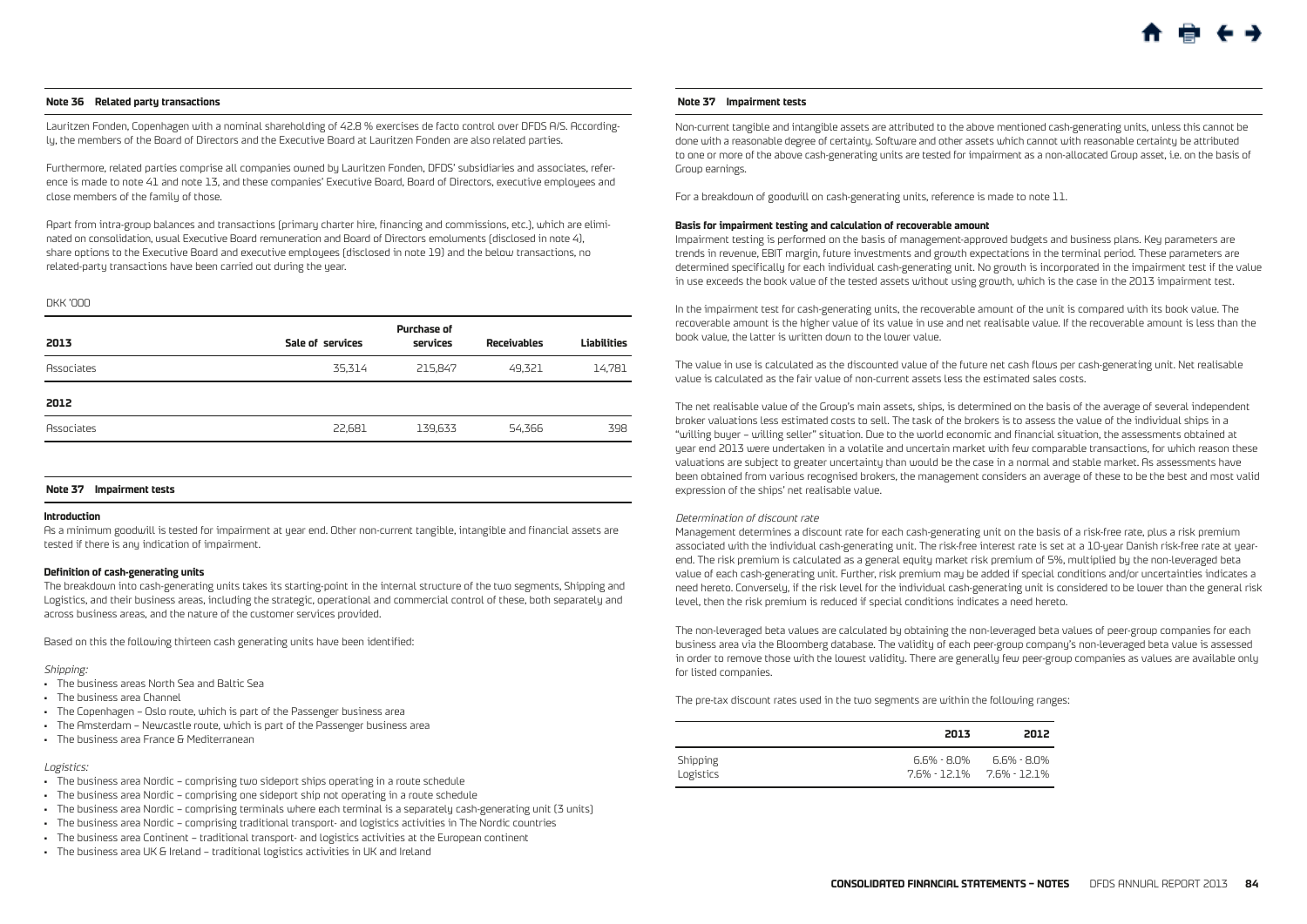#### <span id="page-29-0"></span>**Note 37 Impairment tests (continued)**

#### Sensitivity analysis

As part of the preparation of impairment tests, sensitivity analyses are prepared on the basis of relevant risk factors and scenarios that management can determine with reasonable reliability. Sensitivity analyses are prepared by altering the estimates within the range of probable outcomes. The sensitivities have been assessed as follows, all other things being equal:

- • An increase in the discount rate of 0.5%-points.
- • A decrease in EBIT of 10%.
- • A decrease in broker valuations of 10%.

None of these calculations have given rise to adjustments of the following results of the impairment tests prepared.

#### Order of recognising impairments

If a need for impairment is identified, goodwill is the first to be written down, followed by the primary non-current tangible and intangible assets in the individual cash-generating units. Impairments are allocated to the respective assets according to the book value of the assets, unless this results in a write-down to a value below the net realisable value of the asset; below the assets value in use (if determinable), or zero.

#### **Impairment tests for 2013**

On the basis of the impairment tests prepared in 2013 it is not deemed necessary to write-down cash-generating units in 2013 nor reverse any write-downs made in prior years.

The ship VILNIUS SEAWAYS and the former Norfolkline domicile in Scheveningen are classified as held for sale and consequently, they have been measured individually at the lower of carrying amount and fair value less costs to sell. Based on valuations from independent ship brokers VILNIUS SEAWAYS has been written down by DKK 3.0 million, and based on a valuation from a real estate broker the former Norfolkline domicile has been written down by DKK 11.8 million. The write-down of VILNIUS SEAWAYS is recognised under 'Impairment losses of ships and other non-current assets', whereas the write-down of the former Norfolkline domicile is recognised under 'Special items'.

#### **2012**

On the basis of the impairment tests prepared in 2012 it is considered necessary to recognise the following write-downs:

There was indication of impairment on the two passenger ships on the Amsterdam - Newcastle route, and the impairment test showed a need to write down one ship by DKK 19 million and the other by DKK 8 million, as their book value exceeded both their value in use and the average of the broker valuations obtained. Both ships have been written down to their net realisable value, based on an average of three broker valuations obtained less estimated costs to sell.

During the year there was indication of impairment for the sideport-activities as one of the largest customers within the activity was declared bankrupt in April, and another large customer has reduced its volumes from the beginning of 2013, which implies a significant decrease in future paper volumes.

The impairment test prepared for the business area 'Nordic – comprising two sideport ships operating in a route schedule', showed a need to write down the two ships by DKK 17.5 million each, in total DKK 35 million, as their book value exceeded both their value in use and the average of the broker valuations obtained. Both ships have been written down to their value in use. The write-down was made in Q2 2012.

The impairment test prepared for the business area 'Nordic – comprising one sideport ship not operating in a route schedule', showed a need to write down the ship by DKK 40 million, as its book value exceeded both its value in use and the average of the broker valuations obtained. The ship has been written down to its net realisable value, based on an average of the broker valuations obtained less estimated costs to sell. The write-down was made in Q2 2012.

The Group's investment in the associated Dutch logistics enterprise DailyFresh showed similar to Q4 2011 continued negative results in 2012 and consequently, the investment was written down during the year by additionally DKK 3.3 million, after which the book value amounts to DKK 0. Furthermore, the Group has during 2012 reduced its ownership in DailyFresh from 33% to 1%.

#### **Note 38 Events after the balance sheet date**

#### **2013:**

At an extraordinary general meeting held on 16 December 2013 it was approved to reduce the share capital from nominally 1,485,608,100 to nominally 1,330,000,000. The capital reduction was legally completed on 16 January 2014 when registered with the Danish Business Authority.

On 31 January 2014 DFDS acquired STEF SA's logistics activities in Scotland, and STEF acquired the continental distribution and handling activities of DFDS Logistics located in Boulogne sur Mer. Accounting wise the transactions are recognised with effect as from 31 January 2014.

Besides the above there have been no significant events after 31 December 2013.

#### **2012:**

With effect form 1 January 2013 there is implemented a new business unit structure in the Logistics Division to a more country based structure with three business units: Nordic; Continental; and UK & Ireland from this point in time.

On 15 February 2013 DFDS entered into a new contract on delivery of two newbuildings freight ships (ro-ro), related to the cooperation with both the Danish and German defense, reference to separate stock announcement. It is a new agreement of the two newbuildings of which DFDS terminated In September 2012 as a result of the German shipyard breach of a number of condition in the contract.

On 19 February the UK Competition Commission ('CC') published its preliminary report on the Eurotunnel acquisition of the three Sea-France ships. CC concludes that the Eurotunnel acquisition of the three ships has a negative affect on the competition on the English Channel, and contemplate that Eurotunnel has to sell the ships. On 14 April CC will published the final report and DFDS will then evaluate the decision, and what effect the outcome will have on DFDS' activities on the English Channel.

Besides the above there have been no significant events after 31 December 2012.

#### **Note 39 Significant accounting estimates and assessments**

In the preparation of the consolidated financial statements, management undertakes a number of accounting estimates and assessments, and makes assumptions which provide the basis for recognition and measurement of the assets, liabilities, revenues and expenses of the Group and the Parent Company. These estimates, assessments and assumptions are based on historical experience and other factors which the management considers reasonable under the circumstances, but which by their nature are uncertain and unpredictable. The assumptions may be incomplete or inaccurate, and unanticipated events or circumstances may occur, for which reason the actual results may deviate from the applied estimates and assessments. For a detailed description of the Group's accounting policies, reference is made to note 40.

In the opinion of management, the following accounting estimates and assessments are significant in the preparation of the annual report.

#### **Uncompleted deliveries (mainly in Logistics Division)**

The net revenue comprise the year's completed freight deliveries and services, as well as the movements in the value of uncompleted freight deliveries. Direct costs consist of costs incurred to achieve the net revenue for the year.

At the closing of interim periods, including year-end, estimates and assessments are undertaken regarding uncompleted freight deliveries, including the accruals of revenues and direct costs. These estimates and assessments are based on historical experience, actual agreements etc.

Write-downs for the year amounted in total to DKK 105.3 million, and are recognised under 'Special Items'.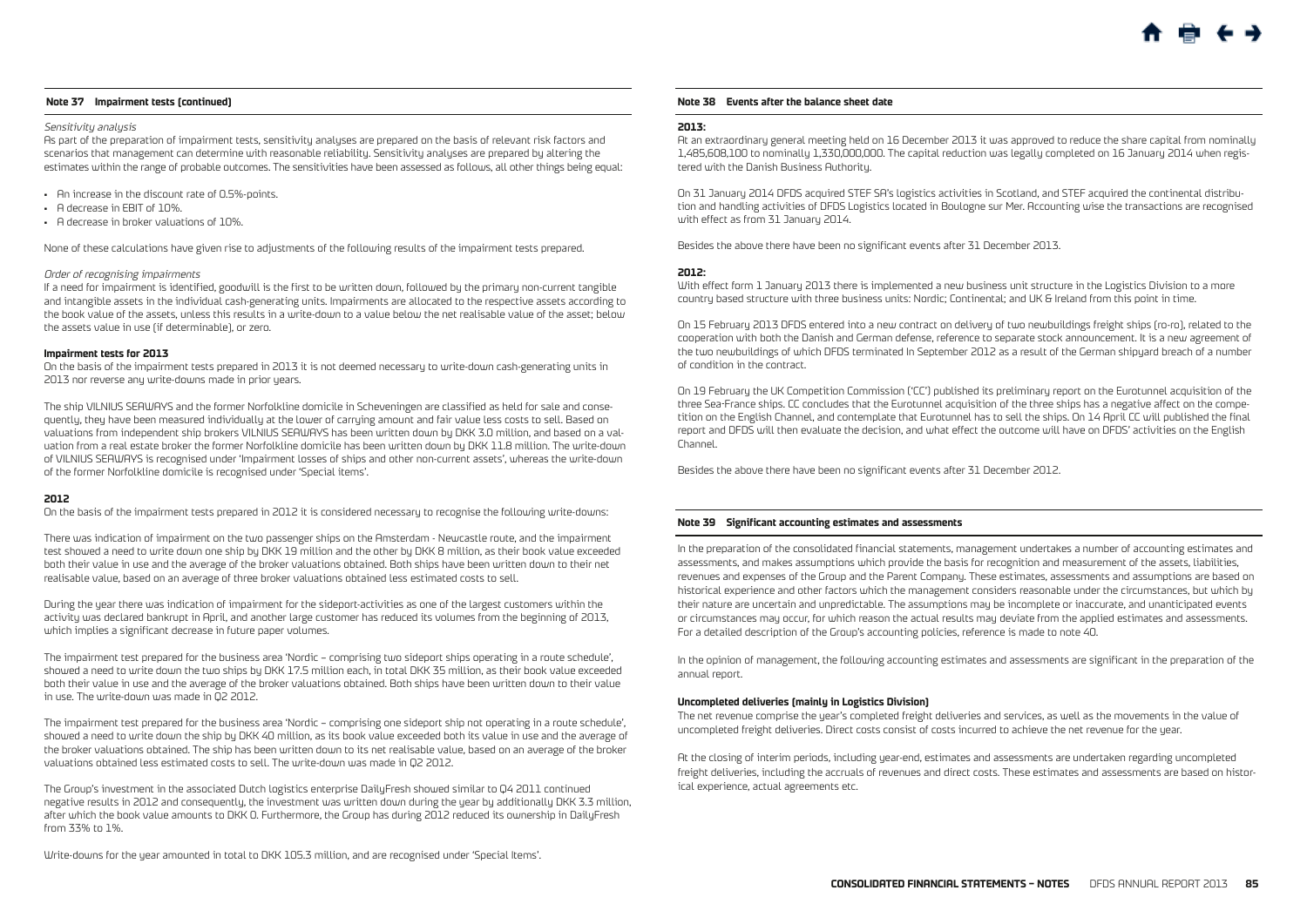#### **Note 39 Significant accounting estimates and assessments (continued)**

#### **Business Combinations**

When enterprises are acquired, the assets, liabilities and contingent liabilities of the acquired enterprises are recognised in accordance with the acquisition method described in IFRS 3. In determining the fair value of the acquired assets, liabilities, contingent liabilities and purchase consideration management undertakes certain estimates and assessments.

Some business combinations, such as the acquisition of LD Lines' three routes in 2012, contains several transactions that are considered linked to each other and therefore accounted for as one linked transaction. This involves a number of estimates and assessments based on the substance of the components in the acquisition, rather than strictly looking at legal agreements.

The unallocated acquisition price is recognised in the balance sheet as goodwill and allocated to the Group's cash-generating units it relates to, which is determined based on management's assessment.

#### **Impairment testing of goodwill and other non-current intangible assets**

Impairment testing of goodwill and other non-current intangible assets, which primarily relate to IT and customer portfolio, is undertaken at least once every year, and in case of indication of impairment. The impairment tests are based on the expected future cash flow for the cash-generating unit in question. For further description of impairment testing of goodwill and other non-current intangible assets, reference is made to note 37.

#### **Impairment testing of ships, including the assessment of useful life and scrap value**

Significant accounting estimates and assessments regarding ships include the decomponing of the ship's cost price on the basis of the expected useful life of its component elements; the ship's expected maximum useful life, its scrap value and impairment test. The expected useful life of ships and their scrap values are reviewed and estimated at least once a year. Impairment tests are also carried out when there is any indication of impairment.

For further details of estimates and assessments relating to ships, please see the description of accounting policies in note 40, and note 37, which provides further information on impairment testing.

#### **Impairment of bad debts**

Receivables are recognised at amortised cost price less impairment to meet expected losses. Impairments are recognised based on the customers ability and/or willingness to pay.

The need for impairments on the individual customer and the adequacy hereof, is assessed by management on the basis of historical data on customer payment patterns, age distributions, dubious receivables, customer concentrations, customer creditworthiness, and any collateral received.

#### **Pensions and similar liabilities**

The Group's defined benefit pension plans are calculated on the basis of a number of key actuarial assumptions, including discount rate, the anticipated development in wages and pensions, anticipated mortality, etc. Even moderate alterations in these assumptions can result in significant changes in pension liabilities.

#### **Note 39 Significant accounting estimates and assessments (continued)**

The value of the Group's defined benefit pension plans is based on calculations undertaken by external actuaries.

#### **Deferred tax assets**

Deferred tax assets, including the tax value of tax losses carried forward, are recognised to the extent that management assesses that the tax asset can be utilised through positive income in the foreseeable future. Assessment is performed annually on the basis of forecasts, business initiatives and structural changes for the coming years.

#### **Leasing agreements**

The Group has entered into leasing/charter agreements for ships, buildings and other equipment, under usual terms and conditions for such agreements. At inception of each individual agreement, Management has assessed whether each agreement should be considered as a financial or an operational leasing agreement.

#### **Derivatives**

When entering into agreements involving derivatives, management assesses whether the derivative in question meets the requirement as to effective hedging, including whether the hedging relates to recognised assets and liabilities, projected future cash flows, or financial investments. Monthly effectiveness tests are carried out, and any inefficiency is recognised in the income statement.

#### **Special items**

The use of special items includes Management's assessments in order to distinguish certain items from other income statement items, cf. the accounting policies. In general, special items comprise significant items not directly attributable to the Group's operating activities, such as restructuring costs in connection with significant process, structural and organisational changes, as well as any disposal gains or losses in this respect. Significant non-recurring items are also classified as special items including inpairments of goodwill. Reference is made to note 7 for a further itemisation and description of special items.

#### **Provisions and contingencies**

Management assesses provisions and contingencies on an ongoing basis, as well as the likely outcome of pending or potential legal proceedings, etc. Such outcome depend on future events, which are inherently uncertain. In assessing the likely outcome of significant legal proceedings, tax issues, etc., Management uses external legal advisers as well as relevant case law.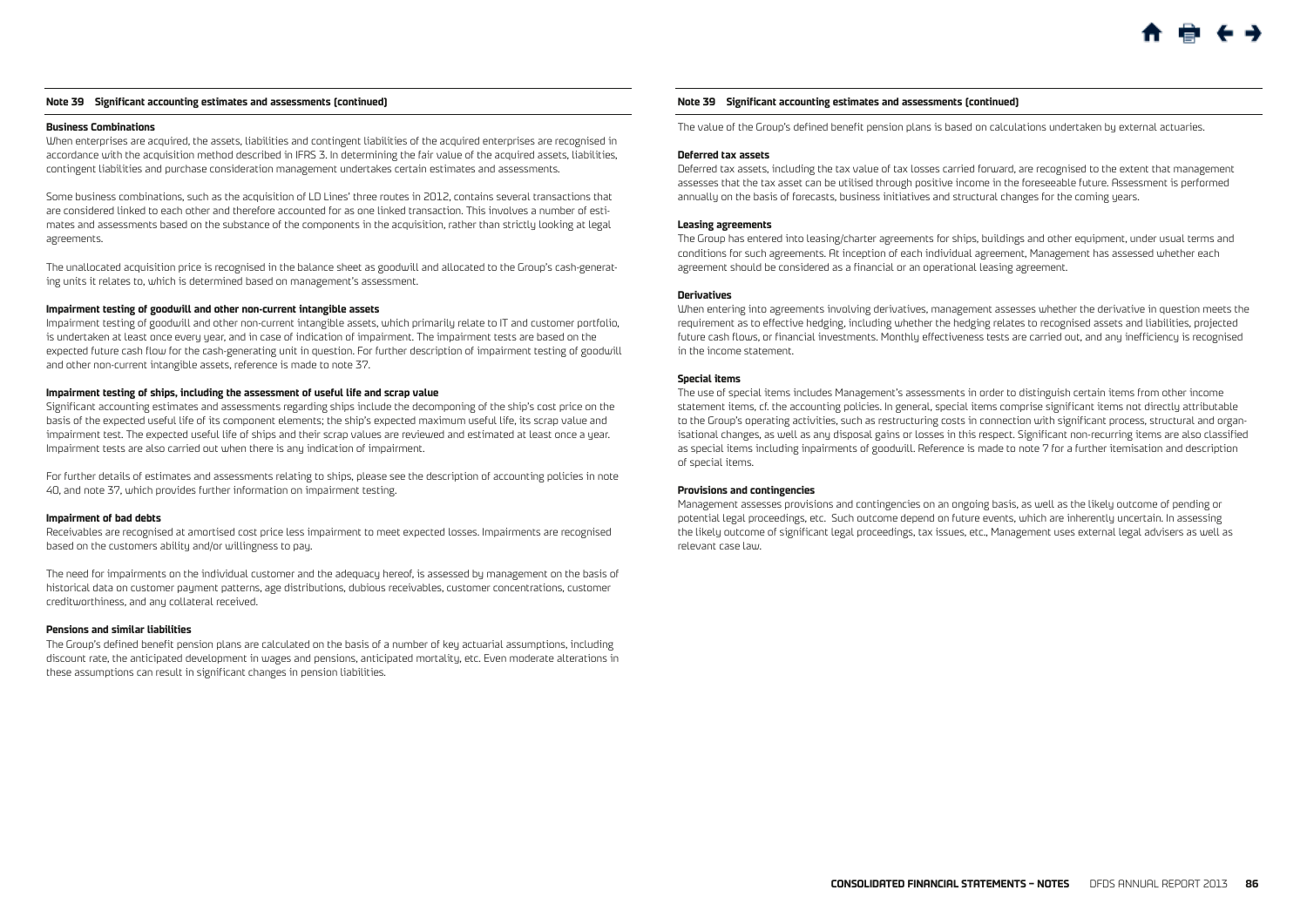#### <span id="page-31-0"></span>**Note 40 Accounting Policies**

The 2013 consolidated financial statements and parent company financial statements of DFDS A/S have been prepared in accordance with International Financial Reporting Standards as adopted by the EU and additional Danish disclosure requirements for annual reports of listed companies.

On 28 February 2014, the Board of Directors and Executive Management Board considered and approved the 2013 annual report of DFDS A/S. The annual report will be presented to the shareholders of DFDS A/S for approval at the ordinary annual general meeting on 26 March 2014.

#### **Basis for preparation**

The consolidated financial statements and the parent company financial statements are presented in Danish Kroner (DKK) which is the Parent Company's functional currency.

The consolidated financial statements and the parent company financial statements are prepared according to the historical cost convention except that derivatives and financial instruments classified as available-for-sale are measured at fair value.

Non-current assets and assets held for disposal classified as held for sale are measured at the lower of the book value before the changed classification and the fair value less costs to sell.

The accounting policies set out below have been used consistently in respect of the financial year and to comparative figures.

#### **Change in accounting policies regarding IAS 19 Employee Benefits (as revised in 2011)**

In the current year, the Group has applied IAS 19 Employee Benefits (as revised in 2011) and the related consequential amendments for the first time.

IAS 19 (as revised in 2011) changes the accounting of defined benefit plans and termination benefits. The most significant change relates to the accounting for changes in defined benefit obligations and plan assets. The amendments • IFRS 10 Consolidated Financial Statements require the recognition of changes in defined benefit obligations and in the fair value of plan assets when they occur, and hence eliminate the 'corridor approach' permitted under the previous version of IAS 19 and accelerate the recognition of past service costs. All actuarial gains and losses are recognised immediately through other comprehensive income in order for the net pension asset or liability recognised in the consolidated statement of financial position to reflect the full

value of the plan deficit or surplus. Furthermore, the interest cost and expected return on plan assets used in the previous version of IAS 19 are replaced with a 'net interest' amount under IAS 19 (as revised in 2011), which is calculated by applying the discount rate to the net defined benefit liability or asset. These changes have had an impact on the amounts recognised in profit or loss and other comprehensive income in prior years. In addition, IAS 19 (as revised in 2011) introduces certain changes in the presentation of the defined benefit cost including more extensive disclosures.

Comparables have been restated and the changes have reduced the staff costs for 2012 by DKK 1.8 million, administration costs are increased by DKK 5.3 million, and financial costs are increased by DKK 2.7 million. The profit before tax for 2012 is in total reduced by DKK 6.2 million. In the balance sheet per 31 December 2012 the defined benefit pension liabilities is increased by DKK 46.4 million (1 January 2012: DKK 36.1 million), the deferred tax asset is increased by DKK 13.5 million (1 January 2012: DKK 10.7 million) and the equity is reduced by DKK 32.9 million (1 January 2012: DKK 25.4 million). Earnings per share and diluted earnings per share for 2012 are both reduced by DKK 0.33. Effect on the result before tax for 2013 is considered immaterial and the effect on the defined benefit pension liabilities, deferred tax asset and equity is insignificant compared with the effect on the similar items end of 2012.

#### **New International Financial Reporting Standards and Interpretations**

In 2013, the Group has adopted the following new International Financial Reporting Standards and Interpretations:

- • Annual Improvements to IFRSs (2009-2011)
- • Amendments to IAS 1 Presentation of Items of Other Comprehensive Income
- • Amendments to IFRS 7 Disclosures Offsetting Financial Assets and Financial Liabilities
- • Amendments to IFRS 10, IFRS 11 and IFRS 12 Consolidated Financial Statements, Joint Arrangements and Disclosure of Interests in Other Entities: Transition Guidance
- • IFRS 13 Fair Value Measurement
- 
- • IFRS 11 Joint Arrangements
- • IFRS 12 Disclosure of Interests in Other Entities • Amendments to IAS 27 Separate Financial
- Statements • Amendments to IAS 28 Investments in
- Associates and Joint Ventures
- • Amendments to IAS 36 Recoverable Amount
- Disclosures for Non-Financial Assets

#### **Note 40 Accounting Policies (continued)**

None of these have had a significant impact on recognition and measurement, but they have led to further specifications in the Notes and in the consolidated statements of comprehensive income.

The other accounting policies for the 2013 consolidated financial statements and parent company financial statements are unchanged compared with last year.

#### **New standards and interpretations not yet adopted**

The IASB has issued a number of new or amended standards and interpretations with effective date post 31 December 2013. None of these are expected to have a significant impact on recognition and measurement, but they will lead to further specifications in the Notes.

#### **Application of materiality and relevance**

DFDS' annual report is based on the concept of materiality and relevance, to ensure that the content is material and relevant to the user. This objective is pursued by providing relevant rather than generic descriptions and information.

When assessing materiality and relevance, due consideration is given to ensure compliance with applicable accounting legislation etc. and to ensure that the consolidated financial statements and parent company financial statements give a true and fair view of the Group's and the Parent Company's financial position at the balance sheet date and the operations and cash flows for the financial year.

The consolidated financial statements and the parent company financial statements consist of a large number of transactions. These transactions are aggregated into classes according to their nature or function and presented in classes of similar items in the financial statements and in the notes as required by IFRS. If items are individually immaterial, they are aggregated with other items of similar nature in the statements or in the notes. The disclosure requirements throughout IFRS are substantial and DFDS provides these specific disclosures required by IFRS unless the information is considered immaterial to the economic decision-making of the users of these financial statements or not applicable.

#### **Significant accounting policies**

Management considers the accounting policies for the following areas as the most important for the Group: consolidated financial statement; business combinations; non-current intangible assets; ships; defined benefit pension plans; operational lease versus financial lease; and derivatives. The individual areas are described below, together with other applied accounting policies.

Significant estimates, assessments etc. in connection with the application of the Group's accounting policies are mentioned in Note 39.

### **DESCRIPTION OF ACCOUNTING POLICIES**

#### **Consolidated financial statements**

The consolidated financial statements include the financial statements of DFDS A/S (the Parent Company) and the subsidiaries in which DFDS A/S controls the company's financial and operational policies. Control is obtained when the Company directly or indirectly holds more than 50% of the voting rights in the enterprise (i.e. subsidiary) or if it, in some other way controls the enterprise. DFDS A/S and these subsidiaries are referred to as the Group.

Enterprises, which are not subsidiaries, over which the Group exercises significant influence, but which it does not control, are considered associates. Significant influence is generally obtained by direct or indirect ownership or control of more than 20% of the voting rights but less than 50% or by, according to agreement, jointly controlling the enterprise together with one or more other companies (jointly controlled enterprises).

The consolidated financial statements are based on the financial statement of the Parent Company and the subsidiaries and are prepared by combining items of a uniform nature and eliminating inter-company transactions, shareholdings, balances and unrealised inter-company gains and losses. The consolidated financial statements are based on financial statements prepared by applying the Group's accounting policies.

Investments in subsidiaries are eliminated against the proportionate share of the subsidiaries' net asset value at the acquisition date.

The Group's investments in associates are recognised in the consolidated financial statements at the proportionate share of the associate's net asset value. Unrealised inter-company gains and losses from transactions with associates and jointly controlled enterprises are eliminated by the Group's interest in the respective associate/jointly controlled enterprise.

#### **Minority interests**

In the consolidated financial statements, the individual financial line items of subsidiaries are recognised in full. The minority interests' share of the results for the year and of the equity of subsidiaries which are not wholly-owned are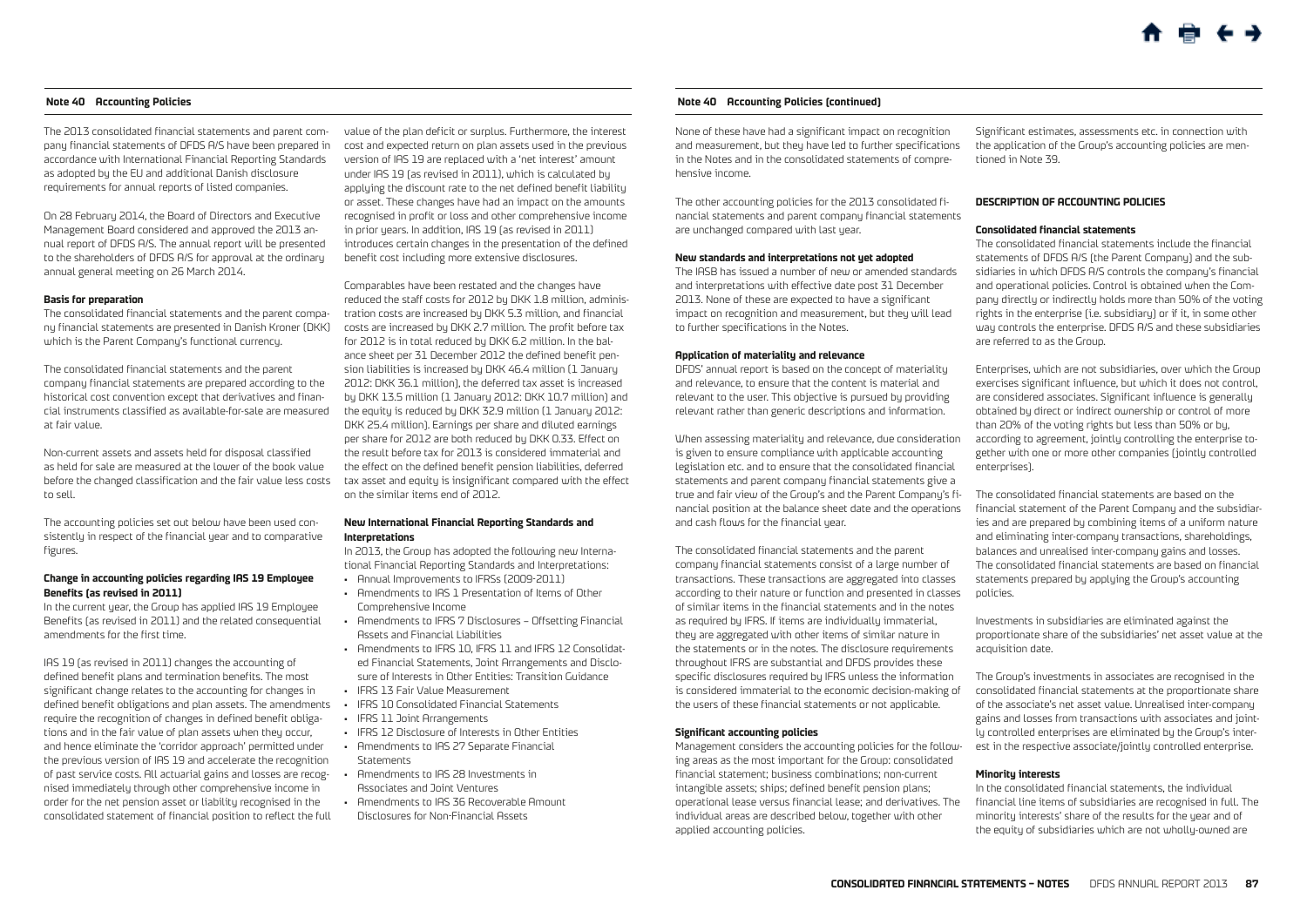included in the Group's results and equity, respectively, but are presented separately in the proposed profit appropriation and the statement of changes in equity. If a minority interest has a put option to sell its ownership interest to DFDS, the fair value of the put option is recognised as an interest-bearing liability, which means that the results for the year and equity attributable to minority interests are not presented separately in the proposed profit appropriation and the statement of changes in equity.

#### **Business combinations**

Enterprises acquired or formed during the year are recognised in the consolidated financial statements from the date of acquisition or formation. Enterprises disposed are recognised in the consolidated financial statements until the date of disposal. The comparative figures are not adjusted for acquisitions or disposals.

Business combinations where control is obtained by the DFDS Group are recognised using the acquisition method. The identifiable assets, liabilities and contingent liabilities of newly-acquired enterprises are assessed at their fair value on the acquisition date. Identifiable intangible assets are recognised if they are separable or arise from a contractual right. Deferred tax related to the revaluations is recognised.

The acquisition date is the date on which the DFDS Group obtains actual control over the acquired enterprise.

Positive differences (goodwill) between, on the one hand, the purchase price, the value of minority interests in the acquired enterprise and the fair value of any previously acquired shareholdings, and, on the other hand, the fair value of the acquired identifiable assets, liabilities and contingent liabilities are recognised as goodwill under non-current intangible assets. Goodwill is not amortised, but is tested annually for impairment. The first impairment test is performed within the end of the acquisition year.

Upon acquisition, goodwill is allocated to the cash-generating units, which subsequently form the basis for the impairment test. Allocation of goodwill to cash-generating units is described in notes 11 and 37.

Goodwill and fair value adjustments in connection with the acquisition of a foreign enterprise with a different functional currency than the DFDS Group's presentation currency are treated as assets and liabilities of the foreign enterprise, and are translated and converted at first recognition to the functional currency of the foreign enterprise at the exchange

rate on the transaction date. Negative goodwill is recognised in the income statement at the acquisition date.

The purchase consideration of an enterprise is the fair value of the agreed payment in the form of assets acquired, liabilities assumed, and equity instruments issued. If part of the consideration is contingent on future events or fulfilment of agreed conditions, this part of the consideration is recognised at fair value at the date of acquisition. Costs attributable to business combinations are recognised directly in the income statement when incurred.

If, at acquisition date, uncertainty exist regarding the identification and measurement of acquired assets, liabilities or contingent liabilities, or determination of the purchase price, then initial recognition and measurement is done based on preliminary values. The preliminary values may be adjusted until 12 months from the date of the acquisition, provided that the initial recognition was preliminary or incorrect. All other adjustments are recognised in the income statement as special items, including changes in estimates regarding contingent considerations.

When an enterprise is acquired in more than one transaction (step acquisition), the shareholdings which the company held immediately prior to the transaction in which control is obtained are regarded as having been sold and immediately re-purchased at fair value on the acquisition date. Any difference between the "sales price" and the book value of these shareholdings is to be considered an accounting gain or loss on the shareholdings already held. Such gains or losses are recognised in the income statement under special items.

Incremental acquisitions after control has been obtained, i.e. purchase of minority interests, are recognised directly in equity. Disposal of minority interests not resulting in loss of control is likewise recognised directly in equity.

Gains or losses on disposal of subsidiaries and associates are calculated as the difference between the disposal consideration and the book value of net assets at the date of disposal, including the book value of goodwill, accumulated exchange gains and losses previously recognised in the equity as well as anticipated disposal costs. Exchange rate adjustments attributable to the Group's ownership interest, and which previously were recognised directly in equity, are included in the calculation of the gain/loss. Any retained participating interests are measured at their fair value at the time at which the controlling influence was lost.

#### **Note 40 Accounting Policies (continued)**

In the Parent Company financial statements common control acquisitions (and disposals) of enterprises and activities are recognised and measured in accordance with the 'book value method' according to which differences, if any, between purchase/disposal price and book value of the acquired/disposed common control enterprises/activities are recognised directly in equity.

#### **TRANSLATION OF FOREIGN CURRENCIES**

#### **Functional and presentation currency**

Items included in the financial statements of each of the Group's enterprises are measured using the functional currency of the primary economic environment in which the enterprise operates. The consolidated financial statements are presented in Danish Kroner (DKK), which is the functional and presentation currency of the Group.

#### **Translation of transactions and balances**

On initial recognition, foreign currency transactions are translated into the functional currency using the exchange rate prevailing at the date of transaction. Currency gains and losses resulting from the settlement of these transactions as well as from the translation at year-end exchange rates of monetary assets and liabilities denominated in foreign currencies are recognised in the income statement as financial income or expenses, except when deferred in equity as qualifying for cash flow hedges.

Currency gains and losses on non-monetary items recognised at fair value, such as securities 'available for sale', are recognised in the same line item as the fair value gain or loss.

Non-current assets acquired in foreign currency are translated at the exchange rate prevailing at the date of acquisition. Gains and losses on hedges relating to the acquisition of non-current assets are recognised as part of the value of the non-current asset on its initial recognition.

#### **Translation of subsidiaries**

In the consolidated financial statements, the income statement items of subsidiaries with a functional currency different from DKK are translated at the average exchange rate, while the balance sheet items are translated at the exchange rates at the end of the reporting period.

Foreign exchange differences arising on translation of such subsidiaries' equity beginning of the reporting period at the exchange rates at the end of the reporting period and on translation of the income statements from average exchange rates to the exchange rates at the end of the reporting period, are recognised in other comprehensive income and attributed to a separate translation reserve under equity. The exchange rate adjustment is allocated between the parent company's and the minority interests' shares of equity.

When disposing of 100%-owned foreign enterprises, exchange differences which have accumulated in equity via Other comprehensive income, and which are attributable to the enterprise, are transferred from Other comprehensive income to the income statement together with any gains or losses associated with the disposal.

When disposing of partially-owned foreign enterprises, the part of the foreign currency translation reserve which relates to the minority interests is not transferred to the income statement.

In the partial disposal of foreign subsidiaries without losing control, a proportionate share of the accumulated currency translation reserve recognised in Other comprehensive income is transferred from the Parent Company's equity share of equity to that of the minority shareholders.

In the partial disposal of associates and joint ventures, the proportionate share of the accumulated currency translation reserve recognised in other comprehensive income is transferred to the income statement.

Repayment of balances which accounting wise are considered part of the net investment is not considered a partial disposal of the subsidiary.

#### **Derivative financial instruments**

Derivative financial instruments are measured in the balance sheet at fair value as from the date where the derivative financial instrument is concluded. The fair values of derivative financial instruments are presented as other receivables if positive or other liabilities if negative. Netting of positive and negative derivative financial instruments is only performed if the company is entitled to and has the intention to settle more derivative financial instruments as a net. Fair values of derivative financial instruments are computed on the basis of current market data and generally accepted valuation methods.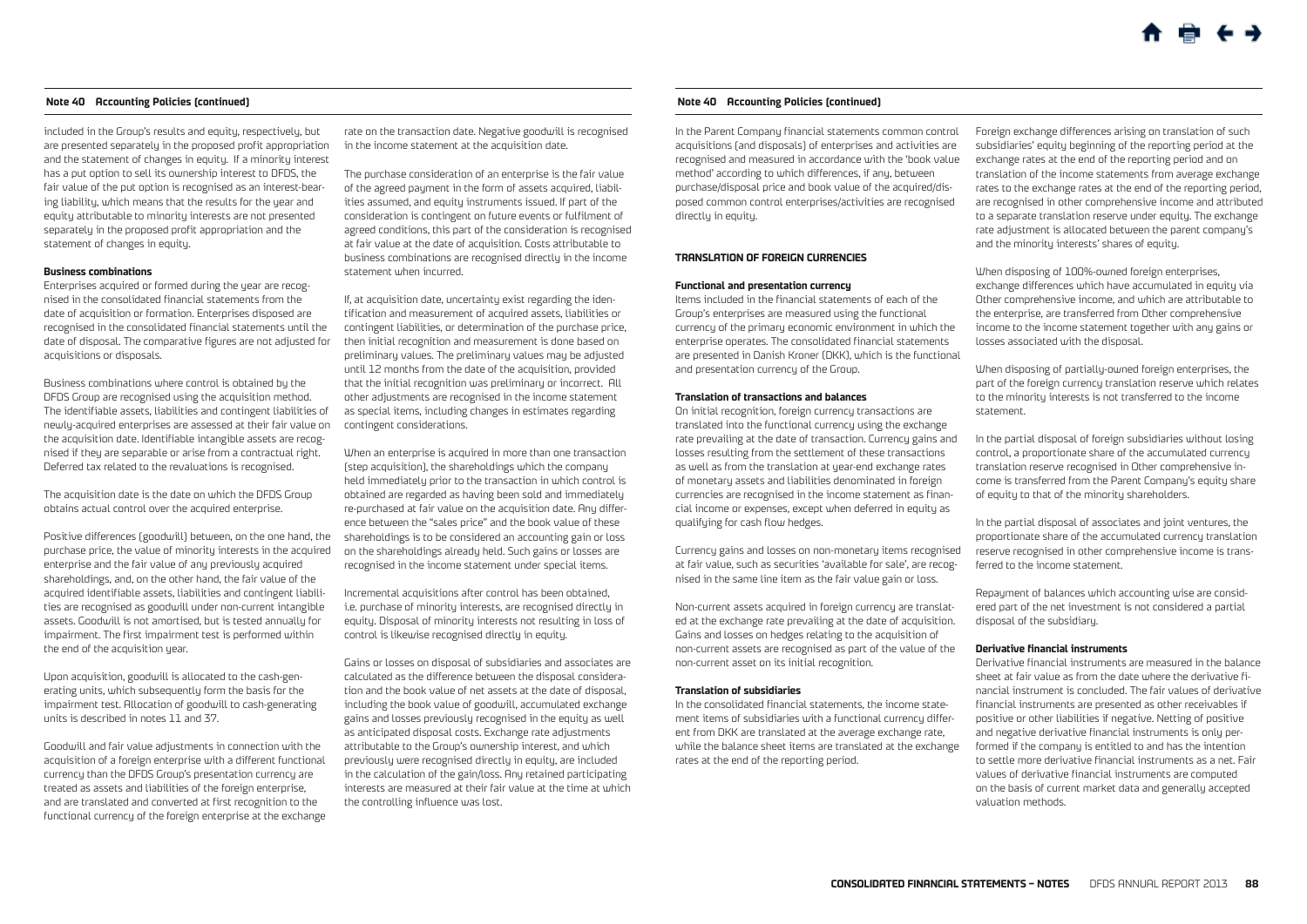#### **Fair value hedge**

Changes in the fair value of derivative financial instruments designated as and qualifying for recognition as a fair value hedge of recognised assets and liabilities are recognised in the income statement together with changes in the value of the hedged asset or liability based on the hedged proportion. Hedging of future cash flows according to agreements (firm commitments), except for foreign currency hedges, is treated as a fair value hedge of a recognised asset and liability.

#### **Cash flow hedge**

Changes of the fair value of derivative financial instruments designated as and qualifying for cash flow hedging and which effectively hedge changes in future cash flows, are recognised in other comprehensive income. The change in fair value that relates to the effective portion of the cash flow hedge is recognised as a separate equity reserve until the hedged cash flow impacts the income statement. At this point in time the related gains or losses previously recognised in Other comprehensive income are transferred to the income statement into the same line item as the hedged item is recognised.

For derivative financial instruments that no longer qualify for hedge accounting, the hedge is dissolved prospectively. The accumulated fair value in equity is immediately transferred to the income statement into the same line item as the hedged item is recognised.

#### Net investment hedge

Changes in the fair value of derivative financial instruments used to hedge net investments in foreign subsidiaries or associates and which effectively hedge currency fluctuations in these enterprises are in the consolidated financial statements recognised in other comprehensive income and attributed to a separate reserve in equity.

#### Other derivative financial instruments

For derivative financial instruments that do not fulfil the requirements of being treated as hedge instruments, the changes in fair value are recognised successively in the income statement as financial income and expenses.

#### **Government grants**

Government grants to investments are offset against the cost of the asset in question, and thereby reduce the depreciation base of the asset.

#### **Rental and lease matters**

For accounting purposes, leases are divided into finance and operating leases.

Leases are classified as finance leases if they transfer to lessee substantially all the risks and rewards incidental to ownership of the leased asset. All other leases are classified as operating leases.

The cost of assets held under finance leases is recognised at the lower of fair value of the assets and the net present value of the future minimum lease payments. For the calculation of the net present value, the interest rate implicit in the lease or the Group's incremental borrowing rate is used as discount rate. Assets held under finance leases are depreciated and impairment tested in accordance with the Group's accounting policies applying for similar owned non-current assets or maximum over the lease term, depending on the lease conditions. The corresponding lease obligation for assets held under finance leases is recognised in the balance sheet at an amount equal to the net present value of the remaining lease obligation. The calculated interest element of the lease payment is recognised in the income statement under financial expenses.

Lease payments regarding operating leases are recognised in the income statement on a straight-line basis over the lease term unless another approach better reflects the utilisation of the asset. The remaining lease obligation for operating leases is disclosed as contingent liabilities in the Notes.

In respect of assets leased out on a finance lease, an amount equal to the net investment in the lease is recognised in the balance sheet as a receivable due from lessee. The asset leased out is derecognised, and any gain or loss arising from this is recognised in the income statement.

Lease income from assets leased out on an operating lease is recognised in the income statement on a straight-line basis over the lease term.

#### **Sale and leaseback**

Gains or losses on 'sale and leaseback' transactions resulting in a finance lease are deferred and recognised over the lease term.

Gains on a 'sale and leaseback transaction' resulting in an operating lease are recognised in the income statement immediately if the transaction is made at fair value or the selling price is below fair value. If the selling price exceeds the fair value, the difference between the selling price and the fair value is deferred and amortised proportionately to the lease payments over the lease term. Losses on a 'sale and leaseback transaction' resulting in an operating lease

#### **Note 40 Accounting Policies (continued)**

are recognised in the income statement at the transaction date unless the loss can be compensated by future lease payments below fair value. In this case, the loss is to be deferred and amortised proportionally to the lease payments over the lease term.

#### **Share option plans**

The Group has set up equity-settled share option plans. Part of the Company's holding of treasury shares is used for the share option plan.

The value of services received in exchange for granted share options is measured at the fair value of the share options granted.

The equity-settled share options are measured at the fair value at grant date and recognised in the income statement under staff costs over the vesting period. The counter posting is recognised directly in equity as a shareholder transaction.

At initial recognition of the share options, an estimate is made over the number of share options that the employees will vest, cf. the service conditions described in Note 19. Subsequent to initial recognition, the estimate of share options to be vested is adjusted whereby the total recognition is based on the actual number of vested share options.

The fair value of the granted share options is calculated using the Black-Scholes option-pricing model. Terms and conditions for each grant are taken into account when calculating the fair value.

#### **Key figures**

Key figures are calculated in accordance with the Danish Society of Financial Analysts' guidelines, 'Recommendations and Financial Ratios 2010'. The key figures stated in the overview with consolidated financial highlights are defined on the 'Definitions and Glossary' page.

#### **INCOME STATEMENT**

#### **Revenue**

Revenue from transport of passengers, freight and from rendering terminal and warehouse services etc, is recognised in the income statement at the time of delivery of the service to the customer, which is the time where risks and rewards transfer to the customer.

Revenue is measured at fair value, excluding value added tax and after deduction of trade discounts.

#### **Costs**

When revenue from transport of passengers, freight and from rendering terminal and warehouse services etc is recognised as income, the related costs are recognised in the income statement.

#### **Operating costs**

The operating costs comprise costs of sales related to catering; ship bunker consumption, including hedging; and maintenance and daily running costs of ships. Moreover, operating costs related to land-based activities as well as impairments and realised losses on trade receivables are included.

#### **Charter hire**

Charter hire comprise costs related to bareboat and time charter agreements.

#### **Staff costs**

Wages, salaries, social security contributions, paid annual leave and sick leave, bonuses, and non-monetary benefits are accrued in the year in which the associated services are rendered by employees of the Group. Where the Group provides long-term employee benefits, the costs are accrued to match the rendering of the services by the respective employees.

#### **Costs of sales and administration**

Comprises costs of sales, marketing and administration.

#### **Profit/loss on disposal of non-current assets**

Profit/loss on disposal of non-current intangible and tangible assets is calculated as the difference between the disposal price and the book value of net assets at the date of disposal, including disposal costs.

#### **Profit/loss from investments in associates**

The Group's income statement includes the proportionate share of the result in associates after tax and minority interests and after elimination of the proportionate share of inter-company profits/losses.

#### **Special items**

In general, special items include significant income and expenses not directly attributable to the Group's operating activities, such as material structuring of processes and significant organisational restructurings/changes, as well as gains or losses arising in this connection, and which are of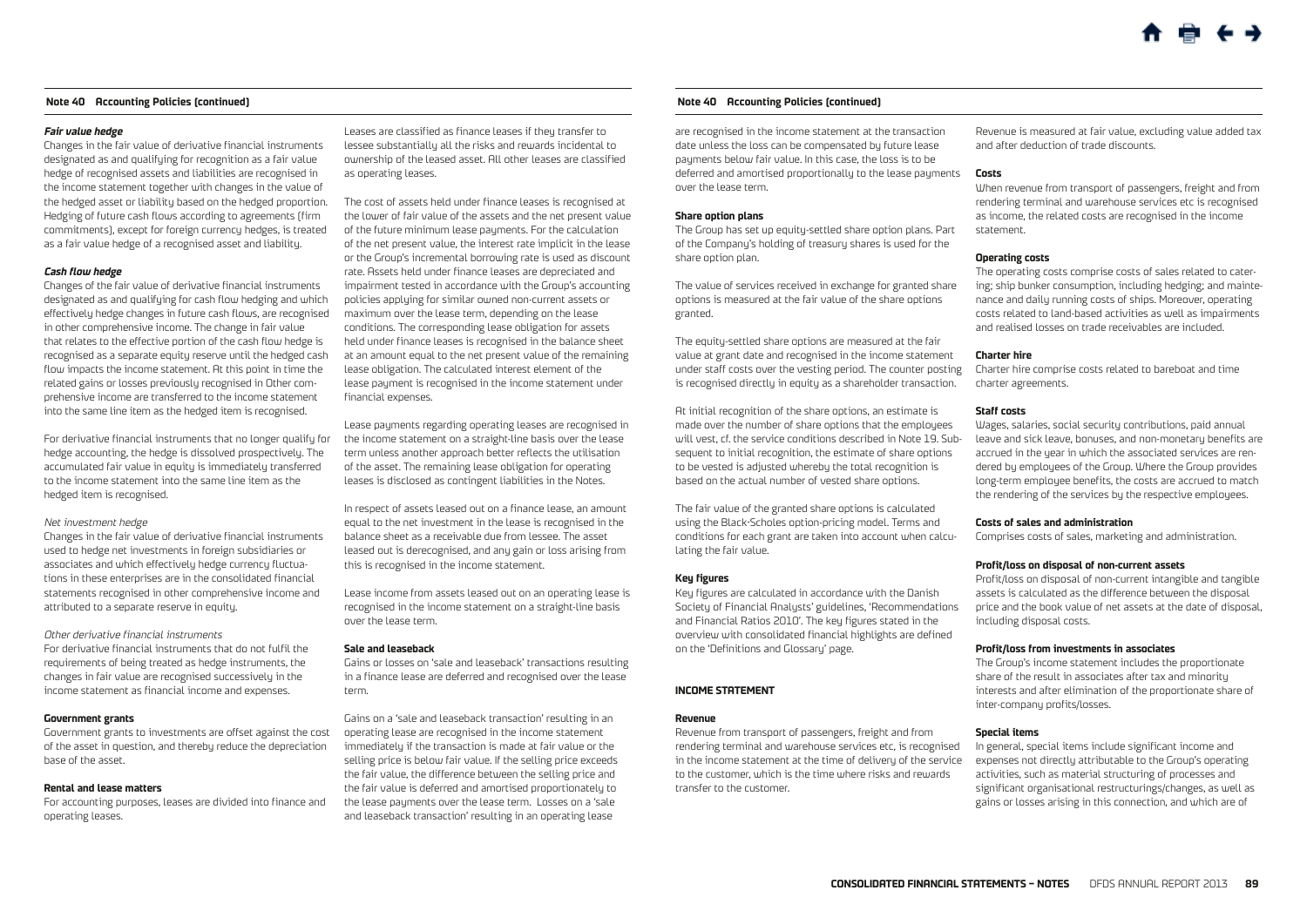significance over time. In addition, other significant non-recurring amounts are classified as special items, including impairment of goodwill and ships; transaction costs and costs to advisers and integration in connection with large business combinations; changes to estimates of contingent considerations related to business combinations; gains and losses on the disposal of activities; and significant gains and losses on the disposal of non-current assets.

These items are classified separately in the income statement, in order to provide a more accurate and transparent view of the Group's recurring operating profit.

#### **Financial income and expenses**

Financial income and expenses comprise interest income and expenses; realised and unrealised gains and losses on receivables, payables and transactions denominated in foreign currencies; realised gains and losses on securities; amortisation of financial assets and liabilities; interests on financial leasing agreements; bank charges and fees etc. Also included are realised and unrealised gains and losses on derivative financial instruments that are not designated as hedges.

#### **Tax**

Tax for the year comprises income tax, tonnage tax, and joint taxation contribution for the year of Danish subsidiaries as well as changes in deferred tax for the year. The tax relating to the profit/loss for the year is recognised in the income statement, and the tax relating to amounts recognised directly in equity is recognised directly in equity. Additionally, adjustments to prior years are included.

The current payable Danish corporation tax is allocated by the settlement of a joint taxation contribution between the jointly taxed companies in proportion to their taxable income. Companies with tax losses receive joint taxation contributions from companies that have been able to utilise the tax losses to reduce their own taxable profit.

Tax computed on the taxable income and tonnage tax for the year is recognised in the balance sheet as tax payable or receivable or joint taxation contribution for Danish companies, taking into account on-account/advance payments.

Deferred tax is calculated on all temporary differences between the book value and the tax base of the assets and liabilities. However, deferred tax is not recognised on temporary differences relating to non tax deductible goodwill

that arose on acquisition date without impacting the result or taxable income.

Deferred tax relating to assets and liabilities subject to tonnage taxation is recognised to the extent that deferred tax is expected to crustallise. Deferred tax assets are recognised at the value they expectedly can be utilised at in the foreseeable future.

Deferred tax is measured on the basis of the expected use and settlement of the individual assets and liabilities, and according to the tax rules and at the tax rates applicable at the balance sheet date when the deferred tax is expected to crustallise as current tax. The change in deferred tax as a result of changes in tax rates is recognised in the income statement.

#### **ASSETS**

Current assets are defined as:

- • Assets expected to be realised in, or are held for sale or utilisation in, the normal course of DFDS' operating cycle, or
- • Assets held primarily for trading purposes or which are expected to be realised within twelve months post the reporting date, or
- • Cash or cash equivalent that are not restricted in use.

All other assets are classified as non-current assets.

#### **Non-current intangible and tangible assets**

Generally the following applies unless otherwise stated:

- • Non-current intangible and tangible assets are measured at cost less accumulated amortisation/depreciation and impairment losses.
- • The cost for non-current intangible and tangible assets include costs to external suppliers, materials and components, direct wages and salaries.
- • The cost includes interests paid as from the time of payment until the date when the asset is available for use. The cost price also comprises gains and losses on transactions designated as hedges of non-current tangible assets.
- The basis for amortisation/depreciation is determined as
- the cost less estimated residual value.

#### **Note 40 Accounting Policies (continued)**

- • Non-current intangible and tangible assets are amortised/ depreciated on a straight-line basis over the estimated useful life to the estimated residual value.
- • Estimated useful life and estimated residual values are reassessed at least once a year. In estimating the estimated useful life for ships it is taken into consideration that DFDS continuously is spending substantial funds on ongoing maintenance.
- • The effect from changes in amortisation/depreciation period or the residual value is recognised prospectively as a change in the accounting estimate.

#### **Goodwill**

At initial recognition goodwill is recognised in the balance sheet at cost, as described in the section 'Business combinations'. Subsequently, goodwill is measured at cost less accumulated impairment losses. Goodwill is not amortised.

An impairment test is performed at least once a year in connection with the presentation of next year's budget. The book value of goodwill is allocated to the Group's cash-generating units at the time of acquisition. Allocation of goodwill to cash-generating units is described in notes 11 and 37.

#### **Software**

IT software purchased or internally developed is measured at cost less accumulated amortisation and impairment losses.

#### **Development projects in progress**

Development projects in progress, primarily the development of IT software, are recognised as non-current intangible assets if the following criteria are met:

- the projects are clearly defined and identifiable;
- • the Group intends to use the projects once completed;
- • the future earnings from the projects are expected to cover the development and administrative costs; and
- • the cost can be reliably measured.

The amortisation of capitalised development projects starts after the completion of the development project, and is recognised on a straight-line basis over the expected useful life, which normally is 3-5 years, but in certain cases up to 10-15 years (where the latter goes for significant internally developed commercial and operational systems).

#### **Other non-current intangible assets**

Other non-current intangible assets comprise the value of customer relations or similar identified as a part of business combinations, and which have definite useful life. Other non-current intangible assets are measured at cost less accumulated amortisation and impairment losses. Amortisation is recognised on a straight-line basis over the expected useful life, which normally is 3-10 years.

#### **Ships**

The rebuilding of ships is capitalised if the rebuilding can be attributed to:

- • Safety measures.
	- • Measures to extend the useful life of the ship.
	- • Measures to improve earnings.
	- • Docking.

Maintenance and daily running costs for the ships are recognised in the income statement as incurred.

Docking costs are capitalised and depreciated on a straightline basis until the ship's next docking. In most cases, the docking interval is 2 years for passenger ships and 2½ years for ro-pax and freight ships.

Gains or losses on the disposal of ships are calculated as the difference between sales price less sales costs and the book value at disposal date. Gains or losses on the disposal of ships are recognised when substantially all risks and rewards incident to ownership have been transferred to the buyer, and are presented in the income statement as 'Gains on disposal of ships, buildings and terminals'. However, if the amount is significant, it is recognised in 'Special items'.

#### **Passenger and ro-pax ships**

Due to differences in the wear of the components of passenger and ro-pax ships, the cost of these ships is divided into components with low wear, such as hulls and engines, and components with high wear, such as parts of the hotel, catering and shop areas.

#### **Freight ships**

The cost of freight ships is not divided into components as there is no difference in the wear of the various components of freight ships.

#### **Depreciation - estimated useful life and residual value**

The average depreciation period for components with low wear is 35 years for passenger ships and 30 years for ro-pax and freight ships from the year in which the ship was built. The residual value is calculated as the value of the ship's steel less estimated costs of scrapping.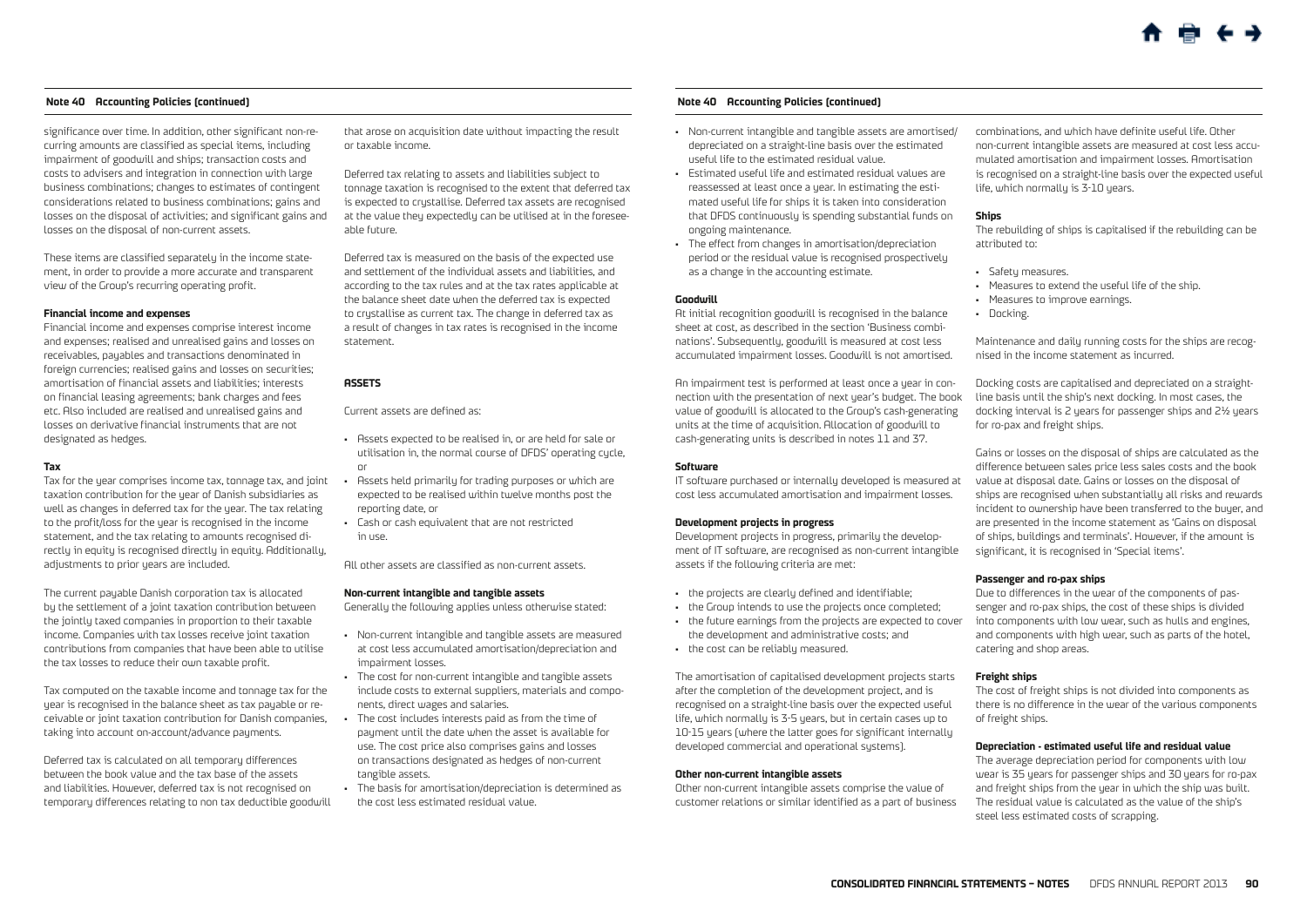Components with high wear are depreciated over 10-15 years down to a residual value of DKK 0.

#### **Other non-current tangible assets**

Other non-current tangible assets comprise buildings, terminals and machinery, tools and equipment and leasehold improvements.

| The estimated useful lifetimes are as follows: |                           |  |  |  |  |  |
|------------------------------------------------|---------------------------|--|--|--|--|--|
|                                                |                           |  |  |  |  |  |
| <b>Buildings</b>                               | 25-50 years               |  |  |  |  |  |
| Terminals etc.                                 | 10-40 years               |  |  |  |  |  |
| Equipment etc                                  | 4-10 years                |  |  |  |  |  |
|                                                | max. depreciated over the |  |  |  |  |  |
| Leasehold improvements                         | term of the lease         |  |  |  |  |  |

Gains or losses arising from the disposal of other non-current tangible assets are calculated as the difference between the disposal price less disposal costs and the book value at the date of disposal. Gains or losses on the disposal of these non-current assets are recognised in the income statement as 'Profit on disposal of non-current assets' or 'Special items' if the gain is significant.

#### **Investments in associates**

Investments in associates are in the consolidated financial statements measured according to the equity method, whereby the investments in the balance sheet are measured at the proportionate share of the associates' equity, calculated in accordance with the accounting policies of the Group, with the addition of the book value of any goodwill, and after deduction or addition of the proportionate share of unrealised intra-group profits and losses.

Associates with negative equity are measured at DKK 0. If the Group has a legal or actual commitment to cover the associate's negative equity a corresponding provision is recognised.

Any receivables from the associates are written down to the extent the receivables are considered impaired.

#### **Other assets**

Other non-current assets and current assets are on initial recognition measured at cost. Subsequently these assets are measured as one of the following categories:

- • Trading portfolio: the asset is measured at fair value and the change in value is recognised in the income statement.
- • Available-for-sale: the asset is measured at fair value and the change in value is recognised in other comprehensive income and attributed to a separate reserve in equity.
- Receivables: the asset is measured at amortised cost and the change in value is recognised in the income statement.

#### **Impairment**

max. depreciated over the of the net selling price and the value in use. The value in use The book values of non-current intangible, tangible and financial assets are continuously assessed, at least once a ears year, to determine whether there is an indication of impairment. When such indication exists the recoverable amount of the asset is assessed. The recoverable amount is the higher is calculated as the present value of the future net cash flow, which the asset is expected to generate either by itself or from the lowest cash-generating unit to which the asset is allocated.

> Impairment tests (value in use) of goodwill are performed at least once a year. Management has also chosen that Impairment tests of all the Group's non-current assets are performed at least once a year, typically in December. Additional impairment tests are performed, if indications of impairment occur in the period between the annual impairment tests. Reference is made to note 37 for method description.

#### **Securities**

Securities held as part of the investment portfolio are designated as 'available-for-sale', and are measured at fair value at first recognition. The recognition is made on the trade date. The subsequent measurement is made at fair value, which for listed securities is equal to the quoted market price. Non-listed securities are recognised at cost less impairment losses when it is not considered possible with reasonable assurance to estimate fair value.

Unrealised value adjustments on securities are recognised in other comprehensive income and attributed to a separate reserve (value adjustment of securities) in equity except for impairments, which are recognised in the income statement under 'Financial items'. When securities are disposed, then the accumulated value adjustment recognised in equity is transferred to 'Financial income or expenses' in the income statement.

#### **Note 40 Accounting Policies (continued)**

#### **Inventories**

Inventories, which includes catering supplies, are measured at cost based on the weighted average cost method or the net realisable value where this is lower. Inventories, which include bunkers, are measured at cost based on the FIFO method or the net realisable value where this is lower. Other inventories are measured at cost based on the weighted average cost method or the net realisable value where this is lower.

#### **Receivables**

Receivables are recognised at amortised cost less impairment losses, where it is assessed that an objective indication of impairment has occurred. Impairment is performed on an individual basis.

Receivables comprise other trade receivables; calculated receivables on hedges; insurance receivables on loss or damage of ships; financial lease receivables; outstanding balances for chartered ships; interest receivable, etc.

#### **Prepayments**

The item includes costs incurred no later than at the balance sheet date, but which relates to subsequent periods, e.g. prepaid charters, rents, insurance premiums etc.

#### **Assets held for sale**

Assets held for sale comprise assets and disposal groups that are designated as being up for sale. Disposal groups are groups of assets subject to be sold or otherwise disposed of in a single transaction. Liabilities related to assets held for sale comprise liabilities directly attached to these assets and which will follow the assets when disposed. Assets are designated as 'held for sale' when the book value is primarily recovered by sale within 12 months in accordance with a formal plan, instead of through continued usage.

Assets or disposal groups 'held for sale' are measured at the lowest value of the book value at the time of being designated as 'held for sale' or the fair value less sales costs. Assets are not amortised/depreciated from the date they are designated as 'held for sale'.

Impairment losses that occur when initially being designated as 'held for sale', as well as gains and losses from subsequent measurement at the lowest value of the book value or the fair value less sales costs, are recognised in the income statement.

Assets and associated liabilities are separated out of line items in the balance sheet, and the main items are specified in the notes. Comparative figures are not restated.

## **EQUITY**

#### **Dividends**

Proposed dividends are recognised as liabilities at the date on which they are adopted at the annual general meeting (time of declaration). The expected dividend payment for the year is disclosed as a separate item in the equity.

#### **Reserve for treasury shares**

The reserve comprises the nominal value of treasury shares. The difference between the market price paid and the nominal value as well as dividends on treasury shares are recognised directly in equity under retained earnings.

#### **Currency translation reserve**

The reserve comprises DFDS A/S shareholders' share of currency translation adjustments arising on the translation of net investments in enterprises with a functional currency other than DKK.

#### **Reserve for hedging**

The hedging reserve comprises the fair value of hedging transactions that qualify for recognition as cash flow hedges and where the hedged transactions have not been realised.

#### **Reserve for value adjustment of securities**

The reserve for value adjustment of securities comprises accumulated changes in the fair value of the securities classified as 'available-for-sale'. The reserve is dissolved and transferred to financial items in the income statement when the securities are sold or written down.

#### **LIABILITIES**

Current liabilities are:

- • liabilities expected to be settled within the normal course of DFDS' operating cycle, or
- • liabilities due to be settled within twelve months of the balance sheet date.

All other liabilities are classified as non-current liabilities.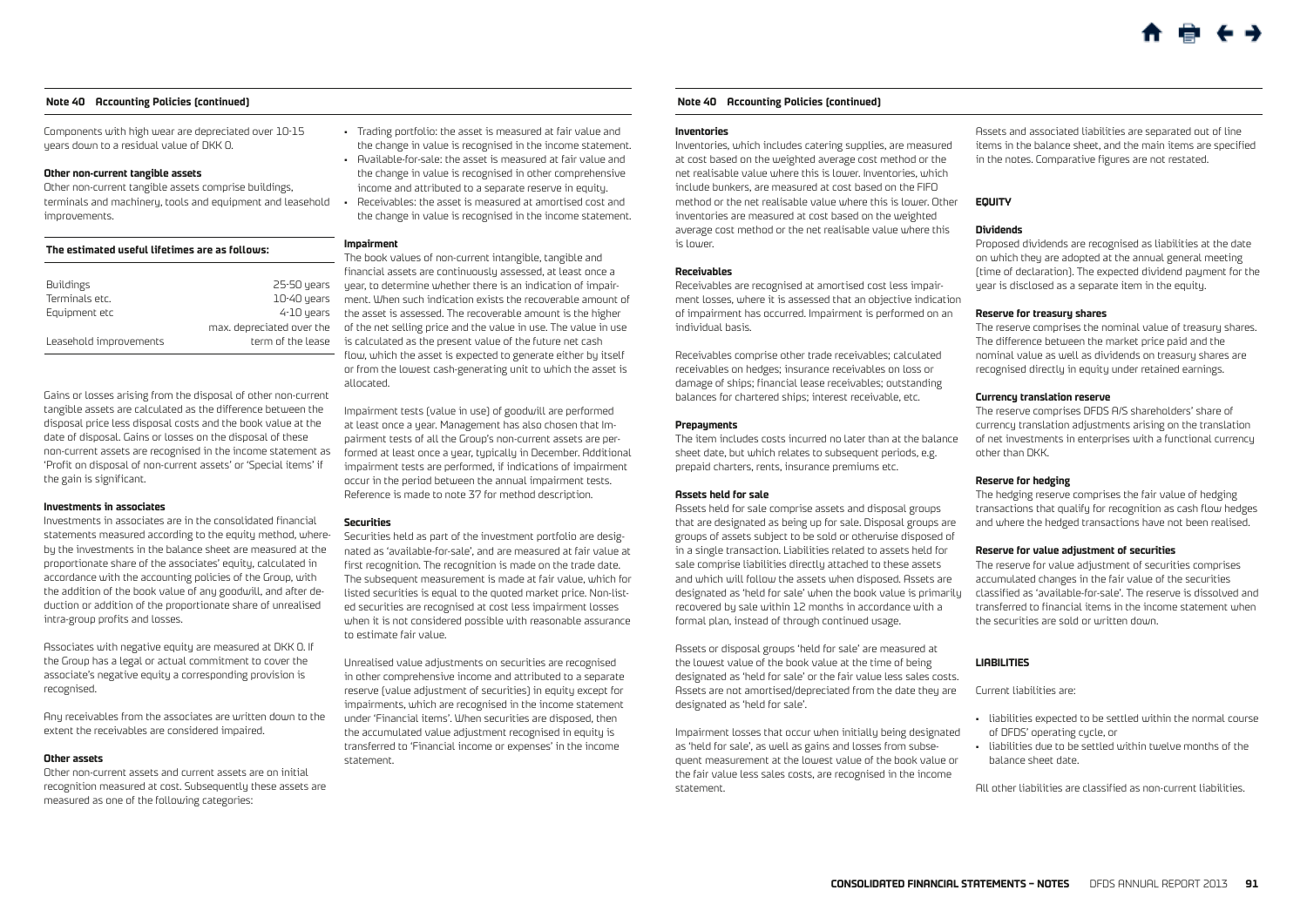#### **Pension obligations and other non-current obligations**

Contributions to defined contribution pension plans are recognised in the income statement in the period in which they relate, and any payable contributions are accrued in the balance sheet as other payables.

As regards defined benefit pension plans, an actuarial valuation of the value in use of future benefits payable under the plan is made once a year. The value in use is calculated based on assumptions of future development in wage/salary levels, interest rates, inflation, mortality, etc. The value in use is only calculated for benefits to which the employees have become entitled to during their employment with the Group. The actuarial calculation of the value in use less the fair value of any assets under the plan is recognised in the balance sheet under pension obligations. Pension costs of the year are recognised in the income statement based on actuarial estimates and finance expectations at the beginning of the year.

The difference between the calculated development in pension assets and liabilities and the realised values are recognised in other comprehensive income as actuarial gains and losses.

Changes in the benefits payable for employees' past service to the enterprise result in an adjustment of the actuarial calculation of the value in use, which is classified as past service costs. Past service costs are recognised in the income statement immediately if the employees have already earned the right to the adjusted benefit. Otherwise, the benefits will be recognised in the income statement over the period in which the employees earn the right to the adjusted benefits.

Other non-current personnel obligations include jubilee benefits, etc.

#### **Other provisions**

Provisions are recognised when, due to an event occurring on or before the reporting date, the Group has a legal or constructive obligation, and it is probable that the Group will have to give up future economic benefits to meet the obligation and that this can be reliably estimated. Provisions are recognised based on Management's best estimate of the anticipated expenditure for settling the relevant obligation and are discounted if deemed material.

#### **Interest-bearing liabilities**

Comprise amounts owed to mortgage/credit institutions and banks as well as amounts owed to owners of issued corporate bonds. The amounts are initially recognised at fair value net of transaction expenses. Subsequently, the financial liability is measured at amortised cost, corresponding to the capitalised value using the effective interest method, so that the difference between the proceeds and the nominal value is recognised in the income statement under 'financial costs' over the term of the loan.

Interest-bearing liabilities also include capitalised residual lease obligations on finance leases. Other liabilities are recognised at amortised cost, which corresponds to the net realisable value in all material respects.

#### **Other payables**

Other payables comprise amounts owed to staff, including wages, salaries and holiday pay; amounts owed to the public authorities, including payable tax, VAT, excise duties, real property taxes, etc.; amounts owed in connection with the purchase/disposal of ships, buildings and terminals; interest expenses; fair value of hedges; amounts owed in relation to defined contribution pension plans etc.

#### **Deferred income**

Includes payments received from customers no later than at the reporting date, but which relates to income in subsequent periods.

#### **Cash flow statement**

The cash flow statement has been prepared using the indirect method, and shows the consolidated cash flow from operating, investing, and financing activities for the year, and the consolidated cash and cash equivalents at the beginning and end of the year.

The cash flow effect of acquisition and disposal of enterprises is shown separately in cash flows to/from investing activities.

Cash flows from acquisitions of enterprises are recognised in the cash flow statement from the date of acquisition. Cash flows from disposals of enterprises are recognised up until the date of disposal.

Cash flow from operating activities is calculated on the basis of the profit/loss before amortisation and deprecia-

#### **Note 40 Accounting Policies (continued) Note 40 Accounting Policies (continued)**

tion (EBITDA) and special items adjusted for the cash flow effect of special items, non-cash operating items, changes in working capital, payments relating to financial items and corporation tax paid. Cash flow from investment activities includes payments in connection with the acquisition and disposal of enterprises and activities and of non-current intangible assets, tangible assets and investments. Cash flow from financing activities includes changes in the size or composition of the Group's share capital, payment of dividends to shareholders and the obtaining and repayment of mortgage loans and other long-term and short-term debt. Cash and cash equivalents comprise cash, securities and foreign exchange adjustments of securities, cash and cash equivalents.

#### **Segment information**

The segment information has been compiled in conformity with the Group's accounting policies, and is in accordance with the internal management reports.